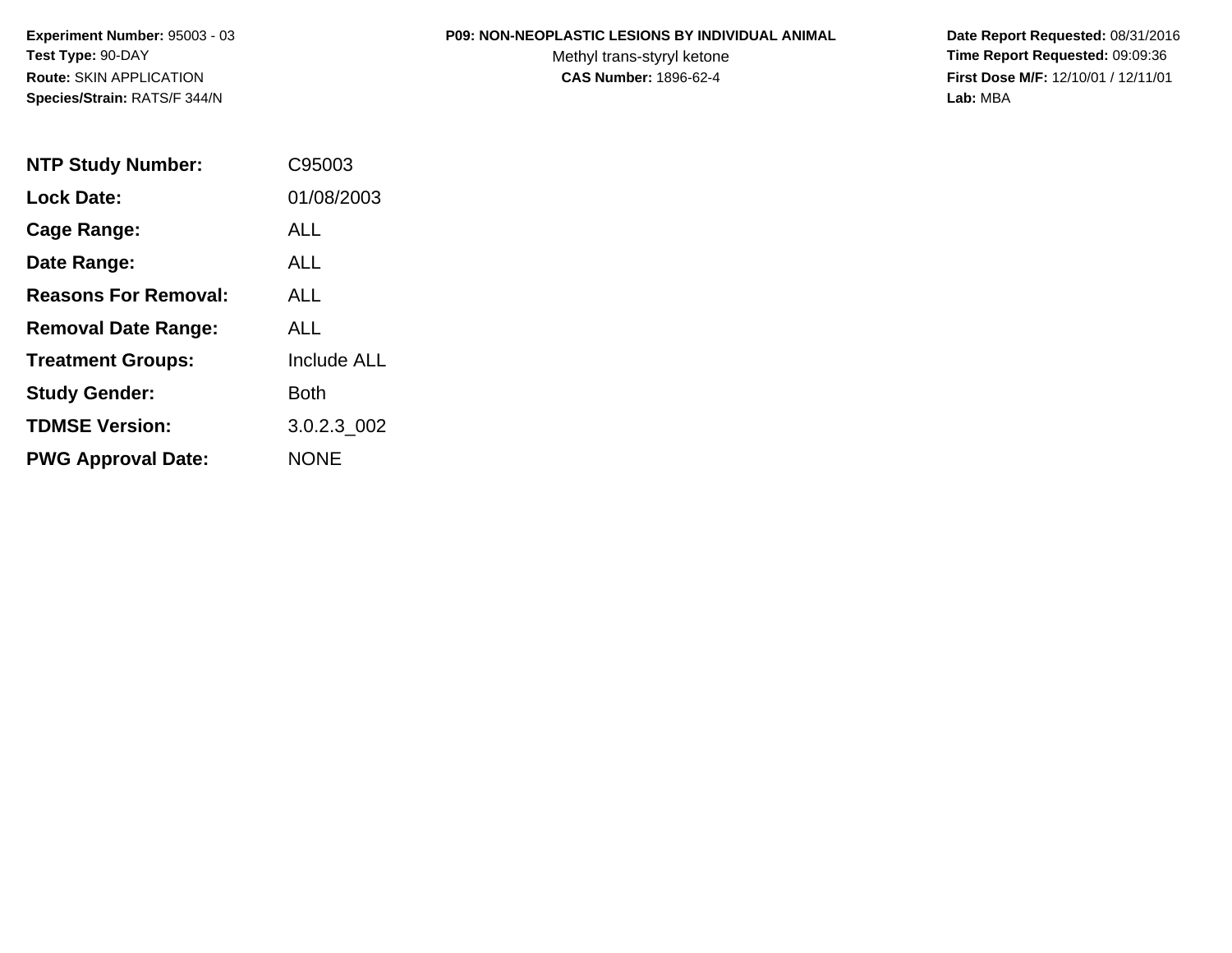#### **P09: NON-NEOPLASTIC LESIONS BY INDIVIDUAL ANIMAL**

Methyl trans-styryl ketone<br>CAS Number: 1896-62-4

 **Date Report Requested:** 08/31/2016 **Time Report Requested:** 09:09:36 **First Dose M/F:** 12/10/01 / 12/11/01<br>**Lab:** MBA **Lab:** MBA

| DAY ON TEST<br><b>FISCHER 344 RATS MALE</b>       | $\begin{smallmatrix} 0\\0 \end{smallmatrix}$<br>$\frac{9}{3}$ | $_{\rm 0}^{\rm 0}$<br>$\frac{9}{3}$                          | $\,0\,$<br>$\boldsymbol{0}$<br>$^9_3$                                     | 0<br>$\mathbf 0$<br>$\boldsymbol{9}$<br>3                   | $\begin{smallmatrix}0\\0\end{smallmatrix}$<br>$\frac{9}{3}$                     | $\begin{array}{c} 0 \\ 0 \\ 9 \\ 3 \end{array}$                           | $\pmb{0}$<br>$\mathsf 0$<br>$\frac{9}{3}$                  | $\pmb{0}$<br>$\pmb{0}$<br>$\frac{9}{3}$           | $\pmb{0}$<br>$\mathbf 0$<br>$\frac{9}{3}$                     | 0<br>$\pmb{0}$<br>9<br>3                   |             |
|---------------------------------------------------|---------------------------------------------------------------|--------------------------------------------------------------|---------------------------------------------------------------------------|-------------------------------------------------------------|---------------------------------------------------------------------------------|---------------------------------------------------------------------------|------------------------------------------------------------|---------------------------------------------------|---------------------------------------------------------------|--------------------------------------------|-------------|
| <b>VEHICLE CONTROL</b><br><b>ANIMAL ID</b>        | 0<br>0<br>$\pmb{0}$<br>$\mathbf 0$<br>$\mathbf 1$             | $\mathbf 0$<br>$_{\rm 0}^{\rm 0}$<br>$\pmb{0}$<br>$\sqrt{2}$ | $\mathbf 0$<br>$\mathbf 0$<br>$\boldsymbol{0}$<br>$\pmb{0}$<br>$\sqrt{3}$ | $\mathbf 0$<br>$\mathbf 0$<br>$\pmb{0}$<br>$\mathbf 0$<br>4 | $\mathbf 0$<br>$\mathsf{O}\xspace$<br>$\pmb{0}$<br>$\pmb{0}$<br>$5\phantom{.0}$ | $\pmb{0}$<br>$\mathbf 0$<br>$\ddot{\mathbf{0}}$<br>$\mathsf 0$<br>$\,6\,$ | 0<br>$\pmb{0}$<br>$\pmb{0}$<br>$\pmb{0}$<br>$\overline{7}$ | 0<br>0<br>$\mathsf{O}\xspace$<br>$\mathbf 0$<br>8 | $\mathbf 0$<br>$\mathbf 0$<br>$\mathbf 0$<br>$\mathbf 0$<br>9 | 0<br>0<br>0<br>$\mathbf{1}$<br>$\mathbf 0$ | * TOTALS    |
| <b>ALIMENTARY SYSTEM</b>                          |                                                               |                                                              |                                                                           |                                                             |                                                                                 |                                                                           |                                                            |                                                   |                                                               |                                            |             |
| Esophagus                                         | $\pm$                                                         |                                                              |                                                                           |                                                             |                                                                                 |                                                                           |                                                            |                                                   | $\ddot{}$                                                     | $+$                                        | 10          |
| Intestine Large, Cecum                            |                                                               |                                                              |                                                                           |                                                             |                                                                                 |                                                                           |                                                            |                                                   |                                                               | $+$                                        | 10          |
| Intestine Large, Colon                            |                                                               |                                                              |                                                                           |                                                             |                                                                                 |                                                                           |                                                            |                                                   |                                                               | $\ddot{}$                                  | 10          |
| Intestine Large, Rectum                           |                                                               |                                                              |                                                                           |                                                             |                                                                                 |                                                                           |                                                            |                                                   |                                                               | $\ddot{}$                                  | 10          |
| Intestine Small, Duodenum                         |                                                               |                                                              |                                                                           |                                                             |                                                                                 |                                                                           |                                                            |                                                   | $\div$                                                        | $+$                                        | 10          |
| Intestine Small, Ileum                            |                                                               |                                                              |                                                                           |                                                             |                                                                                 |                                                                           |                                                            |                                                   |                                                               | $\overline{+}$                             | 10          |
| Intestine Small, Jejunum                          |                                                               |                                                              |                                                                           |                                                             |                                                                                 |                                                                           |                                                            |                                                   |                                                               | $+$                                        | 10          |
| Liver<br>Vacuolization Cytoplasmic                | $^+$                                                          | 1                                                            | 1                                                                         |                                                             |                                                                                 |                                                                           | $\div$                                                     |                                                   | $\ddot{}$<br>-1                                               | $\overline{+}$                             | 10<br>3 1.0 |
| Pancreas                                          |                                                               |                                                              |                                                                           |                                                             |                                                                                 |                                                                           |                                                            |                                                   |                                                               | $+$                                        | 10          |
| Salivary Glands                                   |                                                               |                                                              |                                                                           |                                                             |                                                                                 |                                                                           |                                                            |                                                   |                                                               | $\ddot{}$                                  | 10          |
| Stomach, Forestomach<br>Cyst Epithelial Inclusion |                                                               |                                                              |                                                                           |                                                             |                                                                                 |                                                                           | $\div$<br>Χ                                                |                                                   | $\div$                                                        | $\overline{+}$                             | 10<br>1     |
| Stomach, Glandular                                |                                                               |                                                              |                                                                           |                                                             |                                                                                 |                                                                           |                                                            |                                                   | $\div$                                                        | $+$                                        | 10          |
| Tongue                                            |                                                               |                                                              |                                                                           |                                                             |                                                                                 |                                                                           |                                                            |                                                   |                                                               | $\ddot{}$                                  | 10          |

## **CARDIOVASCULAR SYSTEM**

\* .. Total animals with tissue examined microscopically; Total animals with lesion and mean severity grade

+ .. Tissue examined microscopically

X .. Lesion present

I .. Insufficient tissue

M .. Missing tissue

A .. Autolysis precludes evaluation

BLANK .. Not examined microscopically 2) Mild 4) Marked

1-4 .. Lesion qualified as: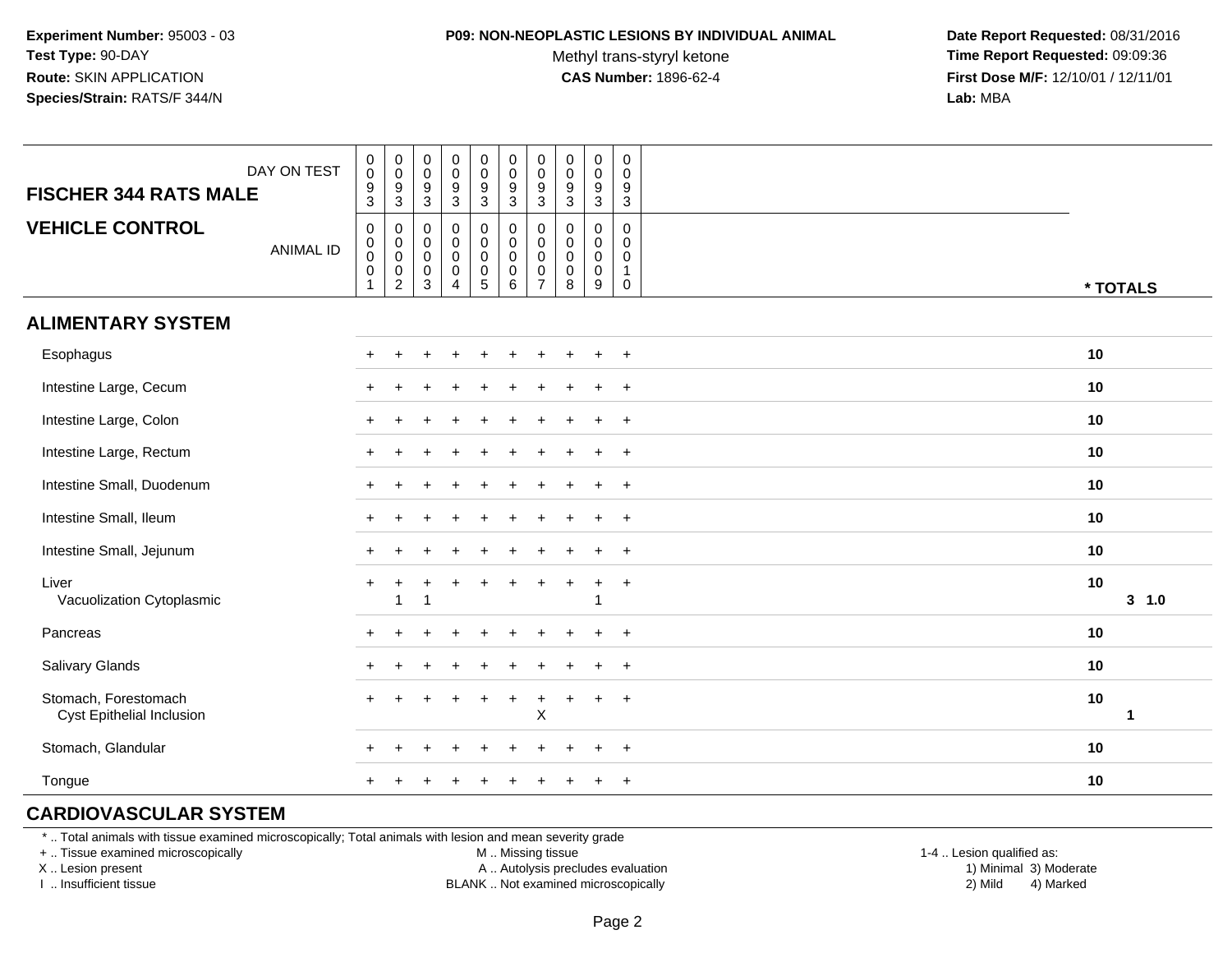#### **P09: NON-NEOPLASTIC LESIONS BY INDIVIDUAL ANIMAL**

Methyl trans-styryl ketone<br>CAS Number: 1896-62-4

| DAY ON TEST<br><b>FISCHER 344 RATS MALE</b>                                                                                                                                                   | $_{\rm 0}^{\rm 0}$<br>$\overline{9}$<br>$\overline{3}$             | $_{\rm 0}^{\rm 0}$<br>$\overline{9}$<br>$\mathbf{3}$       | $\boldsymbol{0}$<br>$\mathbf 0$<br>$\boldsymbol{9}$<br>$\overline{3}$ | $\pmb{0}$<br>$\mathbf 0$<br>$\boldsymbol{9}$<br>$\mathbf{3}$               | $\begin{smallmatrix} 0\\0 \end{smallmatrix}$<br>9<br>$\mathbf{3}$ | $_{\rm 0}^{\rm 0}$<br>$\overline{9}$<br>$\mathbf{3}$                                          | $\mathsf 0$<br>$\pmb{0}$<br>9<br>3                             | $\pmb{0}$<br>$\pmb{0}$<br>$\boldsymbol{9}$<br>$\mathbf{3}$ | $\mathbf 0$<br>$\mathbf 0$<br>$9$<br>$\mathbf{3}$             | 0<br>$\mathbf 0$<br>9<br>$\mathsf 3$                         |                                                                             |              |
|-----------------------------------------------------------------------------------------------------------------------------------------------------------------------------------------------|--------------------------------------------------------------------|------------------------------------------------------------|-----------------------------------------------------------------------|----------------------------------------------------------------------------|-------------------------------------------------------------------|-----------------------------------------------------------------------------------------------|----------------------------------------------------------------|------------------------------------------------------------|---------------------------------------------------------------|--------------------------------------------------------------|-----------------------------------------------------------------------------|--------------|
| <b>VEHICLE CONTROL</b><br><b>ANIMAL ID</b>                                                                                                                                                    | 0<br>$\pmb{0}$<br>$\mathsf{O}\xspace$<br>$\pmb{0}$<br>$\mathbf{1}$ | 0<br>$\pmb{0}$<br>$\pmb{0}$<br>$\pmb{0}$<br>$\overline{2}$ | $\mathbf 0$<br>$\mathbf 0$<br>$\mathbf 0$<br>$\boldsymbol{0}$<br>3    | $\mathbf 0$<br>$\mathbf 0$<br>$\mathbf 0$<br>$\mathbf 0$<br>$\overline{4}$ | 0<br>0<br>$\mathbf 0$<br>0<br>5                                   | $\mathbf 0$<br>$\mathbf 0$<br>$\mathbf 0$<br>$\pmb{0}$<br>$\,6\,$                             | 0<br>$\mathbf 0$<br>$\mathbf 0$<br>$\pmb{0}$<br>$\overline{7}$ | $\Omega$<br>$\mathbf 0$<br>$\mathbf 0$<br>0<br>$\bf 8$     | $\mathbf 0$<br>$\mathbf 0$<br>$\mathbf 0$<br>$\mathbf 0$<br>9 | 0<br>$\mathbf 0$<br>$\mathbf 0$<br>$\mathbf{1}$<br>$\pmb{0}$ |                                                                             | * TOTALS     |
| <b>Blood Vessel</b>                                                                                                                                                                           |                                                                    |                                                            |                                                                       |                                                                            |                                                                   |                                                                                               |                                                                |                                                            |                                                               | $+$                                                          | 10                                                                          |              |
| Heart<br>Cardiomyopathy<br>Artery, Inflammation, Focal, Chronic Active                                                                                                                        |                                                                    |                                                            | -1                                                                    |                                                                            | -1                                                                |                                                                                               |                                                                |                                                            |                                                               | $+$                                                          | 10                                                                          | 11.0<br>11.0 |
| <b>ENDOCRINE SYSTEM</b>                                                                                                                                                                       |                                                                    |                                                            |                                                                       |                                                                            |                                                                   |                                                                                               |                                                                |                                                            |                                                               |                                                              |                                                                             |              |
| <b>Adrenal Cortex</b>                                                                                                                                                                         |                                                                    |                                                            |                                                                       |                                                                            |                                                                   |                                                                                               |                                                                |                                                            |                                                               | $+$                                                          | 10                                                                          |              |
| Adrenal Medulla                                                                                                                                                                               |                                                                    |                                                            |                                                                       |                                                                            |                                                                   |                                                                                               |                                                                |                                                            |                                                               | $\overline{+}$                                               | 10                                                                          |              |
| Islets, Pancreatic                                                                                                                                                                            |                                                                    |                                                            |                                                                       |                                                                            |                                                                   |                                                                                               |                                                                |                                                            |                                                               | $+$                                                          | 10                                                                          |              |
| Parathyroid Gland                                                                                                                                                                             | M                                                                  | $\ddot{}$                                                  |                                                                       | $\ddot{}$                                                                  | M                                                                 | M                                                                                             | M                                                              | M                                                          | $+$                                                           | M                                                            | 4                                                                           |              |
| <b>Pituitary Gland</b><br>Pars Distalis, Hyperplasia, Focal                                                                                                                                   |                                                                    |                                                            |                                                                       |                                                                            |                                                                   |                                                                                               |                                                                |                                                            |                                                               | $+$                                                          | $\boldsymbol{9}$                                                            | $1 1.0$      |
| <b>Thyroid Gland</b>                                                                                                                                                                          | $+$                                                                | $\div$                                                     |                                                                       |                                                                            |                                                                   |                                                                                               | $\div$                                                         |                                                            |                                                               | $+$                                                          | 10                                                                          |              |
| <b>GENERAL BODY SYSTEM</b>                                                                                                                                                                    |                                                                    |                                                            |                                                                       |                                                                            |                                                                   |                                                                                               |                                                                |                                                            |                                                               |                                                              |                                                                             |              |
| <b>NONE</b>                                                                                                                                                                                   |                                                                    |                                                            |                                                                       |                                                                            |                                                                   |                                                                                               |                                                                |                                                            |                                                               |                                                              |                                                                             |              |
| <b>GENITAL SYSTEM</b>                                                                                                                                                                         |                                                                    |                                                            |                                                                       |                                                                            |                                                                   |                                                                                               |                                                                |                                                            |                                                               |                                                              |                                                                             |              |
| Epididymis                                                                                                                                                                                    |                                                                    |                                                            |                                                                       |                                                                            |                                                                   |                                                                                               |                                                                |                                                            |                                                               | $+$                                                          | 10                                                                          |              |
| <b>Preputial Gland</b>                                                                                                                                                                        |                                                                    |                                                            |                                                                       |                                                                            |                                                                   |                                                                                               |                                                                |                                                            |                                                               | $+$                                                          | 10                                                                          |              |
| *  Total animals with tissue examined microscopically; Total animals with lesion and mean severity grade<br>+  Tissue examined microscopically<br>X  Lesion present<br>I. Insufficient tissue |                                                                    |                                                            |                                                                       |                                                                            |                                                                   | M  Missing tissue<br>A  Autolysis precludes evaluation<br>BLANK  Not examined microscopically |                                                                |                                                            |                                                               |                                                              | 1-4  Lesion qualified as:<br>1) Minimal 3) Moderate<br>2) Mild<br>4) Marked |              |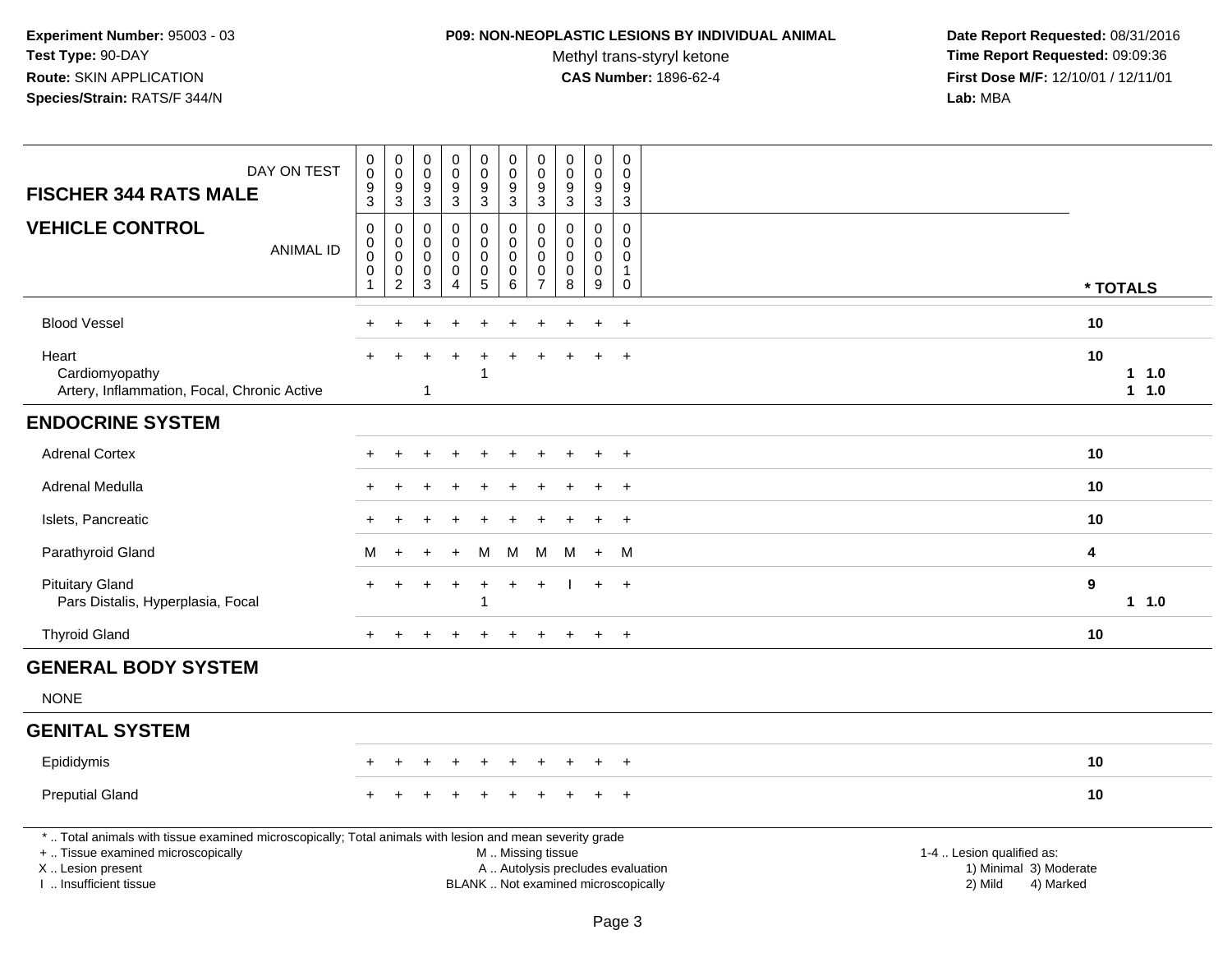#### **P09: NON-NEOPLASTIC LESIONS BY INDIVIDUAL ANIMAL**

Methyl trans-styryl ketone<br>CAS Number: 1896-62-4

 **Date Report Requested:** 08/31/2016 **Time Report Requested:** 09:09:36 **First Dose M/F:** 12/10/01 / 12/11/01<br>**Lab:** MBA **Lab:** MBA

| DAY ON TEST<br><b>FISCHER 344 RATS MALE</b>        | $\pmb{0}$<br>$\mathbf 0$<br>9<br>$\mathbf{3}$ | $\begin{smallmatrix} 0\\0 \end{smallmatrix}$<br>$\frac{9}{3}$            | $\,0\,$<br>$\mathbf 0$<br>$\boldsymbol{9}$<br>$\sqrt{3}$       | 0<br>$\mathsf 0$<br>9<br>3      | $\mathbf 0$<br>$\pmb{0}$<br>$\boldsymbol{9}$<br>$\sqrt{3}$ | $\pmb{0}$<br>$\pmb{0}$<br>$\boldsymbol{9}$<br>$\sqrt{3}$ | $\mathbf 0$<br>$\pmb{0}$<br>9<br>$\mathbf{3}$                    | $\mathbf 0$<br>$\mathbf 0$<br>9<br>$\mathbf{3}$ | 0<br>$\pmb{0}$<br>$\boldsymbol{9}$<br>$\ensuremath{\mathsf{3}}$ | $\pmb{0}$<br>$\mathbf 0$<br>$\boldsymbol{9}$<br>$\sqrt{3}$ |              |               |
|----------------------------------------------------|-----------------------------------------------|--------------------------------------------------------------------------|----------------------------------------------------------------|---------------------------------|------------------------------------------------------------|----------------------------------------------------------|------------------------------------------------------------------|-------------------------------------------------|-----------------------------------------------------------------|------------------------------------------------------------|--------------|---------------|
| <b>VEHICLE CONTROL</b><br><b>ANIMAL ID</b>         | 0<br>0<br>$\mathbf 0$<br>0                    | 0<br>$\boldsymbol{0}$<br>$\pmb{0}$<br>$\boldsymbol{0}$<br>$\overline{2}$ | $\mathbf 0$<br>$\mathbf 0$<br>$\mathbf 0$<br>0<br>$\mathbf{3}$ | 0<br>0<br>$\mathbf 0$<br>0<br>4 | 0<br>$\mathbf 0$<br>$\mathbf 0$<br>0<br>5                  | $\mathbf 0$<br>$\mathbf 0$<br>$\pmb{0}$<br>0<br>$\,6\,$  | 0<br>$\mathbf 0$<br>$\mathbf 0$<br>$\mathbf 0$<br>$\overline{7}$ | 0<br>$\mathbf{0}$<br>$\mathbf 0$<br>0<br>$\bf8$ | 0<br>0<br>0<br>0<br>9                                           | $\mathbf 0$<br>$\Omega$<br>$\Omega$<br>1<br>0              | * TOTALS     |               |
| Prostate                                           | $\ddot{}$                                     | $\pm$                                                                    | ÷                                                              | $\ddot{}$                       | $\ddot{}$                                                  | $\ddot{}$                                                | $\pm$                                                            | ÷                                               | $\ddot{}$                                                       | $+$                                                        | 10           |               |
| Seminal Vesicle                                    | $\div$                                        |                                                                          |                                                                |                                 |                                                            |                                                          |                                                                  |                                                 | $\ddot{}$                                                       | $^{+}$                                                     | 10           |               |
| <b>Testes</b>                                      | $\div$                                        |                                                                          |                                                                |                                 |                                                            |                                                          |                                                                  |                                                 | $\ddot{}$                                                       | $+$                                                        | 10           |               |
| <b>HEMATOPOIETIC SYSTEM</b>                        |                                               |                                                                          |                                                                |                                 |                                                            |                                                          |                                                                  |                                                 |                                                                 |                                                            |              |               |
| <b>Bone Marrow</b>                                 | $+$                                           | $\pm$                                                                    |                                                                | $\ddot{}$                       |                                                            |                                                          | ÷                                                                | $\ddot{}$                                       | $\ddot{}$                                                       | $+$                                                        | 10           |               |
| Lymph Node<br>Mediastinal, Hyperplasia, Lymphoid   |                                               |                                                                          |                                                                | $\ddot{}$<br>$\overline{2}$     |                                                            |                                                          |                                                                  |                                                 |                                                                 |                                                            | $\mathbf{1}$ | $1 \quad 2.0$ |
| Lymph Node, Mandibular                             | М                                             | M                                                                        | M                                                              | м                               | M                                                          | М                                                        | М                                                                | M                                               | $M$ M                                                           |                                                            | 0            |               |
| Lymph Node, Mesenteric                             | $\ddot{}$                                     |                                                                          |                                                                |                                 |                                                            |                                                          |                                                                  |                                                 | $\ddot{}$                                                       | $\overline{+}$                                             | 10           |               |
| Spleen                                             | $\ddot{}$                                     |                                                                          |                                                                | $\div$                          |                                                            | $\ddot{}$                                                | ÷                                                                |                                                 | $\ddot{}$                                                       | $\overline{+}$                                             | 10           |               |
| Thymus<br>Atrophy                                  | $\ddot{}$                                     |                                                                          |                                                                |                                 |                                                            | $\overline{1}$<br>-1                                     |                                                                  |                                                 | $\ddot{}$                                                       | $+$                                                        | 10           | 2, 1.0        |
| <b>INTEGUMENTARY SYSTEM</b>                        |                                               |                                                                          |                                                                |                                 |                                                            |                                                          |                                                                  |                                                 |                                                                 |                                                            |              |               |
| Mammary Gland                                      | M                                             | M                                                                        | M                                                              | M                               | M                                                          | M                                                        | M                                                                | M                                               | M M                                                             |                                                            | $\mathbf 0$  |               |
| <b>Skin</b><br>Site Of Application, Hyperkeratosis |                                               |                                                                          |                                                                |                                 |                                                            |                                                          |                                                                  | 1                                               | $\ddot{}$                                                       | $+$                                                        | 10           | 1 1.0         |
| 111001110011771771101077711                        |                                               |                                                                          |                                                                |                                 |                                                            |                                                          |                                                                  |                                                 |                                                                 |                                                            |              |               |

### **MUSCULOSKELETAL SYSTEM**

\* .. Total animals with tissue examined microscopically; Total animals with lesion and mean severity grade

+ .. Tissue examined microscopically

X .. Lesion present

I .. Insufficient tissue

M .. Missing tissue

Lesion present A .. Autolysis precludes evaluation 1) Minimal 3) Moderate

BLANK .. Not examined microscopically 2) Mild 4) Marked

1-4 .. Lesion qualified as: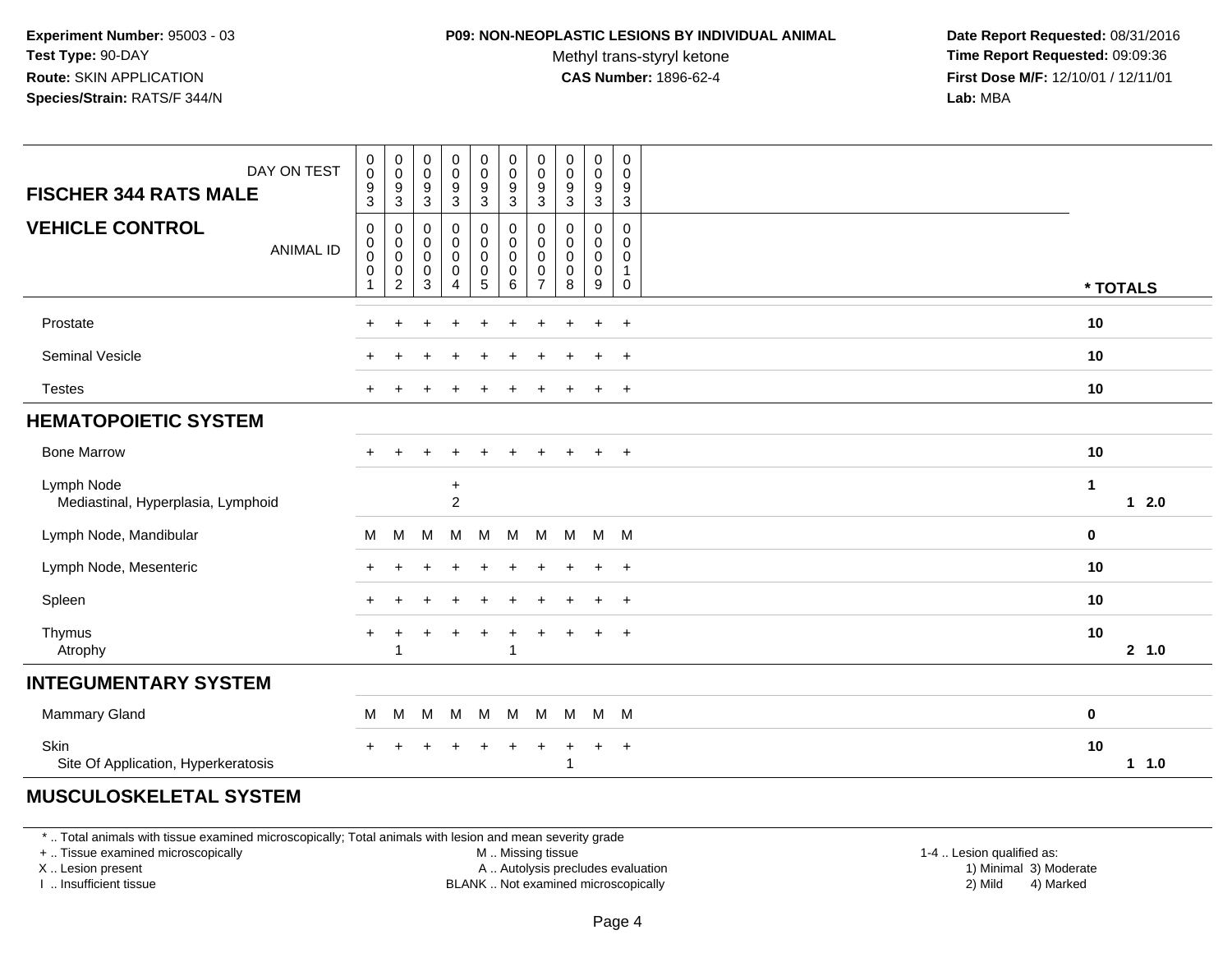## **P09: NON-NEOPLASTIC LESIONS BY INDIVIDUAL ANIMAL**

Methyl trans-styryl ketone<br>CAS Number: 1896-62-4

| DAY ON TEST<br><b>FISCHER 344 RATS MALE</b>                                                                                                                                                   | $\pmb{0}$<br>$\pmb{0}$<br>$\boldsymbol{9}$                                  | $\pmb{0}$<br>$\mathsf 0$<br>$\boldsymbol{9}$                   | 0<br>$\mathbf 0$<br>$\boldsymbol{9}$             | $\pmb{0}$<br>$\pmb{0}$<br>9               | $\pmb{0}$<br>$\mathsf{O}\xspace$<br>9                                          | $\pmb{0}$<br>$\pmb{0}$<br>$\boldsymbol{9}$                | $\pmb{0}$<br>$\mathbf 0$<br>$\boldsymbol{9}$                     | $\pmb{0}$<br>$\pmb{0}$<br>$\boldsymbol{9}$                 | $\pmb{0}$<br>$\pmb{0}$<br>$\boldsymbol{9}$                       | $\mathbf 0$<br>$\mathbf 0$<br>$\boldsymbol{9}$                       |                                                                                                                                                         |        |
|-----------------------------------------------------------------------------------------------------------------------------------------------------------------------------------------------|-----------------------------------------------------------------------------|----------------------------------------------------------------|--------------------------------------------------|-------------------------------------------|--------------------------------------------------------------------------------|-----------------------------------------------------------|------------------------------------------------------------------|------------------------------------------------------------|------------------------------------------------------------------|----------------------------------------------------------------------|---------------------------------------------------------------------------------------------------------------------------------------------------------|--------|
|                                                                                                                                                                                               | $\mathbf{3}$                                                                | $\mathbf{3}$                                                   | $\mathbf{3}$                                     | $\overline{3}$                            | $\mathbf{3}$                                                                   | $\mathbf{3}$                                              | 3                                                                | $\sqrt{3}$                                                 | 3                                                                | $\overline{3}$                                                       |                                                                                                                                                         |        |
| <b>VEHICLE CONTROL</b><br><b>ANIMAL ID</b>                                                                                                                                                    | $\mathbf 0$<br>$\mathbf 0$<br>$\pmb{0}$<br>$\boldsymbol{0}$<br>$\mathbf{1}$ | 0<br>$\pmb{0}$<br>$\mathbf 0$<br>$\pmb{0}$<br>$\boldsymbol{2}$ | 0<br>$\Omega$<br>$\mathbf 0$<br>$\mathbf 0$<br>3 | 0<br>0<br>$\mathsf 0$<br>$\mathbf 0$<br>4 | 0<br>$\mathsf{O}\xspace$<br>$\mathsf{O}\xspace$<br>$\pmb{0}$<br>$\overline{5}$ | $\mathbf 0$<br>$\mathbf 0$<br>$\pmb{0}$<br>$\pmb{0}$<br>6 | 0<br>$\mathbf 0$<br>$\mathbf 0$<br>$\mathbf 0$<br>$\overline{7}$ | $\mathbf 0$<br>$\Omega$<br>$\mathbf 0$<br>$\mathbf 0$<br>8 | 0<br>$\mathbf 0$<br>$\mathbf 0$<br>$\pmb{0}$<br>$\boldsymbol{9}$ | 0<br>$\pmb{0}$<br>$\mathbf 0$<br>$\mathbf{1}$<br>$\mathsf{O}\xspace$ | * TOTALS                                                                                                                                                |        |
|                                                                                                                                                                                               |                                                                             |                                                                |                                                  |                                           |                                                                                |                                                           |                                                                  |                                                            |                                                                  |                                                                      |                                                                                                                                                         |        |
| Bone                                                                                                                                                                                          | $+$                                                                         | $\ddot{}$                                                      |                                                  |                                           | $\div$                                                                         | $\ddot{}$                                                 | $\ddot{}$                                                        | $\div$                                                     | $\ddot{}$                                                        | $+$                                                                  | 10                                                                                                                                                      |        |
| <b>NERVOUS SYSTEM</b>                                                                                                                                                                         |                                                                             |                                                                |                                                  |                                           |                                                                                |                                                           |                                                                  |                                                            |                                                                  |                                                                      |                                                                                                                                                         |        |
| <b>Brain</b>                                                                                                                                                                                  | $\ddot{}$                                                                   |                                                                |                                                  |                                           |                                                                                | $\div$                                                    |                                                                  | $\ddot{}$                                                  | $\ddot{}$                                                        | $^{+}$                                                               | 10                                                                                                                                                      |        |
| <b>RESPIRATORY SYSTEM</b>                                                                                                                                                                     |                                                                             |                                                                |                                                  |                                           |                                                                                |                                                           |                                                                  |                                                            |                                                                  |                                                                      |                                                                                                                                                         |        |
| Lung<br>Bronchiole, Infiltration Cellular, Lymphocyte,<br>Focal                                                                                                                               |                                                                             |                                                                |                                                  | $\ddot{}$<br>-1                           | $\ddot{}$                                                                      | $\ddot{}$                                                 | $\pm$                                                            | $\ddot{}$                                                  | $\ddot{}$                                                        | $+$                                                                  | 10                                                                                                                                                      | 1 1.0  |
| Nose<br>Respiratory Epithelium, Hyperplasia, Goblet<br>Cell                                                                                                                                   |                                                                             |                                                                |                                                  |                                           |                                                                                |                                                           | 1                                                                | -1                                                         | ÷                                                                | $\overline{+}$                                                       | 10                                                                                                                                                      | 2, 1.0 |
| Trachea                                                                                                                                                                                       | $\pm$                                                                       | $\div$                                                         |                                                  | $\div$                                    | $\pm$                                                                          | $\div$                                                    |                                                                  | $\pm$                                                      | $+$                                                              | $+$                                                                  | 10                                                                                                                                                      |        |
| <b>SPECIAL SENSES SYSTEM</b>                                                                                                                                                                  |                                                                             |                                                                |                                                  |                                           |                                                                                |                                                           |                                                                  |                                                            |                                                                  |                                                                      |                                                                                                                                                         |        |
| Eye                                                                                                                                                                                           |                                                                             |                                                                |                                                  |                                           |                                                                                |                                                           |                                                                  |                                                            |                                                                  | $\ddot{}$                                                            | 10                                                                                                                                                      |        |
| <b>Harderian Gland</b>                                                                                                                                                                        |                                                                             |                                                                |                                                  |                                           |                                                                                |                                                           |                                                                  |                                                            |                                                                  | $\overline{+}$                                                       | 10                                                                                                                                                      |        |
| <b>URINARY SYSTEM</b>                                                                                                                                                                         |                                                                             |                                                                |                                                  |                                           |                                                                                |                                                           |                                                                  |                                                            |                                                                  |                                                                      |                                                                                                                                                         |        |
| Kidney<br>Nephropathy                                                                                                                                                                         | $+$                                                                         | $\ddot{}$                                                      | +                                                | $\ddot{}$<br>$\overline{1}$               | $\ddot{}$                                                                      | $\ddot{}$                                                 | +                                                                | $\ddot{}$<br>$\mathbf{1}$                                  | $\ddot{}$<br>1                                                   | $+$                                                                  | 10                                                                                                                                                      | 5 1.0  |
| <b>Urinary Bladder</b>                                                                                                                                                                        |                                                                             |                                                                |                                                  |                                           |                                                                                |                                                           |                                                                  |                                                            | ÷.                                                               | $+$                                                                  | 10                                                                                                                                                      |        |
| *  Total animals with tissue examined microscopically; Total animals with lesion and mean severity grade<br>+  Tissue examined microscopically<br>X  Lesion present<br>I. Insufficient tissue |                                                                             |                                                                |                                                  |                                           |                                                                                | M  Missing tissue                                         |                                                                  |                                                            |                                                                  |                                                                      | 1-4  Lesion qualified as:<br>A  Autolysis precludes evaluation<br>1) Minimal 3) Moderate<br>BLANK  Not examined microscopically<br>2) Mild<br>4) Marked |        |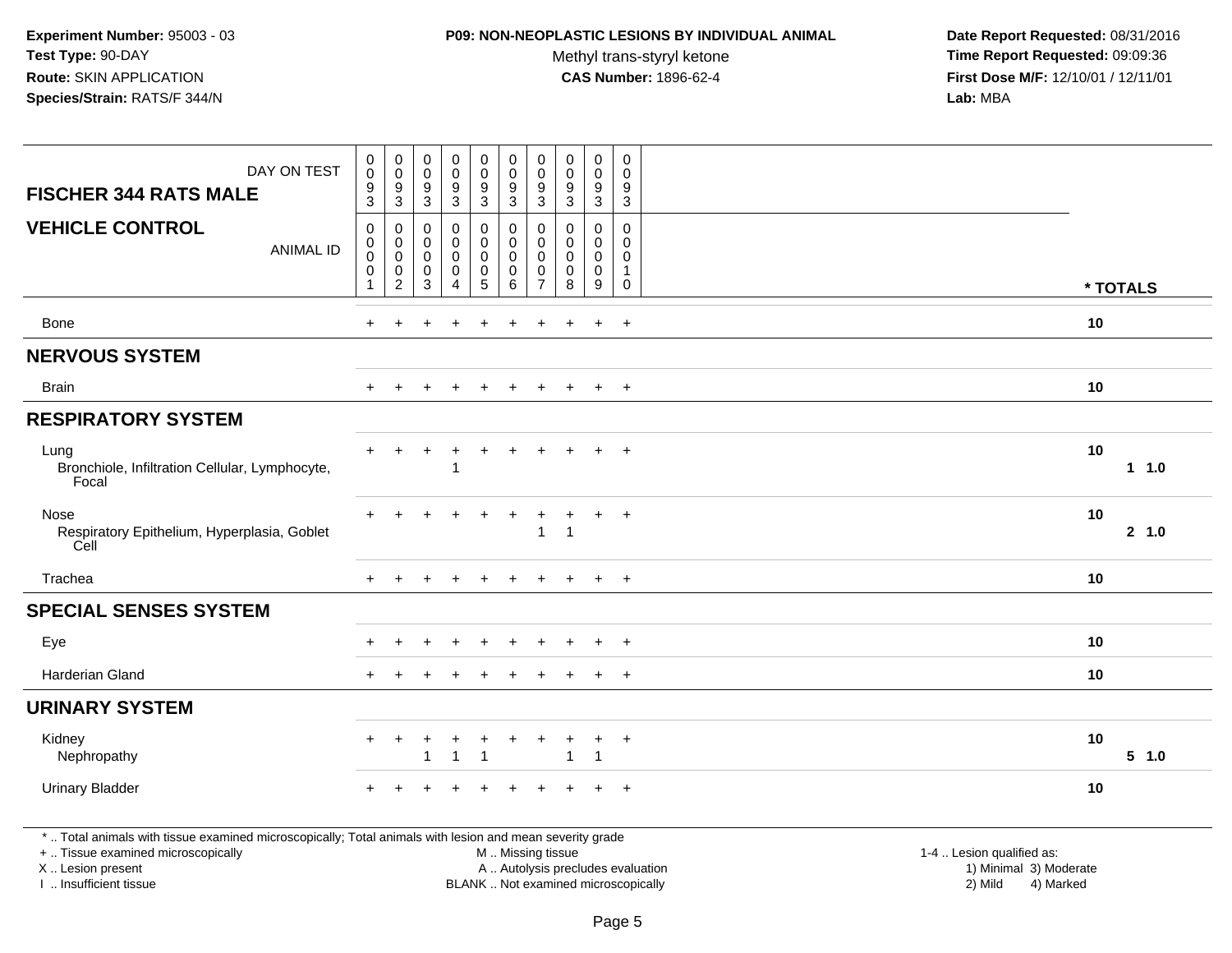# **P09: NON-NEOPLASTIC LESIONS BY INDIVIDUAL ANIMAL**

Methyl trans-styryl ketone<br>CAS Number: 1896-62-4

| DAY ON TEST<br><b>FISCHER 344 RATS MALE</b>                                                                                                         | 0<br>$\pmb{0}$<br>9<br>3                  | $\mathbf 0$<br>$\pmb{0}$<br>9<br>$\mathsf 3$                                | 0<br>0<br>9<br>$\mathbf{3}$             | $\pmb{0}$<br>$\pmb{0}$<br>$\boldsymbol{9}$<br>$\sqrt{3}$                  | $\pmb{0}$<br>$\ddot{\mathbf{0}}$<br>9<br>$\mathbf{3}$         | $\pmb{0}$<br>$\mathsf{O}\xspace$<br>9<br>$\mathbf{3}$ | $\pmb{0}$<br>$\pmb{0}$<br>$\boldsymbol{9}$<br>3                             | $\boldsymbol{0}$<br>$\boldsymbol{0}$<br>9<br>$\mathbf{3}$      | 0<br>$\mathbf 0$<br>9<br>$\mathbf{3}$                          | $\mathbf 0$<br>$\mathbf 0$<br>9<br>3                                     |                                   |           |                               |
|-----------------------------------------------------------------------------------------------------------------------------------------------------|-------------------------------------------|-----------------------------------------------------------------------------|-----------------------------------------|---------------------------------------------------------------------------|---------------------------------------------------------------|-------------------------------------------------------|-----------------------------------------------------------------------------|----------------------------------------------------------------|----------------------------------------------------------------|--------------------------------------------------------------------------|-----------------------------------|-----------|-------------------------------|
| <b>22.0 MG/KG</b><br><b>ANIMAL ID</b>                                                                                                               | $\mathbf 0$<br>0<br>$\mathbf 0$<br>1<br>1 | $\mathbf 0$<br>$\mathbf 0$<br>$\mathbf 0$<br>$\mathbf{1}$<br>$\overline{2}$ | $\mathbf 0$<br>0<br>$\pmb{0}$<br>1<br>3 | $\mathbf 0$<br>$\mathbf 0$<br>$\pmb{0}$<br>$\mathbf{1}$<br>$\overline{4}$ | 0<br>$\mathsf{O}$<br>$\mathsf{O}\xspace$<br>$\mathbf{1}$<br>5 | 0<br>0<br>$\mathbf 0$<br>$\mathbf{1}$<br>$\,6\,$      | $\mathbf 0$<br>$\mathbf 0$<br>$\pmb{0}$<br>$\overline{1}$<br>$\overline{7}$ | $\mathbf 0$<br>$\mathbf 0$<br>$\mathbf 0$<br>$\mathbf{1}$<br>8 | $\mathbf 0$<br>$\mathbf 0$<br>$\mathbf 0$<br>$\mathbf{1}$<br>9 | $\mathbf 0$<br>$\mathbf 0$<br>$\pmb{0}$<br>$\overline{c}$<br>$\mathbf 0$ |                                   | * TOTALS  |                               |
| <b>ALIMENTARY SYSTEM</b>                                                                                                                            |                                           |                                                                             |                                         |                                                                           |                                                               |                                                       |                                                                             |                                                                |                                                                |                                                                          |                                   |           |                               |
| Stomach, Glandular                                                                                                                                  |                                           |                                                                             |                                         |                                                                           | $\overline{+}$                                                | $\ddot{}$                                             | $\pm$                                                                       | $\pm$                                                          | $\pm$                                                          | $+$                                                                      |                                   | 10        |                               |
| <b>CARDIOVASCULAR SYSTEM</b>                                                                                                                        |                                           |                                                                             |                                         |                                                                           |                                                               |                                                       |                                                                             |                                                                |                                                                |                                                                          |                                   |           |                               |
| <b>NONE</b>                                                                                                                                         |                                           |                                                                             |                                         |                                                                           |                                                               |                                                       |                                                                             |                                                                |                                                                |                                                                          |                                   |           |                               |
| <b>ENDOCRINE SYSTEM</b>                                                                                                                             |                                           |                                                                             |                                         |                                                                           |                                                               |                                                       |                                                                             |                                                                |                                                                |                                                                          |                                   |           |                               |
| <b>NONE</b>                                                                                                                                         |                                           |                                                                             |                                         |                                                                           |                                                               |                                                       |                                                                             |                                                                |                                                                |                                                                          |                                   |           |                               |
| <b>GENERAL BODY SYSTEM</b>                                                                                                                          |                                           |                                                                             |                                         |                                                                           |                                                               |                                                       |                                                                             |                                                                |                                                                |                                                                          |                                   |           |                               |
| <b>NONE</b>                                                                                                                                         |                                           |                                                                             |                                         |                                                                           |                                                               |                                                       |                                                                             |                                                                |                                                                |                                                                          |                                   |           |                               |
| <b>GENITAL SYSTEM</b>                                                                                                                               |                                           |                                                                             |                                         |                                                                           |                                                               |                                                       |                                                                             |                                                                |                                                                |                                                                          |                                   |           |                               |
| <b>NONE</b>                                                                                                                                         |                                           |                                                                             |                                         |                                                                           |                                                               |                                                       |                                                                             |                                                                |                                                                |                                                                          |                                   |           |                               |
| <b>HEMATOPOIETIC SYSTEM</b>                                                                                                                         |                                           |                                                                             |                                         |                                                                           |                                                               |                                                       |                                                                             |                                                                |                                                                |                                                                          |                                   |           |                               |
| <b>NONE</b>                                                                                                                                         |                                           |                                                                             |                                         |                                                                           |                                                               |                                                       |                                                                             |                                                                |                                                                |                                                                          |                                   |           |                               |
| <b>INTEGUMENTARY SYSTEM</b>                                                                                                                         |                                           |                                                                             |                                         |                                                                           |                                                               |                                                       |                                                                             |                                                                |                                                                |                                                                          |                                   |           |                               |
| Skin<br>Sebaceous Gland, Site Of Application,<br>Hypertrophy<br>Site Of Application, Hyperkeratosis<br>Site Of Application - Epidermis, Hyperplasia |                                           | 2<br>$\mathbf{1}$                                                           | $\overline{1}$                          |                                                                           | $\overline{+}$<br>$\mathbf{1}$<br>$\mathbf{1}$                | $\ddot{}$<br>$\overline{1}$                           | $\overline{ }$                                                              | $\overline{1}$                                                 |                                                                | $\ddot{}$<br>$\mathbf{1}$<br>$\mathbf{1}$                                |                                   | 10<br>6   | $1 \t1.0$<br>1.2<br>$3 - 1.0$ |
| *  Total animals with tissue examined microscopically; Total animals with lesion and mean severity grade<br>+  Tissue examined microscopically      |                                           |                                                                             |                                         |                                                                           |                                                               |                                                       | M  Missing tissue                                                           |                                                                |                                                                |                                                                          | 1-4  Lesion qualified as:         |           |                               |
| X  Lesion present<br>I. Insufficient tissue                                                                                                         |                                           |                                                                             |                                         |                                                                           |                                                               |                                                       | A  Autolysis precludes evaluation<br>BLANK  Not examined microscopically    |                                                                |                                                                |                                                                          | 1) Minimal 3) Moderate<br>2) Mild | 4) Marked |                               |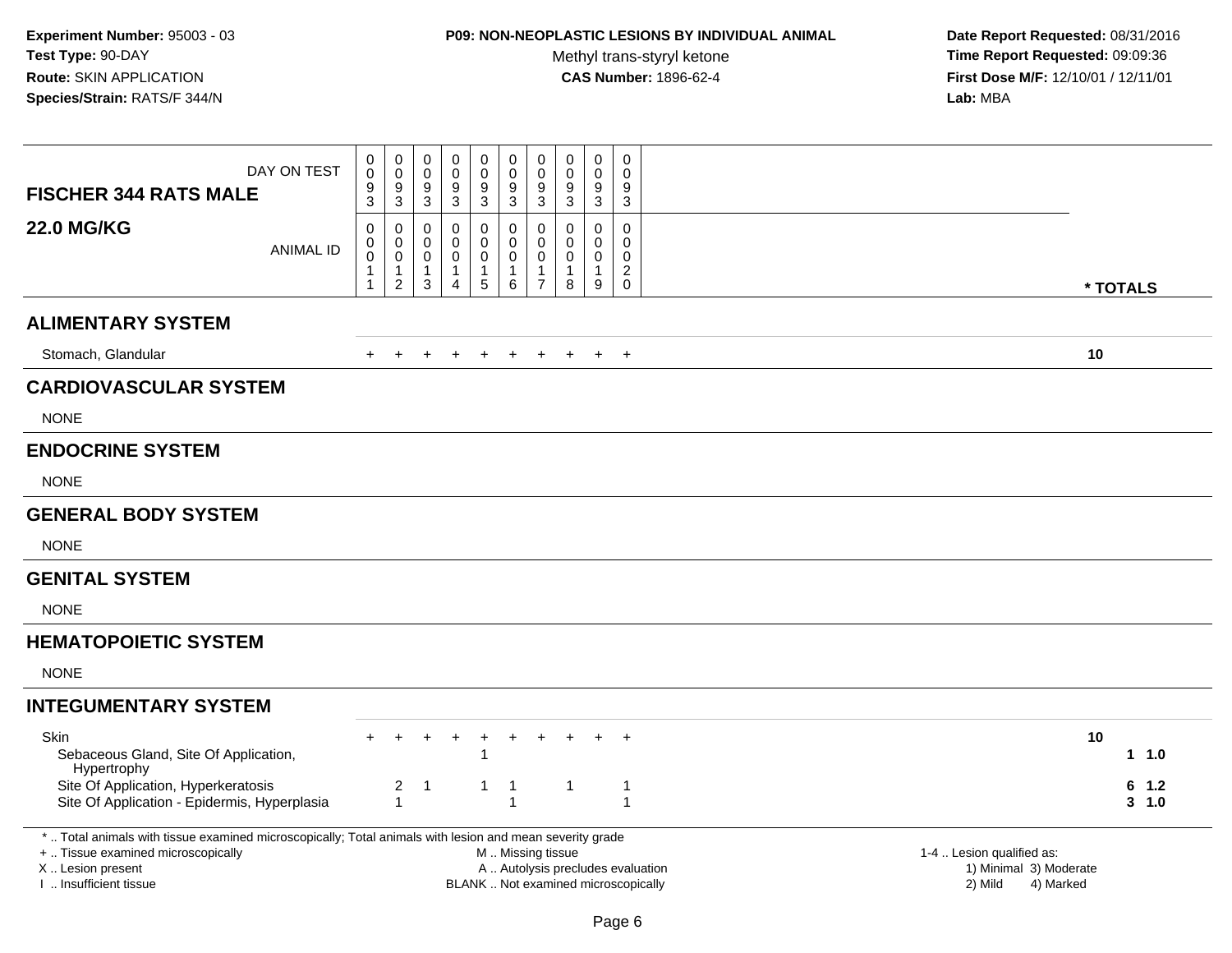## **P09: NON-NEOPLASTIC LESIONS BY INDIVIDUAL ANIMAL**

Methyl trans-styryl ketone<br>CAS Number: 1896-62-4

 **Date Report Requested:** 08/31/2016 **Time Report Requested:** 09:09:36 **First Dose M/F:** 12/10/01 / 12/11/01<br>**Lab:** MBA **Lab:** MBA

| DAY ON TEST<br><b>FISCHER 344 RATS MALE</b>                 | 0<br>$\pmb{0}$<br>$\boldsymbol{9}$<br>3          | 0<br>$\pmb{0}$<br>$\boldsymbol{9}$<br>$\mathbf{3}$                              | 0<br>0<br>9<br>$\mathbf{3}$ | 0<br>0<br>9<br>$\sqrt{3}$ | 0<br>$\pmb{0}$<br>$\frac{9}{3}$                  | $\mathbf 0$<br>$\mathbf 0$<br>$\boldsymbol{9}$<br>$\mathbf{3}$ | 0<br>$\boldsymbol{0}$<br>$\frac{9}{3}$                      | 0<br>0<br>9<br>3                 | 0<br>0<br>9<br>3      | 0<br>0<br>9<br>3                                       |                |
|-------------------------------------------------------------|--------------------------------------------------|---------------------------------------------------------------------------------|-----------------------------|---------------------------|--------------------------------------------------|----------------------------------------------------------------|-------------------------------------------------------------|----------------------------------|-----------------------|--------------------------------------------------------|----------------|
| <b>22.0 MG/KG</b><br><b>ANIMAL ID</b>                       | 0<br>$\pmb{0}$<br>$\pmb{0}$<br>$\mathbf{1}$<br>1 | $\mathbf 0$<br>$\mathbf 0$<br>$\mathbf 0$<br>$\overline{1}$<br>$\boldsymbol{2}$ | 0<br>0<br>0<br>3            | 0<br>0<br>0               | 0<br>$\pmb{0}$<br>$\pmb{0}$<br>$\mathbf{1}$<br>5 | $\overline{0}$<br>$\mathbf 0$<br>$\mathbf 0$<br>6              | 0<br>$\boldsymbol{0}$<br>$\mathbf 0$<br>1<br>$\overline{7}$ | 0<br>0<br>0<br>$\mathbf{1}$<br>8 | 0<br>0<br>0<br>1<br>9 | $\mathbf 0$<br>0<br>0<br>$\overline{c}$<br>$\mathbf 0$ | * TOTALS       |
| <b>MUSCULOSKELETAL SYSTEM</b>                               |                                                  |                                                                                 |                             |                           |                                                  |                                                                |                                                             |                                  |                       |                                                        |                |
| <b>NONE</b>                                                 |                                                  |                                                                                 |                             |                           |                                                  |                                                                |                                                             |                                  |                       |                                                        |                |
| <b>NERVOUS SYSTEM</b>                                       |                                                  |                                                                                 |                             |                           |                                                  |                                                                |                                                             |                                  |                       |                                                        |                |
| <b>NONE</b>                                                 |                                                  |                                                                                 |                             |                           |                                                  |                                                                |                                                             |                                  |                       |                                                        |                |
| <b>RESPIRATORY SYSTEM</b>                                   |                                                  |                                                                                 |                             |                           |                                                  |                                                                |                                                             |                                  |                       |                                                        |                |
| Nose<br>Respiratory Epithelium, Hyperplasia, Goblet<br>Cell |                                                  |                                                                                 | $^+$                        | $+$<br>$\overline{1}$     | $^{+}$<br>$\overline{2}$                         |                                                                | $+$ $+$<br>2 1                                              | $+$                              | $\overline{1}$        | $^{+}$<br>$\overline{1}$                               | 10<br>$6-1.3$  |
| <b>SPECIAL SENSES SYSTEM</b>                                |                                                  |                                                                                 |                             |                           |                                                  |                                                                |                                                             |                                  |                       |                                                        |                |
| <b>NONE</b>                                                 |                                                  |                                                                                 |                             |                           |                                                  |                                                                |                                                             |                                  |                       |                                                        |                |
| <b>URINARY SYSTEM</b>                                       |                                                  |                                                                                 |                             |                           |                                                  |                                                                |                                                             |                                  |                       |                                                        |                |
| Kidney<br>Nephropathy                                       | +<br>1                                           |                                                                                 | $\overline{1}$              |                           | +                                                | +<br>$\overline{1}$                                            | $\overline{\mathbf{1}}$                                     |                                  | $+$                   | $\ddot{}$<br>$\mathbf{1}$                              | 10<br>6<br>1.0 |

+ .. Tissue examined microscopically

X .. Lesion present

I .. Insufficient tissue

 M .. Missing tissueA .. Autolysis precludes evaluation

 1-4 .. Lesion qualified as: BLANK .. Not examined microscopically 2) Mild 4) Marked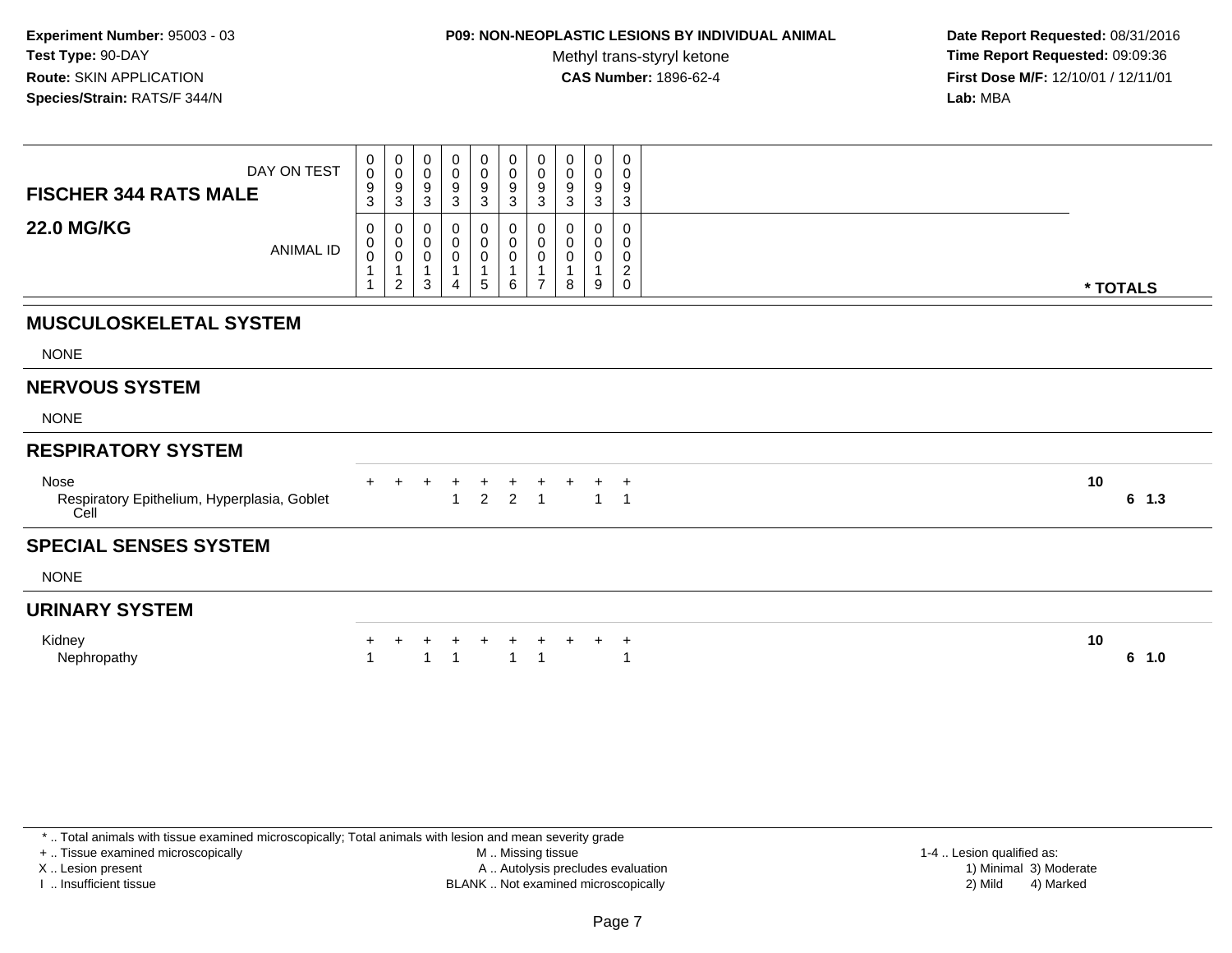## **P09: NON-NEOPLASTIC LESIONS BY INDIVIDUAL ANIMAL**

Methyl trans-styryl ketone<br>CAS Number: 1896-62-4

| DAY ON TEST<br><b>FISCHER 344 RATS MALE</b>                                                                                                    | 0<br>$\mathsf 0$<br>$\boldsymbol{9}$<br>3                 | $_{\rm 0}^{\rm 0}$<br>$\overline{9}$<br>$\mathbf{3}$              | $\mathsf{O}\xspace$<br>$\pmb{0}$<br>9<br>$\mathbf{3}$           | $\pmb{0}$<br>0<br>9<br>$\ensuremath{\mathsf{3}}$                | $\begin{smallmatrix} 0\\0 \end{smallmatrix}$<br>$\overline{9}$<br>$\ensuremath{\mathsf{3}}$ | $\mathbf 0$<br>$\pmb{0}$<br>$\boldsymbol{9}$<br>$\ensuremath{\mathsf{3}}$ | $\pmb{0}$<br>$\mathbf 0$<br>$9\,$<br>$\mathbf{3}$          | 0<br>0<br>9<br>3                             | $\mathbf 0$<br>$\pmb{0}$<br>$\overline{9}$<br>$\mathbf{3}$          | $\mathbf 0$<br>$\mathbf 0$<br>9<br>$\mathbf{3}$                          |                                                |          |
|------------------------------------------------------------------------------------------------------------------------------------------------|-----------------------------------------------------------|-------------------------------------------------------------------|-----------------------------------------------------------------|-----------------------------------------------------------------|---------------------------------------------------------------------------------------------|---------------------------------------------------------------------------|------------------------------------------------------------|----------------------------------------------|---------------------------------------------------------------------|--------------------------------------------------------------------------|------------------------------------------------|----------|
| <b>44.0 MG/KG</b><br><b>ANIMAL ID</b>                                                                                                          | $\mathbf 0$<br>0<br>0<br>$\boldsymbol{2}$<br>$\mathbf{1}$ | 0<br>$\begin{smallmatrix}0\0\0\end{smallmatrix}$<br>$\frac{2}{2}$ | 0<br>$\mathbf 0$<br>$\mathbf 0$<br>$\sqrt{2}$<br>$\mathfrak{S}$ | $\mathbf 0$<br>0<br>$\mathbf 0$<br>$\sqrt{2}$<br>$\overline{4}$ | $\mathbf 0$<br>$\mathbf 0$<br>$\mathbf 0$<br>$\frac{2}{5}$                                  | 0<br>$\mathsf{O}\xspace$<br>$\mathbf 0$<br>$\mathbf{2}$<br>$\,6\,$        | $\mathbf 0$<br>$\mathbf 0$<br>$\mathbf 0$<br>$\frac{2}{7}$ | 0<br>0<br>$\mathbf 0$<br>$\overline{c}$<br>8 | 0<br>$\pmb{0}$<br>$\mathbf 0$<br>$\overline{2}$<br>$\boldsymbol{9}$ | $\mathbf 0$<br>$\Omega$<br>$\Omega$<br>3<br>$\mathbf 0$                  |                                                | * TOTALS |
| <b>ALIMENTARY SYSTEM</b>                                                                                                                       |                                                           |                                                                   |                                                                 |                                                                 |                                                                                             |                                                                           |                                                            |                                              |                                                                     |                                                                          |                                                |          |
| Liver<br>Hepatodiaphragmatic Nodule                                                                                                            |                                                           |                                                                   |                                                                 |                                                                 |                                                                                             |                                                                           |                                                            |                                              | $\ddot{}$<br>$\overline{2}$                                         |                                                                          | $\mathbf{1}$                                   | $12.0$   |
| Stomach, Glandular                                                                                                                             |                                                           |                                                                   |                                                                 |                                                                 | $\overline{+}$                                                                              | $+$                                                                       | $^{+}$                                                     | $\ddot{}$                                    | $+$                                                                 | $+$                                                                      | 10                                             |          |
| <b>CARDIOVASCULAR SYSTEM</b>                                                                                                                   |                                                           |                                                                   |                                                                 |                                                                 |                                                                                             |                                                                           |                                                            |                                              |                                                                     |                                                                          |                                                |          |
| <b>NONE</b>                                                                                                                                    |                                                           |                                                                   |                                                                 |                                                                 |                                                                                             |                                                                           |                                                            |                                              |                                                                     |                                                                          |                                                |          |
| <b>ENDOCRINE SYSTEM</b>                                                                                                                        |                                                           |                                                                   |                                                                 |                                                                 |                                                                                             |                                                                           |                                                            |                                              |                                                                     |                                                                          |                                                |          |
| <b>NONE</b>                                                                                                                                    |                                                           |                                                                   |                                                                 |                                                                 |                                                                                             |                                                                           |                                                            |                                              |                                                                     |                                                                          |                                                |          |
| <b>GENERAL BODY SYSTEM</b>                                                                                                                     |                                                           |                                                                   |                                                                 |                                                                 |                                                                                             |                                                                           |                                                            |                                              |                                                                     |                                                                          |                                                |          |
| <b>NONE</b>                                                                                                                                    |                                                           |                                                                   |                                                                 |                                                                 |                                                                                             |                                                                           |                                                            |                                              |                                                                     |                                                                          |                                                |          |
| <b>GENITAL SYSTEM</b>                                                                                                                          |                                                           |                                                                   |                                                                 |                                                                 |                                                                                             |                                                                           |                                                            |                                              |                                                                     |                                                                          |                                                |          |
| <b>NONE</b>                                                                                                                                    |                                                           |                                                                   |                                                                 |                                                                 |                                                                                             |                                                                           |                                                            |                                              |                                                                     |                                                                          |                                                |          |
| <b>HEMATOPOIETIC SYSTEM</b>                                                                                                                    |                                                           |                                                                   |                                                                 |                                                                 |                                                                                             |                                                                           |                                                            |                                              |                                                                     |                                                                          |                                                |          |
| <b>NONE</b>                                                                                                                                    |                                                           |                                                                   |                                                                 |                                                                 |                                                                                             |                                                                           |                                                            |                                              |                                                                     |                                                                          |                                                |          |
| <b>INTEGUMENTARY SYSTEM</b>                                                                                                                    |                                                           |                                                                   |                                                                 |                                                                 |                                                                                             |                                                                           |                                                            |                                              |                                                                     |                                                                          |                                                |          |
| Skin<br>Sebaceous Gland, Site Of Application,<br>Hypertrophy                                                                                   | 1                                                         |                                                                   | $\mathbf{1}$                                                    | $\ddot{}$                                                       | $\ddot{}$                                                                                   | $\ddot{}$                                                                 | $\ddot{}$<br>$\overline{1}$                                | $\mathbf{I}$                                 |                                                                     | $+$ $+$                                                                  | 9                                              | 3, 1.0   |
| *  Total animals with tissue examined microscopically; Total animals with lesion and mean severity grade<br>+  Tissue examined microscopically |                                                           |                                                                   |                                                                 |                                                                 |                                                                                             | M  Missing tissue                                                         |                                                            |                                              |                                                                     |                                                                          | 1-4  Lesion qualified as:                      |          |
| X  Lesion present<br>I  Insufficient tissue                                                                                                    |                                                           |                                                                   |                                                                 |                                                                 |                                                                                             |                                                                           |                                                            |                                              |                                                                     | A  Autolysis precludes evaluation<br>BLANK  Not examined microscopically | 1) Minimal 3) Moderate<br>2) Mild<br>4) Marked |          |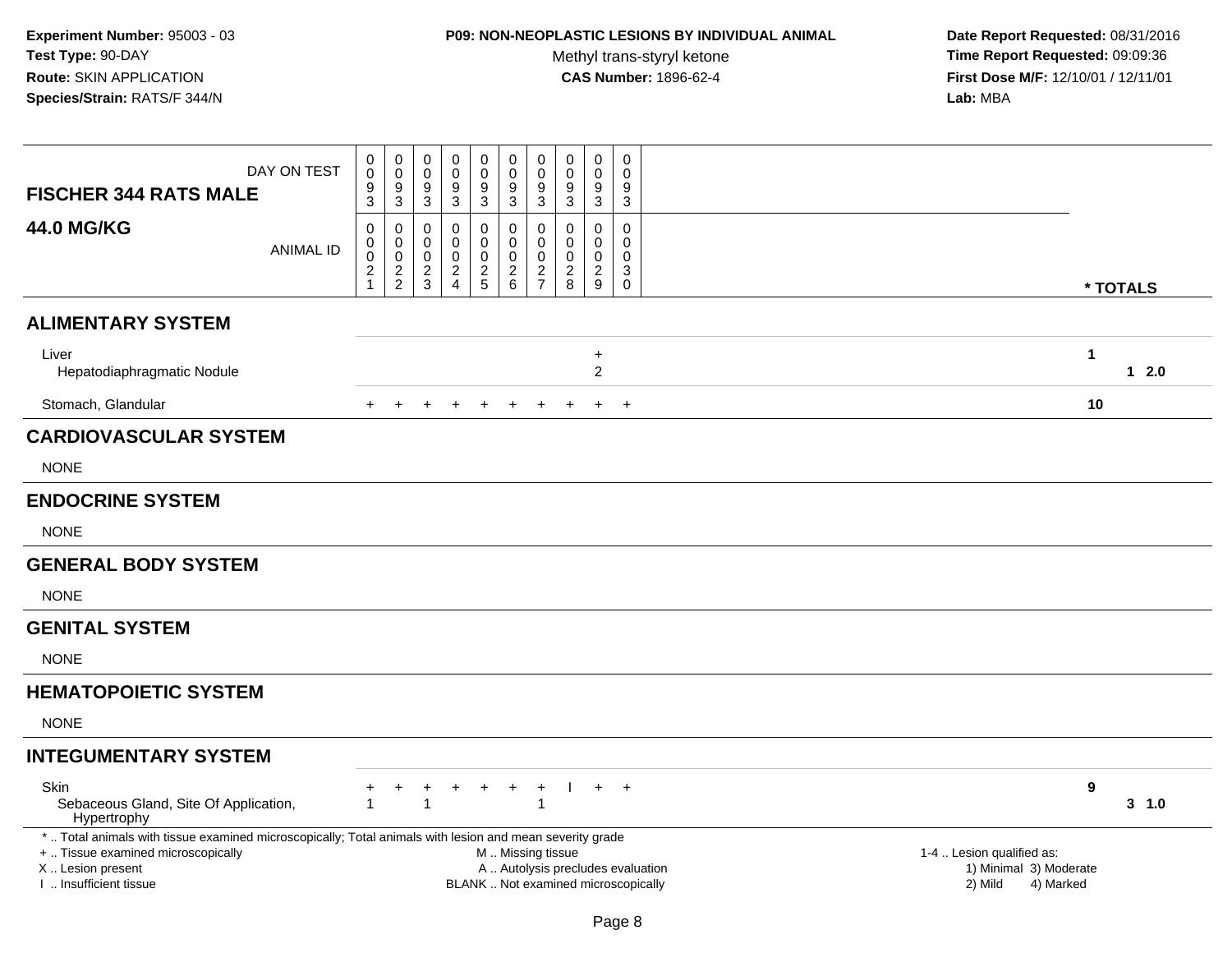### **P09: NON-NEOPLASTIC LESIONS BY INDIVIDUAL ANIMAL**

Methyl trans-styryl ketone<br>CAS Number: 1896-62-4

 **Date Report Requested:** 08/31/2016 **Time Report Requested:** 09:09:36 **First Dose M/F:** 12/10/01 / 12/11/01<br>**Lab:** MBA **Lab:** MBA

| DAY ON TEST<br><b>FISCHER 344 RATS MALE</b>                                         | 0<br>$\ddot{\mathbf{0}}$<br>9<br>3           | 0<br>0<br>9<br>$\mathbf{3}$            | $\mathbf 0$<br>$\mathbf 0$<br>9<br>3 | 0<br>0<br>9<br>3                     | 0<br>0<br>9<br>$\mathbf{3}$      | 0<br>$\mathbf 0$<br>$\boldsymbol{9}$<br>$\mathbf{3}$ | 0<br>$\pmb{0}$<br>9<br>3                    | $\mathbf 0$<br>0<br>9<br>3         | 0<br>$\mathbf 0$<br>9<br>$\sqrt{3}$          | 0<br>0<br>9<br>$\mathbf{3}$  |                   |
|-------------------------------------------------------------------------------------|----------------------------------------------|----------------------------------------|--------------------------------------|--------------------------------------|----------------------------------|------------------------------------------------------|---------------------------------------------|------------------------------------|----------------------------------------------|------------------------------|-------------------|
| <b>44.0 MG/KG</b><br><b>ANIMAL ID</b>                                               | 0<br>0<br>$\pmb{0}$<br>$\boldsymbol{2}$<br>1 | 0<br>0<br>$\mathbf 0$<br>$\frac{2}{2}$ | 0<br>0<br>0<br>$\boldsymbol{2}$<br>3 | 0<br>0<br>0<br>$\boldsymbol{2}$<br>4 | 0<br>0<br>0<br>$\frac{2}{5}$     | 0<br>$\pmb{0}$<br>$\pmb{0}$<br>$^2\phantom{1}6$      | 0<br>0<br>0<br>$\sqrt{2}$<br>$\overline{7}$ | 0<br>0<br>0<br>$\overline{c}$<br>8 | 0<br>0<br>$\mathbf 0$<br>$\overline{2}$<br>9 | 0<br>$\Omega$<br>0<br>3<br>0 | * TOTALS          |
| Site Of Application, Hyperkeratosis<br>Site Of Application - Epidermis, Hyperplasia | $\mathbf{1}$                                 | $\overline{1}$                         | $\overline{1}$                       |                                      | $\overline{2}$<br>$\overline{1}$ |                                                      | $\overline{c}$<br>$\overline{1}$            |                                    | $\boldsymbol{2}$<br>$\overline{1}$           |                              | 7.1.4<br>6<br>1.0 |
| <b>MUSCULOSKELETAL SYSTEM</b>                                                       |                                              |                                        |                                      |                                      |                                  |                                                      |                                             |                                    |                                              |                              |                   |
| <b>NONE</b>                                                                         |                                              |                                        |                                      |                                      |                                  |                                                      |                                             |                                    |                                              |                              |                   |
| <b>NERVOUS SYSTEM</b>                                                               |                                              |                                        |                                      |                                      |                                  |                                                      |                                             |                                    |                                              |                              |                   |
| <b>NONE</b>                                                                         |                                              |                                        |                                      |                                      |                                  |                                                      |                                             |                                    |                                              |                              |                   |
| <b>RESPIRATORY SYSTEM</b>                                                           |                                              |                                        |                                      |                                      |                                  |                                                      |                                             |                                    |                                              |                              |                   |
| Nose<br>Respiratory Epithelium, Hyperplasia, Goblet<br>Cell                         |                                              |                                        |                                      |                                      |                                  |                                                      |                                             |                                    |                                              | $+$                          | 10<br>1 1.0       |
| <b>SPECIAL SENSES SYSTEM</b>                                                        |                                              |                                        |                                      |                                      |                                  |                                                      |                                             |                                    |                                              |                              |                   |
| <b>NONE</b>                                                                         |                                              |                                        |                                      |                                      |                                  |                                                      |                                             |                                    |                                              |                              |                   |
| <b>URINARY SYSTEM</b>                                                               |                                              |                                        |                                      |                                      |                                  |                                                      |                                             |                                    |                                              |                              |                   |
| Kidney<br>Nephropathy                                                               | $\ddot{}$                                    | $\ddot{}$                              | $\ddot{}$                            |                                      | $\pm$                            | $+$                                                  | $+$                                         |                                    |                                              | $^{+}$                       | 10<br>8<br>1.0    |

\* .. Total animals with tissue examined microscopically; Total animals with lesion and mean severity grade

+ .. Tissue examined microscopically

X .. Lesion present

I .. Insufficient tissue

 M .. Missing tissueA .. Autolysis precludes evaluation

 1-4 .. Lesion qualified as: BLANK .. Not examined microscopically 2) Mild 4) Marked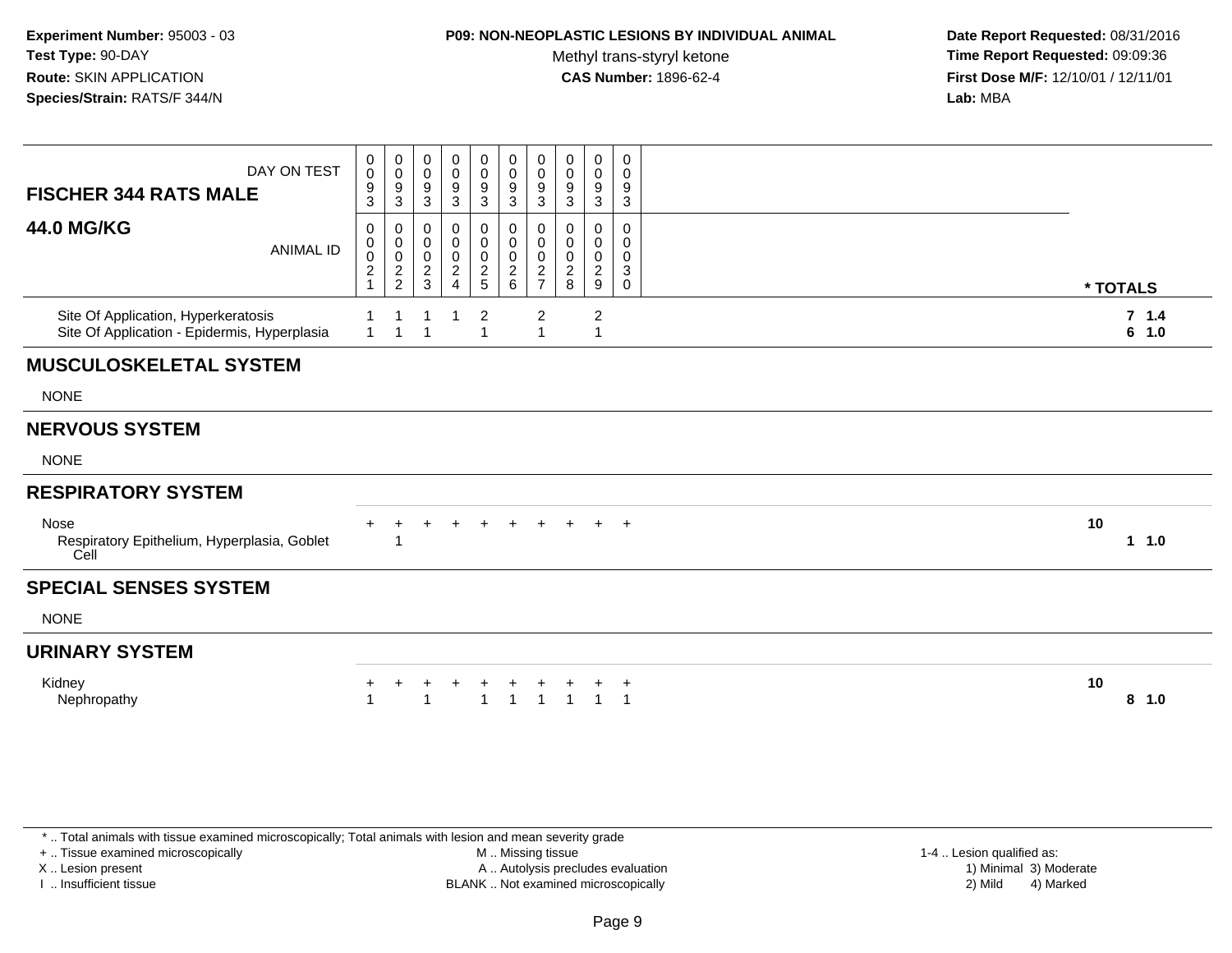# **P09: NON-NEOPLASTIC LESIONS BY INDIVIDUAL ANIMAL**

Methyl trans-styryl ketone<br>CAS Number: 1896-62-4

| DAY ON TEST<br><b>FISCHER 344 RATS MALE</b>                                                                                                                                                                                                                                                    | $\boldsymbol{0}$<br>$\mathbf 0$<br>$\frac{9}{3}$ | $\boldsymbol{0}$<br>$\pmb{0}$<br>$9\,$<br>$\overline{3}$   | 0<br>$\mathbf 0$<br>9<br>$\mathbf 3$      | $\pmb{0}$<br>$\pmb{0}$<br>9<br>$\overline{3}$                                  | $_0^0$<br>9<br>$\overline{3}$                               | $_{\rm 0}^{\rm 0}$<br>$\boldsymbol{9}$<br>$\overline{3}$ | $\pmb{0}$<br>$\mathbf 0$<br>9<br>$\overline{3}$         | $\pmb{0}$<br>$\mathbf 0$<br>$\frac{9}{3}$                         | $\pmb{0}$<br>$\mathbf 0$<br>9<br>$\sqrt{3}$               | $\pmb{0}$<br>$\mathbf 0$<br>9<br>$\overline{3}$                             |  |                         |
|------------------------------------------------------------------------------------------------------------------------------------------------------------------------------------------------------------------------------------------------------------------------------------------------|--------------------------------------------------|------------------------------------------------------------|-------------------------------------------|--------------------------------------------------------------------------------|-------------------------------------------------------------|----------------------------------------------------------|---------------------------------------------------------|-------------------------------------------------------------------|-----------------------------------------------------------|-----------------------------------------------------------------------------|--|-------------------------|
| <b>87.5 MG/KG</b><br><b>ANIMAL ID</b>                                                                                                                                                                                                                                                          | $\mathbf 0$<br>0<br>$\mathsf 0$<br>3<br>1        | $\mathbf 0$<br>$\mathbf 0$<br>$\mathbf 0$<br>$\frac{3}{2}$ | $\Omega$<br>0<br>$\mathbf 0$<br>3<br>3    | 0<br>$\mathbf 0$<br>$\mathbf 0$<br>$\ensuremath{\mathsf{3}}$<br>$\overline{4}$ | $\mathbf 0$<br>$\mathbf 0$<br>$\mathsf{O}$<br>$\frac{3}{5}$ | 0<br>$\mathbf 0$<br>$\pmb{0}$<br>$\frac{3}{6}$           | $\Omega$<br>$\mathbf 0$<br>$\mathbf 0$<br>$\frac{3}{7}$ | $\mathbf 0$<br>0<br>$\mathbf 0$<br>$\ensuremath{\mathsf{3}}$<br>8 | $\Omega$<br>$\mathbf 0$<br>$\mathbf 0$<br>$\sqrt{3}$<br>9 | 0<br>$\mathbf 0$<br>$\mathbf 0$<br>$\overline{4}$<br>$\pmb{0}$              |  | * TOTALS                |
| <b>ALIMENTARY SYSTEM</b>                                                                                                                                                                                                                                                                       |                                                  |                                                            |                                           |                                                                                |                                                             |                                                          |                                                         |                                                                   |                                                           |                                                                             |  |                         |
| Stomach, Glandular                                                                                                                                                                                                                                                                             |                                                  |                                                            |                                           |                                                                                | $\overline{+}$                                              | $\overline{+}$                                           | $+$                                                     | $+$                                                               | $+$                                                       | $+$                                                                         |  | 10                      |
| <b>CARDIOVASCULAR SYSTEM</b>                                                                                                                                                                                                                                                                   |                                                  |                                                            |                                           |                                                                                |                                                             |                                                          |                                                         |                                                                   |                                                           |                                                                             |  |                         |
| <b>NONE</b>                                                                                                                                                                                                                                                                                    |                                                  |                                                            |                                           |                                                                                |                                                             |                                                          |                                                         |                                                                   |                                                           |                                                                             |  |                         |
| <b>ENDOCRINE SYSTEM</b>                                                                                                                                                                                                                                                                        |                                                  |                                                            |                                           |                                                                                |                                                             |                                                          |                                                         |                                                                   |                                                           |                                                                             |  |                         |
| <b>NONE</b>                                                                                                                                                                                                                                                                                    |                                                  |                                                            |                                           |                                                                                |                                                             |                                                          |                                                         |                                                                   |                                                           |                                                                             |  |                         |
| <b>GENERAL BODY SYSTEM</b>                                                                                                                                                                                                                                                                     |                                                  |                                                            |                                           |                                                                                |                                                             |                                                          |                                                         |                                                                   |                                                           |                                                                             |  |                         |
| <b>NONE</b>                                                                                                                                                                                                                                                                                    |                                                  |                                                            |                                           |                                                                                |                                                             |                                                          |                                                         |                                                                   |                                                           |                                                                             |  |                         |
| <b>GENITAL SYSTEM</b>                                                                                                                                                                                                                                                                          |                                                  |                                                            |                                           |                                                                                |                                                             |                                                          |                                                         |                                                                   |                                                           |                                                                             |  |                         |
| <b>NONE</b>                                                                                                                                                                                                                                                                                    |                                                  |                                                            |                                           |                                                                                |                                                             |                                                          |                                                         |                                                                   |                                                           |                                                                             |  |                         |
| <b>HEMATOPOIETIC SYSTEM</b>                                                                                                                                                                                                                                                                    |                                                  |                                                            |                                           |                                                                                |                                                             |                                                          |                                                         |                                                                   |                                                           |                                                                             |  |                         |
| <b>NONE</b>                                                                                                                                                                                                                                                                                    |                                                  |                                                            |                                           |                                                                                |                                                             |                                                          |                                                         |                                                                   |                                                           |                                                                             |  |                         |
| <b>INTEGUMENTARY SYSTEM</b>                                                                                                                                                                                                                                                                    |                                                  |                                                            |                                           |                                                                                |                                                             |                                                          |                                                         |                                                                   |                                                           |                                                                             |  |                         |
| Skin<br>Sebaceous Gland, Site Of Application,<br>Hypertrophy<br>Site Of Application, Hyperkeratosis                                                                                                                                                                                            | $\overline{\mathbf{c}}$                          | 1<br>$\overline{\mathbf{c}}$                               | $\overline{1}$<br>$\overline{\mathbf{c}}$ | $\overline{2}$                                                                 | $\ddot{}$<br>$\overline{2}$<br>$\overline{2}$               | $^+$<br>$\mathbf{1}$                                     | $\mathbf{1}$<br>$\mathbf{2}$                            | $\overline{1}$<br>$\overline{2}$                                  | $\ddot{}$<br>$\mathbf{1}$                                 | $+$<br>$\overline{1}$                                                       |  | 10<br>$6$ 1.2<br>10 1.7 |
| Site Of Application - Epidermis, Hyperplasia                                                                                                                                                                                                                                                   | $\overline{2}$                                   | $\mathbf{1}$                                               | $\overline{2}$                            | $\overline{2}$                                                                 | $\overline{2}$                                              |                                                          | $\overline{1}$                                          | $\overline{1}$                                                    |                                                           | $\overline{1}$                                                              |  | $8$ 1.5                 |
| *  Total animals with tissue examined microscopically; Total animals with lesion and mean severity grade<br>+  Tissue examined microscopically<br>M  Missing tissue<br>X  Lesion present<br>A  Autolysis precludes evaluation<br>I. Insufficient tissue<br>BLANK  Not examined microscopically |                                                  |                                                            |                                           |                                                                                |                                                             |                                                          |                                                         |                                                                   |                                                           | 1-4  Lesion qualified as:<br>1) Minimal 3) Moderate<br>2) Mild<br>4) Marked |  |                         |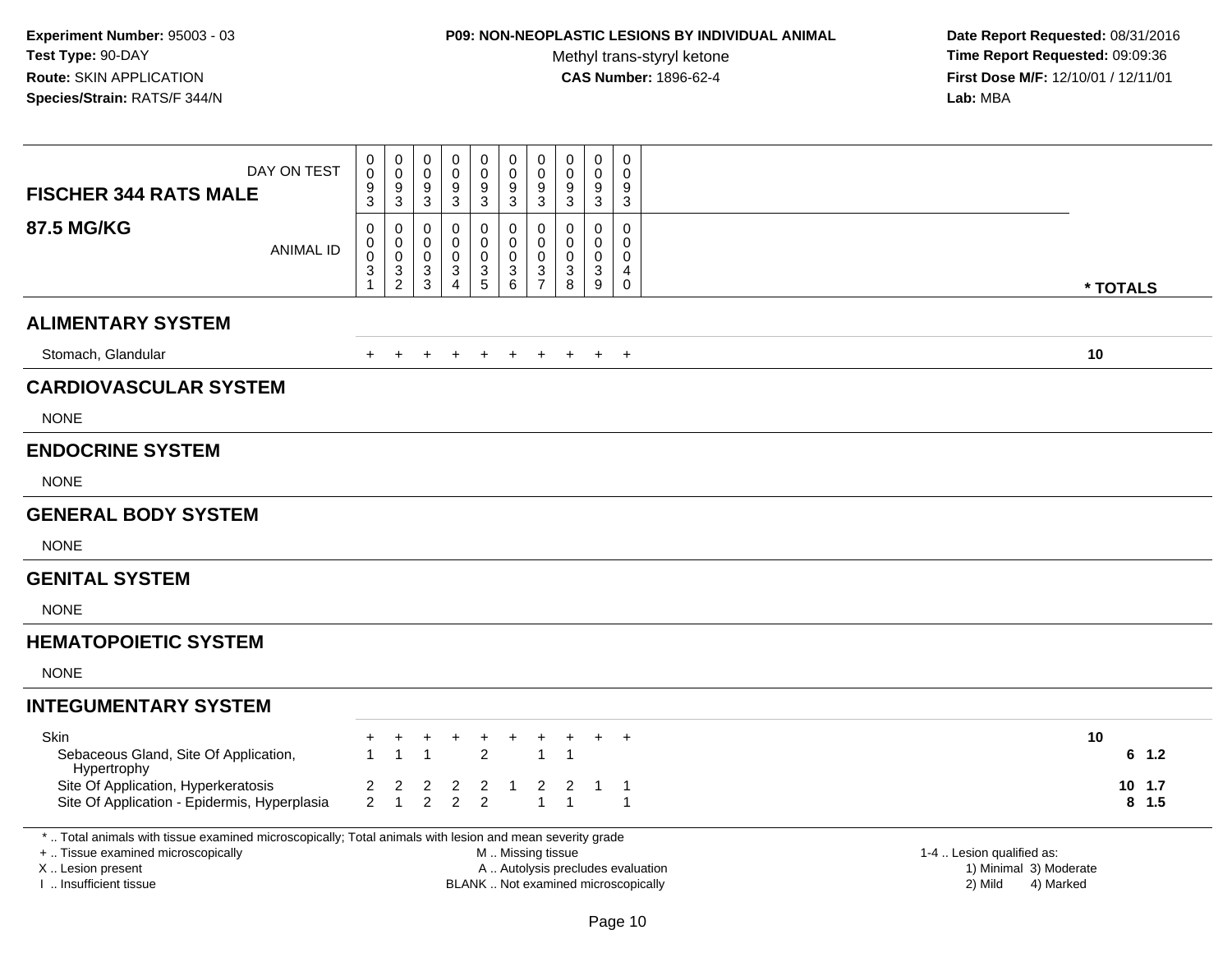## **P09: NON-NEOPLASTIC LESIONS BY INDIVIDUAL ANIMAL**

Methyl trans-styryl ketone<br>CAS Number: 1896-62-4

 **Date Report Requested:** 08/31/2016 **Time Report Requested:** 09:09:36 **First Dose M/F:** 12/10/01 / 12/11/01<br>**Lab:** MBA **Lab:** MBA

| $\begin{array}{c} 0 \\ 0 \\ 9 \\ 3 \end{array}$<br>$\begin{smallmatrix} 0\\0 \end{smallmatrix}$<br>$\mathbf 0$<br>0<br>0<br>$_0^0$<br>0<br>0<br>0<br>0<br>DAY ON TEST<br>$\ddot{\mathbf{0}}$<br>$\pmb{0}$<br>$\pmb{0}$<br>$\pmb{0}$<br>0<br>0<br>0<br>$\frac{9}{3}$<br>$\frac{9}{3}$<br>$^9_3$<br>$\frac{9}{3}$<br>9<br>9<br>9<br>$\frac{9}{3}$<br>9<br><b>FISCHER 344 RATS MALE</b><br>$\mathbf{3}$<br>$\sqrt{3}$<br>3<br>3<br><b>87.5 MG/KG</b><br>$\pmb{0}$<br>0<br>$\mathbf 0$<br>0<br>$\mathbf 0$<br>$\mathbf 0$<br>0<br>$\Omega$<br>0<br>0<br>$\mathbf 0$<br>$\pmb{0}$<br>$\pmb{0}$<br>$\boldsymbol{0}$<br>0<br>0<br>0<br>0<br>0<br>0<br><b>ANIMAL ID</b><br>$\mathbf 0$<br>$\mathbf 0$<br>$_{3}^{\rm 0}$<br>$\boldsymbol{0}$<br>$\pmb{0}$<br>$\pmb{0}$<br>$\pmb{0}$<br>0<br>0<br>0<br>$\overline{3}$<br>$\overline{3}$<br>$\ensuremath{\mathsf{3}}$<br>$\ensuremath{\mathsf{3}}$<br>$\sqrt{3}$<br>$\ensuremath{\mathsf{3}}$<br>$\sqrt{3}$<br>3<br>4<br>$\sqrt{2}$<br>3<br>5<br>6<br>$\overline{7}$<br>8<br>9<br>$\Omega$<br>4<br><b>MUSCULOSKELETAL SYSTEM</b><br><b>NONE</b><br><b>NERVOUS SYSTEM</b><br><b>NONE</b><br><b>RESPIRATORY SYSTEM</b><br>10<br>Nose<br>$+$ $+$<br>$\ddot{}$<br>$\ddot{}$<br>+<br>+<br>$2 \quad 1$<br>$\overline{1}$<br>$\overline{1}$<br>$\overline{1}$<br>Respiratory Epithelium, Hyperplasia, Goblet<br>1<br>Cell<br><b>SPECIAL SENSES SYSTEM</b><br><b>NONE</b><br><b>URINARY SYSTEM</b><br>10<br>Kidney<br>$\overline{1}$<br>$\overline{1}$<br>Nephropathy<br>$\overline{1}$<br>$\overline{\mathbf{1}}$<br>$\overline{1}$<br>$\overline{\mathbf{1}}$<br>$\overline{1}$ |  |  |  |  |  |          |
|----------------------------------------------------------------------------------------------------------------------------------------------------------------------------------------------------------------------------------------------------------------------------------------------------------------------------------------------------------------------------------------------------------------------------------------------------------------------------------------------------------------------------------------------------------------------------------------------------------------------------------------------------------------------------------------------------------------------------------------------------------------------------------------------------------------------------------------------------------------------------------------------------------------------------------------------------------------------------------------------------------------------------------------------------------------------------------------------------------------------------------------------------------------------------------------------------------------------------------------------------------------------------------------------------------------------------------------------------------------------------------------------------------------------------------------------------------------------------------------------------------------------------------------------------------------------------------------------------------------|--|--|--|--|--|----------|
|                                                                                                                                                                                                                                                                                                                                                                                                                                                                                                                                                                                                                                                                                                                                                                                                                                                                                                                                                                                                                                                                                                                                                                                                                                                                                                                                                                                                                                                                                                                                                                                                                |  |  |  |  |  |          |
|                                                                                                                                                                                                                                                                                                                                                                                                                                                                                                                                                                                                                                                                                                                                                                                                                                                                                                                                                                                                                                                                                                                                                                                                                                                                                                                                                                                                                                                                                                                                                                                                                |  |  |  |  |  | * TOTALS |
|                                                                                                                                                                                                                                                                                                                                                                                                                                                                                                                                                                                                                                                                                                                                                                                                                                                                                                                                                                                                                                                                                                                                                                                                                                                                                                                                                                                                                                                                                                                                                                                                                |  |  |  |  |  |          |
|                                                                                                                                                                                                                                                                                                                                                                                                                                                                                                                                                                                                                                                                                                                                                                                                                                                                                                                                                                                                                                                                                                                                                                                                                                                                                                                                                                                                                                                                                                                                                                                                                |  |  |  |  |  |          |
|                                                                                                                                                                                                                                                                                                                                                                                                                                                                                                                                                                                                                                                                                                                                                                                                                                                                                                                                                                                                                                                                                                                                                                                                                                                                                                                                                                                                                                                                                                                                                                                                                |  |  |  |  |  |          |
|                                                                                                                                                                                                                                                                                                                                                                                                                                                                                                                                                                                                                                                                                                                                                                                                                                                                                                                                                                                                                                                                                                                                                                                                                                                                                                                                                                                                                                                                                                                                                                                                                |  |  |  |  |  |          |
|                                                                                                                                                                                                                                                                                                                                                                                                                                                                                                                                                                                                                                                                                                                                                                                                                                                                                                                                                                                                                                                                                                                                                                                                                                                                                                                                                                                                                                                                                                                                                                                                                |  |  |  |  |  |          |
|                                                                                                                                                                                                                                                                                                                                                                                                                                                                                                                                                                                                                                                                                                                                                                                                                                                                                                                                                                                                                                                                                                                                                                                                                                                                                                                                                                                                                                                                                                                                                                                                                |  |  |  |  |  | 6<br>1.2 |
|                                                                                                                                                                                                                                                                                                                                                                                                                                                                                                                                                                                                                                                                                                                                                                                                                                                                                                                                                                                                                                                                                                                                                                                                                                                                                                                                                                                                                                                                                                                                                                                                                |  |  |  |  |  |          |
|                                                                                                                                                                                                                                                                                                                                                                                                                                                                                                                                                                                                                                                                                                                                                                                                                                                                                                                                                                                                                                                                                                                                                                                                                                                                                                                                                                                                                                                                                                                                                                                                                |  |  |  |  |  |          |
|                                                                                                                                                                                                                                                                                                                                                                                                                                                                                                                                                                                                                                                                                                                                                                                                                                                                                                                                                                                                                                                                                                                                                                                                                                                                                                                                                                                                                                                                                                                                                                                                                |  |  |  |  |  |          |
|                                                                                                                                                                                                                                                                                                                                                                                                                                                                                                                                                                                                                                                                                                                                                                                                                                                                                                                                                                                                                                                                                                                                                                                                                                                                                                                                                                                                                                                                                                                                                                                                                |  |  |  |  |  | $8$ 1.0  |

\* .. Total animals with tissue examined microscopically; Total animals with lesion and mean severity grade

+ .. Tissue examined microscopically

X .. Lesion present

I .. Insufficient tissue

 M .. Missing tissueA .. Autolysis precludes evaluation

BLANK .. Not examined microscopically 2) Mild 4) Marked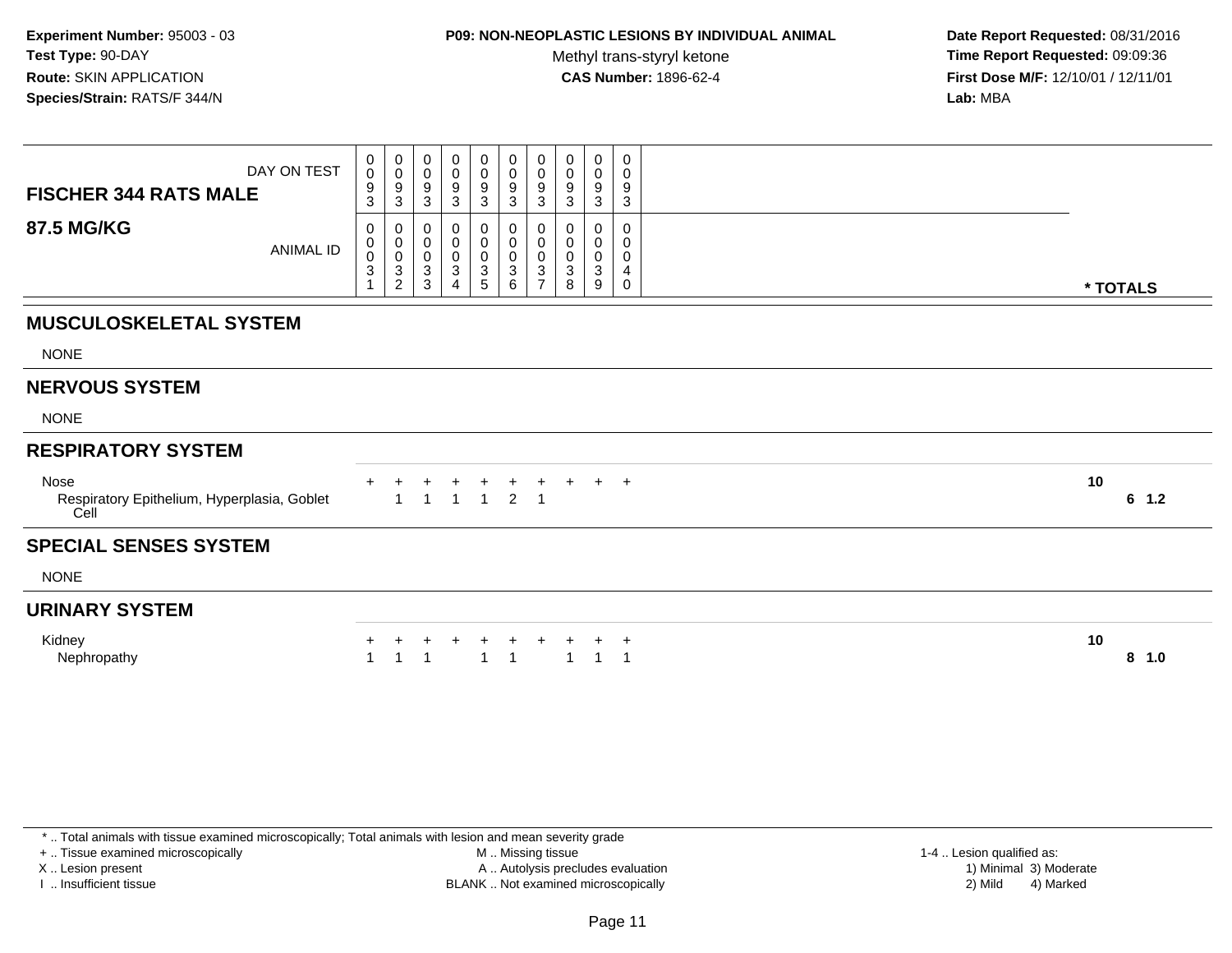# **P09: NON-NEOPLASTIC LESIONS BY INDIVIDUAL ANIMAL**

Methyl trans-styryl ketone<br>CAS Number: 1896-62-4

| DAY ON TEST<br><b>FISCHER 344 RATS MALE</b>                                                                                                                        | 0<br>$\mathsf{O}\xspace$<br>9<br>3                                                                                                                                                                        | $\boldsymbol{0}$<br>$\pmb{0}$<br>$9\,$<br>$\mathsf 3$      | 0<br>$\mathbf 0$<br>9<br>$\mathbf{3}$ | 0<br>$\pmb{0}$<br>$\boldsymbol{9}$<br>$\mathbf{3}$ | $\mathbf 0$<br>$\mathbf 0$<br>9<br>$\mathbf{3}$ | $\pmb{0}$<br>$\mathbf 0$<br>$\boldsymbol{9}$<br>$\mathbf{3}$                       | $\pmb{0}$<br>$\pmb{0}$<br>9<br>$\sqrt{3}$                      | $\mathbf 0$<br>$\pmb{0}$<br>9<br>$\sqrt{3}$                  | $\mathbf 0$<br>$\mathbf 0$<br>$9\,$<br>$\sqrt{3}$ | $\mathbf 0$<br>$\mathbf 0$<br>$9\,$<br>$\mathbf{3}$                          |                                      |                                     |
|--------------------------------------------------------------------------------------------------------------------------------------------------------------------|-----------------------------------------------------------------------------------------------------------------------------------------------------------------------------------------------------------|------------------------------------------------------------|---------------------------------------|----------------------------------------------------|-------------------------------------------------|------------------------------------------------------------------------------------|----------------------------------------------------------------|--------------------------------------------------------------|---------------------------------------------------|------------------------------------------------------------------------------|--------------------------------------|-------------------------------------|
| <b>175 MG/KG</b><br><b>ANIMAL ID</b>                                                                                                                               | $\mathbf 0$<br>0<br>$\pmb{0}$<br>4<br>$\overline{1}$                                                                                                                                                      | $\mathbf 0$<br>$\mathbf 0$<br>$\mathbf 0$<br>$\frac{4}{2}$ | $\Omega$<br>0<br>0<br>4<br>3          | $\Omega$<br>0<br>0<br>4<br>$\overline{4}$          | $\mathbf 0$<br>$\mathbf 0$<br>0<br>4<br>5       | $\mathbf 0$<br>$\mathbf 0$<br>$\mathbf 0$<br>$\begin{array}{c} 4 \\ 6 \end{array}$ | $\Omega$<br>$\mathbf 0$<br>$\mathbf{0}$<br>4<br>$\overline{7}$ | $\mathbf 0$<br>0<br>$\mathbf 0$<br>$\overline{4}$<br>$\,8\,$ | $\Omega$<br>$\mathbf 0$<br>$\Omega$<br>4<br>9     | $\mathbf 0$<br>$\mathbf 0$<br>$\mathbf 0$<br>$\mathbf 5$<br>$\boldsymbol{0}$ |                                      | * TOTALS                            |
| <b>ALIMENTARY SYSTEM</b>                                                                                                                                           |                                                                                                                                                                                                           |                                                            |                                       |                                                    |                                                 |                                                                                    |                                                                |                                                              |                                                   |                                                                              |                                      |                                     |
| Stomach, Glandular                                                                                                                                                 |                                                                                                                                                                                                           |                                                            |                                       |                                                    |                                                 |                                                                                    |                                                                |                                                              | $\pm$                                             | $+$                                                                          |                                      | 10                                  |
| <b>CARDIOVASCULAR SYSTEM</b>                                                                                                                                       |                                                                                                                                                                                                           |                                                            |                                       |                                                    |                                                 |                                                                                    |                                                                |                                                              |                                                   |                                                                              |                                      |                                     |
| <b>NONE</b>                                                                                                                                                        |                                                                                                                                                                                                           |                                                            |                                       |                                                    |                                                 |                                                                                    |                                                                |                                                              |                                                   |                                                                              |                                      |                                     |
| <b>ENDOCRINE SYSTEM</b>                                                                                                                                            |                                                                                                                                                                                                           |                                                            |                                       |                                                    |                                                 |                                                                                    |                                                                |                                                              |                                                   |                                                                              |                                      |                                     |
| <b>NONE</b>                                                                                                                                                        |                                                                                                                                                                                                           |                                                            |                                       |                                                    |                                                 |                                                                                    |                                                                |                                                              |                                                   |                                                                              |                                      |                                     |
| <b>GENERAL BODY SYSTEM</b>                                                                                                                                         |                                                                                                                                                                                                           |                                                            |                                       |                                                    |                                                 |                                                                                    |                                                                |                                                              |                                                   |                                                                              |                                      |                                     |
| <b>NONE</b>                                                                                                                                                        |                                                                                                                                                                                                           |                                                            |                                       |                                                    |                                                 |                                                                                    |                                                                |                                                              |                                                   |                                                                              |                                      |                                     |
| <b>GENITAL SYSTEM</b>                                                                                                                                              |                                                                                                                                                                                                           |                                                            |                                       |                                                    |                                                 |                                                                                    |                                                                |                                                              |                                                   |                                                                              |                                      |                                     |
| <b>NONE</b>                                                                                                                                                        |                                                                                                                                                                                                           |                                                            |                                       |                                                    |                                                 |                                                                                    |                                                                |                                                              |                                                   |                                                                              |                                      |                                     |
| <b>HEMATOPOIETIC SYSTEM</b>                                                                                                                                        |                                                                                                                                                                                                           |                                                            |                                       |                                                    |                                                 |                                                                                    |                                                                |                                                              |                                                   |                                                                              |                                      |                                     |
| <b>NONE</b>                                                                                                                                                        |                                                                                                                                                                                                           |                                                            |                                       |                                                    |                                                 |                                                                                    |                                                                |                                                              |                                                   |                                                                              |                                      |                                     |
| <b>INTEGUMENTARY SYSTEM</b>                                                                                                                                        |                                                                                                                                                                                                           |                                                            |                                       |                                                    |                                                 |                                                                                    |                                                                |                                                              |                                                   |                                                                              |                                      |                                     |
| <b>Skin</b><br>Sebaceous Gland, Site Of Application,<br>Hypertrophy<br>Site Of Application, Hyperkeratosis<br>Site Of Application, Inflammation, Chronic<br>Active | $\mathcal{P}$<br>2<br>2                                                                                                                                                                                   | $\overline{1}$<br>-1                                       | $\mathfrak{p}$<br>2                   | $\mathfrak{p}$<br>$\overline{2}$                   | $\ddot{}$<br>$\overline{2}$<br>$\overline{2}$   | $\ddot{}$<br>$\overline{2}$                                                        | $\ddot{}$<br>$\mathcal{P}$<br>2                                | $\mathfrak{p}$<br>$\overline{2}$<br>$\overline{2}$           | $\ddot{}$<br>$\mathfrak{p}$<br>2                  | $+$<br>$\mathcal{P}$<br>$\overline{2}$<br>$\mathbf{1}$                       |                                      | 10<br>10, 1.8<br>10 1.9<br>3, 1.7   |
| +  Tissue examined microscopically<br>X  Lesion present<br>I. Insufficient tissue                                                                                  | *  Total animals with tissue examined microscopically; Total animals with lesion and mean severity grade<br>M  Missing tissue<br>A  Autolysis precludes evaluation<br>BLANK  Not examined microscopically |                                                            |                                       |                                                    |                                                 |                                                                                    |                                                                |                                                              |                                                   |                                                                              | 1-4  Lesion qualified as:<br>2) Mild | 1) Minimal 3) Moderate<br>4) Marked |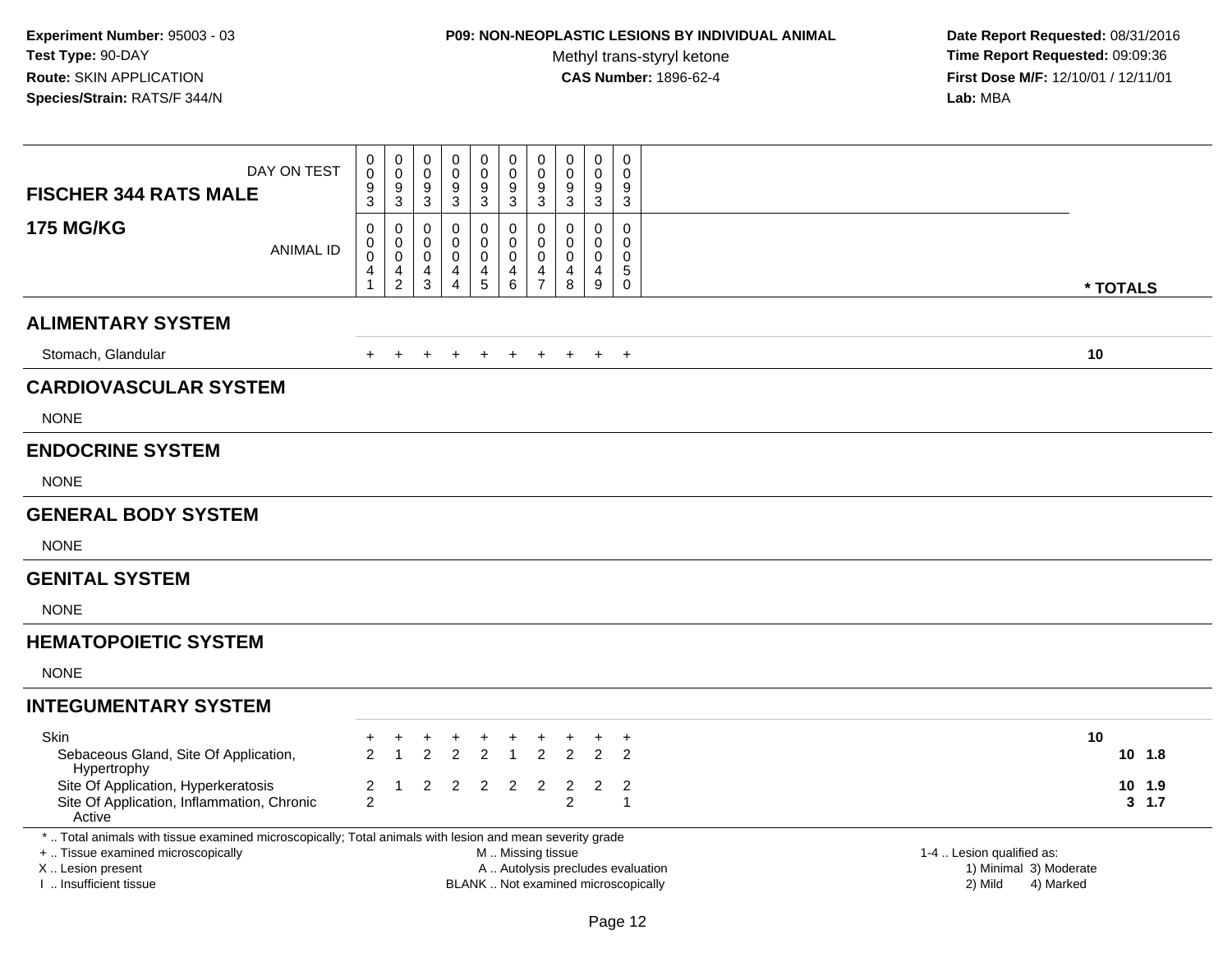### **P09: NON-NEOPLASTIC LESIONS BY INDIVIDUAL ANIMAL**

Methyl trans-styryl ketone<br>CAS Number: 1896-62-4

 **Date Report Requested:** 08/31/2016 **Time Report Requested:** 09:09:36 **First Dose M/F:** 12/10/01 / 12/11/01<br>**Lab:** MBA **Lab:** MBA

| DAY ON TEST<br><b>FISCHER 344 RATS MALE</b><br><b>175 MG/KG</b><br><b>ANIMAL ID</b> | 0<br>$\mathsf 0$<br>9<br>3<br>0<br>$\,0\,$<br>$\boldsymbol{0}$<br>4<br>1 | $\pmb{0}$<br>$\mathsf{O}\xspace$<br>$\boldsymbol{9}$<br>3<br>0<br>$\pmb{0}$<br>$\pmb{0}$<br>$\frac{4}{2}$ | 0<br>0<br>9<br>3<br>0<br>$\mathbf 0$<br>0<br>4<br>3 | 0<br>$\pmb{0}$<br>9<br>3<br>0<br>$\pmb{0}$<br>$\pmb{0}$<br>$\overline{\mathbf{4}}$<br>$\overline{4}$ | $_{\rm 0}^{\rm 0}$<br>$\overline{9}$<br>$\mathbf{3}$<br>0<br>$\pmb{0}$<br>$\pmb{0}$<br>$\overline{\mathbf{4}}$<br>$\overline{5}$ | $\begin{matrix} 0 \\ 0 \\ 9 \end{matrix}$<br>$\ensuremath{\mathsf{3}}$<br>0<br>$\mathbf 0$<br>$\mathbf 0$<br>$\begin{array}{c} 4 \\ 6 \end{array}$ | $\pmb{0}$<br>$\mathbf 0$<br>$\boldsymbol{9}$<br>3<br>0<br>$\mathbf 0$<br>$\mathbf 0$<br>$\overline{4}$<br>$\overline{7}$ | $\pmb{0}$<br>$\mathbf 0$<br>9<br>3<br>0<br>0<br>0<br>4<br>8 | $\pmb{0}$<br>$\pmb{0}$<br>9<br>3<br>0<br>0<br>$\mathbf 0$<br>$\overline{\mathbf{4}}$<br>9 | 0<br>$\mathbf 0$<br>9<br>$\mathbf{3}$<br>0<br>0<br>0<br>5<br>0 | * TOTALS         |
|-------------------------------------------------------------------------------------|--------------------------------------------------------------------------|-----------------------------------------------------------------------------------------------------------|-----------------------------------------------------|------------------------------------------------------------------------------------------------------|----------------------------------------------------------------------------------------------------------------------------------|----------------------------------------------------------------------------------------------------------------------------------------------------|--------------------------------------------------------------------------------------------------------------------------|-------------------------------------------------------------|-------------------------------------------------------------------------------------------|----------------------------------------------------------------|------------------|
| Site Of Application, Necrosis<br>Site Of Application - Epidermis, Hyperplasia       | $\overline{c}$<br>$\overline{2}$                                         | $\mathcal{P}$                                                                                             |                                                     |                                                                                                      | $\overline{2}$                                                                                                                   | 2                                                                                                                                                  | 2                                                                                                                        | $\overline{c}$<br>3                                         | 2                                                                                         | $\overline{\mathbf{c}}$<br>3                                   | 32.0<br>$10$ 2.2 |
| <b>MUSCULOSKELETAL SYSTEM</b>                                                       |                                                                          |                                                                                                           |                                                     |                                                                                                      |                                                                                                                                  |                                                                                                                                                    |                                                                                                                          |                                                             |                                                                                           |                                                                |                  |
| <b>NONE</b>                                                                         |                                                                          |                                                                                                           |                                                     |                                                                                                      |                                                                                                                                  |                                                                                                                                                    |                                                                                                                          |                                                             |                                                                                           |                                                                |                  |
| <b>NERVOUS SYSTEM</b>                                                               |                                                                          |                                                                                                           |                                                     |                                                                                                      |                                                                                                                                  |                                                                                                                                                    |                                                                                                                          |                                                             |                                                                                           |                                                                |                  |
| <b>NONE</b>                                                                         |                                                                          |                                                                                                           |                                                     |                                                                                                      |                                                                                                                                  |                                                                                                                                                    |                                                                                                                          |                                                             |                                                                                           |                                                                |                  |
| <b>RESPIRATORY SYSTEM</b>                                                           |                                                                          |                                                                                                           |                                                     |                                                                                                      |                                                                                                                                  |                                                                                                                                                    |                                                                                                                          |                                                             |                                                                                           |                                                                |                  |
| Nose<br>Respiratory Epithelium, Hyperplasia, Goblet<br>Cell                         | $\pm$                                                                    |                                                                                                           | $\ddot{}$                                           | $\pm$                                                                                                | $\div$                                                                                                                           | $\pm$                                                                                                                                              | $\pm$                                                                                                                    |                                                             | ÷.                                                                                        | $\overline{1}$<br>$\overline{c}$                               | 10<br>$4 \t1.3$  |
| <b>SPECIAL SENSES SYSTEM</b>                                                        |                                                                          |                                                                                                           |                                                     |                                                                                                      |                                                                                                                                  |                                                                                                                                                    |                                                                                                                          |                                                             |                                                                                           |                                                                |                  |
| <b>NONE</b>                                                                         |                                                                          |                                                                                                           |                                                     |                                                                                                      |                                                                                                                                  |                                                                                                                                                    |                                                                                                                          |                                                             |                                                                                           |                                                                |                  |
| <b>URINARY SYSTEM</b>                                                               |                                                                          |                                                                                                           |                                                     |                                                                                                      |                                                                                                                                  |                                                                                                                                                    |                                                                                                                          |                                                             |                                                                                           |                                                                |                  |
| Kidney<br>Nephropathy                                                               | $\mathcal{P}$                                                            |                                                                                                           |                                                     |                                                                                                      |                                                                                                                                  |                                                                                                                                                    |                                                                                                                          |                                                             |                                                                                           | $\ddot{}$                                                      | 10<br>9, 1.1     |

\* .. Total animals with tissue examined microscopically; Total animals with lesion and mean severity grade

+ .. Tissue examined microscopically

X .. Lesion present

I .. Insufficient tissue

 M .. Missing tissueA .. Autolysis precludes evaluation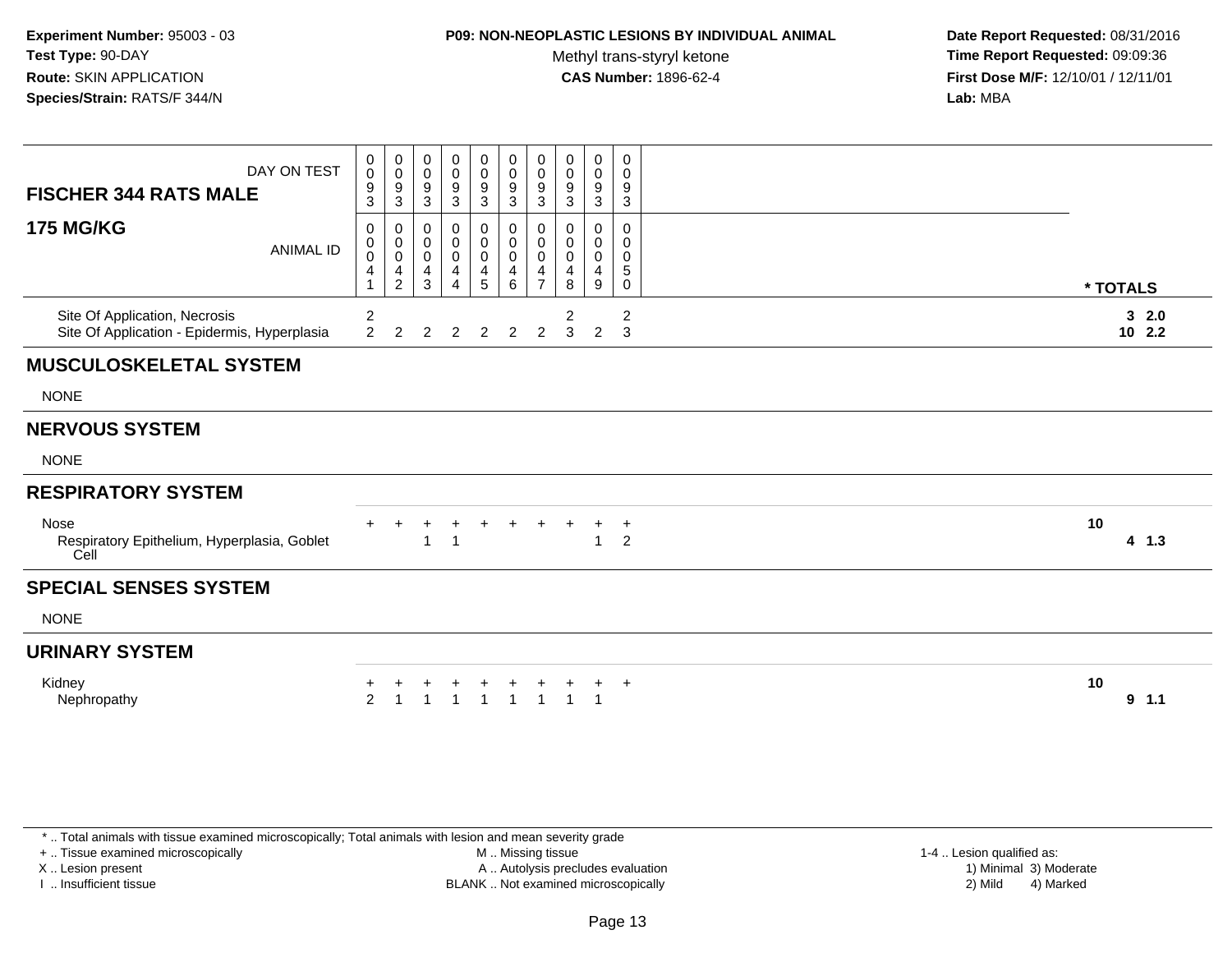#### **P09: NON-NEOPLASTIC LESIONS BY INDIVIDUAL ANIMAL**

Methyl trans-styryl ketone<br>CAS Number: 1896-62-4

 **Date Report Requested:** 08/31/2016 **Time Report Requested:** 09:09:36 **First Dose M/F:** 12/10/01 / 12/11/01<br>**Lab:** MBA **Lab:** MBA

| <b>FISCHER 344 RATS MALE</b>       | DAY ON TEST      | $_{\rm 0}^{\rm 0}$<br>$\frac{9}{3}$                                        | $\pmb{0}$<br>$\mathsf 0$<br>$\frac{9}{3}$           | $\boldsymbol{0}$<br>$\mathbf 0$<br>$\frac{9}{3}$   | $\pmb{0}$<br>$\mathbf 0$<br>$\boldsymbol{9}$<br>$\mathbf{3}$          | 0<br>$\mathsf{O}\xspace$<br>$\boldsymbol{9}$<br>3 | $\begin{smallmatrix} 0\\0 \end{smallmatrix}$<br>$\frac{9}{3}$ | $\mathbf 0$<br>$\mathbf 0$<br>$9\,$<br>3                                  | $\pmb{0}$<br>$\pmb{0}$<br>9<br>$\mathbf{3}$      | $\begin{smallmatrix} 0\\0 \end{smallmatrix}$<br>$\frac{9}{3}$     | 0<br>$\mathsf 0$<br>9<br>$\sqrt{3}$                            |                 |
|------------------------------------|------------------|----------------------------------------------------------------------------|-----------------------------------------------------|----------------------------------------------------|-----------------------------------------------------------------------|---------------------------------------------------|---------------------------------------------------------------|---------------------------------------------------------------------------|--------------------------------------------------|-------------------------------------------------------------------|----------------------------------------------------------------|-----------------|
| <b>350 MG/KG</b>                   | <b>ANIMAL ID</b> | $\pmb{0}$<br>$\begin{smallmatrix}0\0\0\5\end{smallmatrix}$<br>$\mathbf{1}$ | $\pmb{0}$<br>$\begin{matrix}0\\0\\5\\2\end{matrix}$ | $\mathbf 0$<br>$_{\rm 0}^{\rm 0}$<br>$\frac{5}{3}$ | $\pmb{0}$<br>$\mathsf 0$<br>$\pmb{0}$<br>$\sqrt{5}$<br>$\overline{4}$ | 0<br>$\mathbf 0$<br>0<br>$\frac{5}{5}$            | $\pmb{0}$<br>$\pmb{0}$<br>$\frac{0}{5}$                       | $\mathbf 0$<br>$\mathbf 0$<br>$\mathbf 0$<br>$\sqrt{5}$<br>$\overline{7}$ | $\mathbf 0$<br>0<br>$\pmb{0}$<br>$\sqrt{5}$<br>8 | $\pmb{0}$<br>$\mathbf 0$<br>$\overline{0}$<br>5<br>$\overline{9}$ | $\mathbf 0$<br>$\Omega$<br>$\mathbf 0$<br>$\,6$<br>$\mathbf 0$ | * TOTALS        |
| <b>ALIMENTARY SYSTEM</b>           |                  |                                                                            |                                                     |                                                    |                                                                       |                                                   |                                                               |                                                                           |                                                  |                                                                   |                                                                |                 |
| Esophagus                          |                  | $+$                                                                        | $\ddot{}$                                           | ÷                                                  | ÷                                                                     | $\ddot{}$                                         |                                                               | $\div$                                                                    |                                                  | ÷.                                                                | $+$                                                            | 10              |
| Intestine Large, Cecum             |                  | $+$                                                                        | $\overline{1}$                                      |                                                    |                                                                       |                                                   |                                                               |                                                                           |                                                  |                                                                   | $\overline{+}$                                                 | 10              |
| Intestine Large, Colon             |                  |                                                                            |                                                     |                                                    |                                                                       |                                                   |                                                               |                                                                           |                                                  |                                                                   | $\ddot{}$                                                      | 10              |
| Intestine Large, Rectum            |                  |                                                                            |                                                     |                                                    |                                                                       |                                                   |                                                               |                                                                           |                                                  |                                                                   | $\ddot{}$                                                      | 10              |
| Intestine Small, Duodenum          |                  |                                                                            |                                                     |                                                    |                                                                       |                                                   |                                                               |                                                                           |                                                  |                                                                   | $+$                                                            | 10              |
| Intestine Small, Ileum             |                  |                                                                            |                                                     |                                                    |                                                                       |                                                   |                                                               |                                                                           |                                                  | $\div$                                                            | $+$                                                            | 10              |
| Intestine Small, Jejunum           |                  |                                                                            |                                                     |                                                    |                                                                       |                                                   |                                                               |                                                                           |                                                  |                                                                   | $+$                                                            | 10              |
| Liver<br>Vacuolization Cytoplasmic |                  |                                                                            |                                                     |                                                    |                                                                       | 1                                                 |                                                               | $\ddot{}$                                                                 | 1                                                | $\ddot{}$                                                         | $+$                                                            | 10<br>$3 - 1.0$ |
| Pancreas<br>Atrophy                |                  | $+$                                                                        | $\pm$                                               | +                                                  | $\ddot{}$                                                             | $\ddot{}$                                         | $\ddot{}$                                                     | $\ddot{}$                                                                 | $+$                                              | $\ddot{}$                                                         | $+$                                                            | 10<br>2 1.0     |
| Salivary Glands                    |                  |                                                                            |                                                     |                                                    |                                                                       |                                                   |                                                               |                                                                           |                                                  |                                                                   | $\ddot{}$                                                      | 10              |
| Stomach, Forestomach               |                  |                                                                            |                                                     |                                                    |                                                                       |                                                   |                                                               |                                                                           |                                                  |                                                                   | $\ddot{}$                                                      | 10              |
| Stomach, Glandular                 |                  |                                                                            |                                                     |                                                    |                                                                       |                                                   |                                                               |                                                                           |                                                  |                                                                   | $+$                                                            | 10              |
| Tongue                             |                  | $\pm$                                                                      |                                                     |                                                    |                                                                       |                                                   |                                                               |                                                                           |                                                  |                                                                   | $+$                                                            | 10              |

## **CARDIOVASCULAR SYSTEM**

\* .. Total animals with tissue examined microscopically; Total animals with lesion and mean severity grade

+ .. Tissue examined microscopically

X .. Lesion present

I .. Insufficient tissue

M .. Missing tissue

A .. Autolysis precludes evaluation

BLANK .. Not examined microscopically 2) Mild 4) Marked

1-4 .. Lesion qualified as: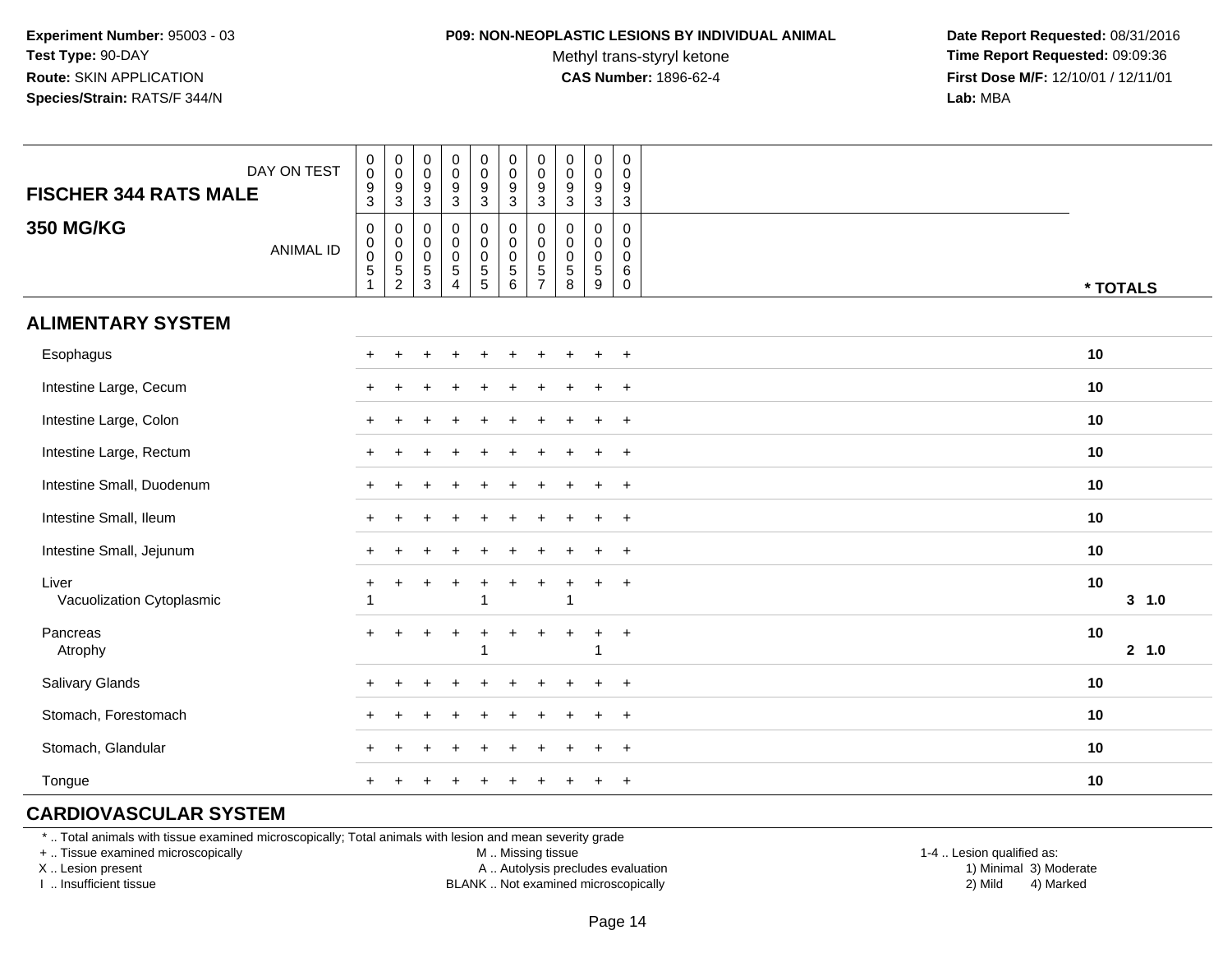### **P09: NON-NEOPLASTIC LESIONS BY INDIVIDUAL ANIMAL**

Methyl trans-styryl ketone<br>CAS Number: 1896-62-4

| DAY ON TEST<br><b>FISCHER 344 RATS MALE</b>                                                                                                                                                   | $\pmb{0}$<br>$\pmb{0}$<br>9<br>$\overline{3}$                          | $\mathbf 0$<br>$\mathbf 0$<br>9<br>$\mathbf{3}$                    | $\pmb{0}$<br>$\mathbf 0$<br>$9\,$<br>$\sqrt{3}$                           | $\pmb{0}$<br>$\pmb{0}$<br>9<br>$\mathbf{3}$                                     | $\pmb{0}$<br>$\mathbf 0$<br>9<br>$\mathbf{3}$        | $\mathsf{O}\xspace$<br>$\mathbf 0$<br>9<br>$\overline{3}$      | $\pmb{0}$<br>$\pmb{0}$<br>9<br>$\mathbf{3}$ | $\pmb{0}$<br>$\mathbf 0$<br>$\boldsymbol{9}$<br>$\mathbf{3}$                     | $\pmb{0}$<br>$\pmb{0}$<br>9<br>$\ensuremath{\mathsf{3}}$ | $\pmb{0}$<br>$\Omega$<br>9<br>$\overline{3}$                  |                                                                                                                  |          |
|-----------------------------------------------------------------------------------------------------------------------------------------------------------------------------------------------|------------------------------------------------------------------------|--------------------------------------------------------------------|---------------------------------------------------------------------------|---------------------------------------------------------------------------------|------------------------------------------------------|----------------------------------------------------------------|---------------------------------------------|----------------------------------------------------------------------------------|----------------------------------------------------------|---------------------------------------------------------------|------------------------------------------------------------------------------------------------------------------|----------|
| <b>350 MG/KG</b><br><b>ANIMAL ID</b>                                                                                                                                                          | $\pmb{0}$<br>$\mathbf 0$<br>$\mathbf 0$<br>$\mathbf 5$<br>$\mathbf{1}$ | $\mathbf 0$<br>$\mathbf 0$<br>$\mathsf{O}\xspace$<br>$\frac{5}{2}$ | $\mathbf 0$<br>$\mathbf 0$<br>$\mathbf 0$<br>$\sqrt{5}$<br>$\overline{3}$ | $\mathbf 0$<br>$\pmb{0}$<br>$\mathsf{O}\xspace$<br>$\sqrt{5}$<br>$\overline{4}$ | $\mathbf 0$<br>0<br>$\pmb{0}$<br>5<br>$\overline{5}$ | $\mathbf 0$<br>$\mathbf 0$<br>$\pmb{0}$<br>5<br>$\overline{6}$ | 0<br>0<br>$\pmb{0}$<br>5<br>$\overline{7}$  | $\mathbf 0$<br>$\mathbf 0$<br>$\pmb{0}$<br>$\begin{array}{c} 5 \\ 8 \end{array}$ | $\mathbf 0$<br>0<br>$\mathbf 0$<br>$\frac{5}{9}$         | $\mathbf 0$<br>$\mathbf 0$<br>$\mathbf 0$<br>6<br>$\mathbf 0$ |                                                                                                                  | * TOTALS |
| <b>Blood Vessel</b>                                                                                                                                                                           |                                                                        |                                                                    |                                                                           |                                                                                 |                                                      |                                                                |                                             |                                                                                  | $\ddot{}$                                                | $+$                                                           | 10                                                                                                               |          |
| Heart                                                                                                                                                                                         |                                                                        |                                                                    |                                                                           |                                                                                 |                                                      |                                                                |                                             |                                                                                  | $\ddot{}$                                                | $+$                                                           | 10                                                                                                               |          |
| <b>ENDOCRINE SYSTEM</b>                                                                                                                                                                       |                                                                        |                                                                    |                                                                           |                                                                                 |                                                      |                                                                |                                             |                                                                                  |                                                          |                                                               |                                                                                                                  |          |
| <b>Adrenal Cortex</b>                                                                                                                                                                         |                                                                        |                                                                    |                                                                           |                                                                                 |                                                      |                                                                |                                             |                                                                                  | $\div$                                                   | $+$                                                           | 10                                                                                                               |          |
| Adrenal Medulla                                                                                                                                                                               | $\div$                                                                 |                                                                    |                                                                           |                                                                                 |                                                      |                                                                |                                             |                                                                                  | $\ddot{}$                                                | $+$                                                           | 10                                                                                                               |          |
| Islets, Pancreatic                                                                                                                                                                            | ÷                                                                      |                                                                    |                                                                           |                                                                                 |                                                      |                                                                |                                             |                                                                                  |                                                          | $+$                                                           | 10                                                                                                               |          |
| Parathyroid Gland                                                                                                                                                                             | м                                                                      |                                                                    |                                                                           |                                                                                 |                                                      |                                                                |                                             |                                                                                  |                                                          | $\ddot{}$                                                     | 9                                                                                                                |          |
| <b>Pituitary Gland</b>                                                                                                                                                                        | $+$                                                                    | ÷.                                                                 |                                                                           | ÷.                                                                              |                                                      |                                                                |                                             |                                                                                  | ÷                                                        | $+$                                                           | 9                                                                                                                |          |
| <b>Thyroid Gland</b><br>Ectopic Thymus, Focal                                                                                                                                                 |                                                                        |                                                                    |                                                                           |                                                                                 |                                                      |                                                                |                                             |                                                                                  | $\ddot{}$                                                | $+$<br>1                                                      | 10                                                                                                               | $1 1.0$  |
| <b>GENERAL BODY SYSTEM</b>                                                                                                                                                                    |                                                                        |                                                                    |                                                                           |                                                                                 |                                                      |                                                                |                                             |                                                                                  |                                                          |                                                               |                                                                                                                  |          |
| <b>NONE</b>                                                                                                                                                                                   |                                                                        |                                                                    |                                                                           |                                                                                 |                                                      |                                                                |                                             |                                                                                  |                                                          |                                                               |                                                                                                                  |          |
| <b>GENITAL SYSTEM</b>                                                                                                                                                                         |                                                                        |                                                                    |                                                                           |                                                                                 |                                                      |                                                                |                                             |                                                                                  |                                                          |                                                               |                                                                                                                  |          |
| Epididymis                                                                                                                                                                                    | $\div$                                                                 |                                                                    |                                                                           |                                                                                 |                                                      |                                                                |                                             |                                                                                  |                                                          | $\ddot{}$                                                     | 10                                                                                                               |          |
| <b>Preputial Gland</b>                                                                                                                                                                        |                                                                        |                                                                    |                                                                           |                                                                                 |                                                      |                                                                |                                             |                                                                                  |                                                          | $\overline{+}$                                                | 10                                                                                                               |          |
| Prostate                                                                                                                                                                                      |                                                                        |                                                                    |                                                                           |                                                                                 |                                                      |                                                                |                                             |                                                                                  | ÷                                                        | $+$                                                           | 10                                                                                                               |          |
| *  Total animals with tissue examined microscopically; Total animals with lesion and mean severity grade<br>+  Tissue examined microscopically<br>X  Lesion present<br>I. Insufficient tissue |                                                                        |                                                                    |                                                                           |                                                                                 | BLANK  Not examined microscopically                  |                                                                | M  Missing tissue                           |                                                                                  |                                                          |                                                               | 1-4  Lesion qualified as:<br>A  Autolysis precludes evaluation<br>1) Minimal 3) Moderate<br>2) Mild<br>4) Marked |          |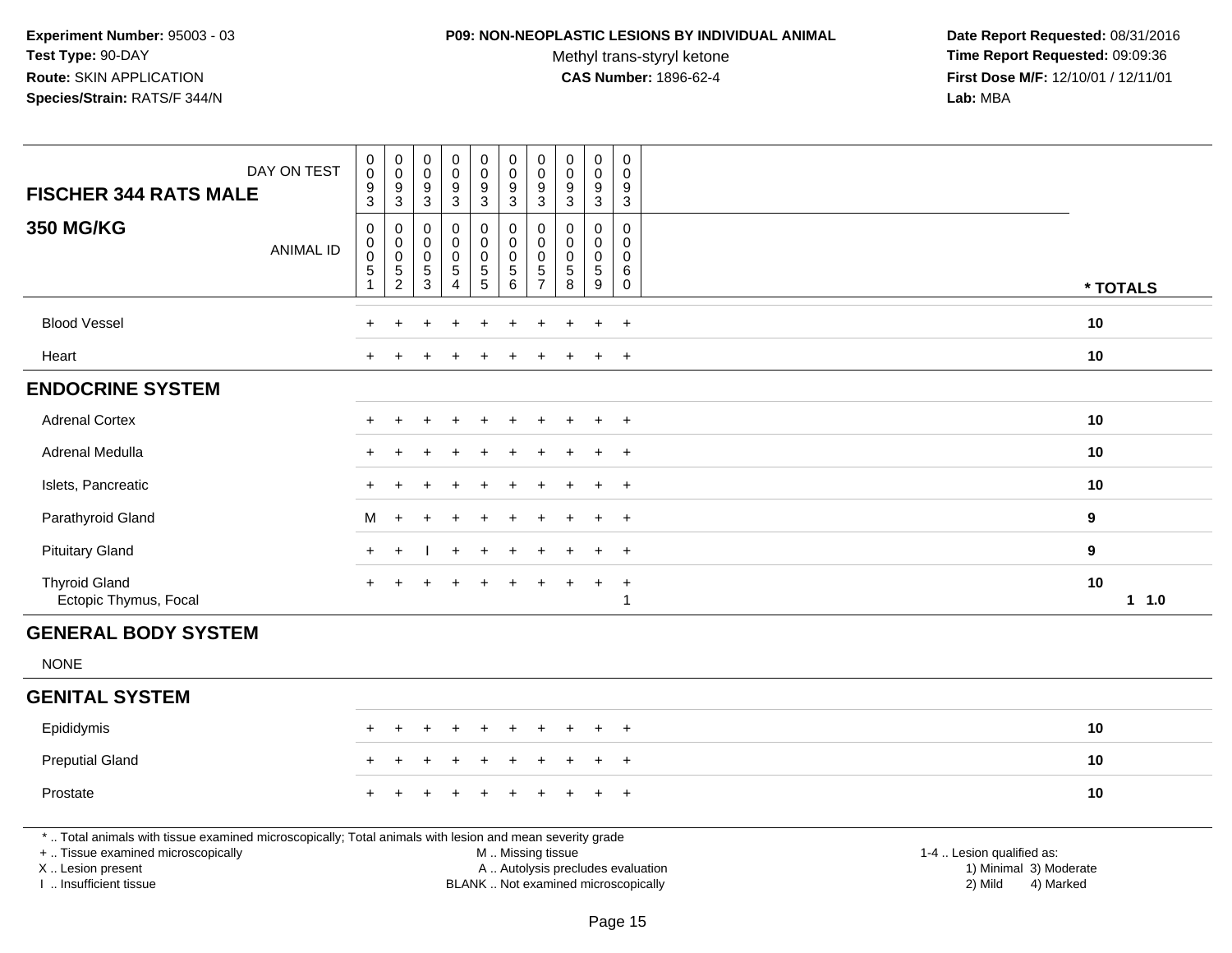#### **P09: NON-NEOPLASTIC LESIONS BY INDIVIDUAL ANIMAL**

Methyl trans-styryl ketone<br>CAS Number: 1896-62-4

 **Date Report Requested:** 08/31/2016 **Time Report Requested:** 09:09:36 **First Dose M/F:** 12/10/01 / 12/11/01<br>**Lab:** MBA **Lab:** MBA

| DAY ON TEST<br><b>FISCHER 344 RATS MALE</b>                                                 | $\boldsymbol{0}$<br>$\pmb{0}$<br>$\frac{9}{3}$            | $\boldsymbol{0}$<br>$\boldsymbol{0}$<br>$\frac{9}{3}$               | 0<br>$\mathbf 0$<br>$\boldsymbol{9}$<br>3 | 0<br>$\mathsf{O}\xspace$<br>$\boldsymbol{9}$<br>3        | $_{\rm 0}^{\rm 0}$<br>$\frac{9}{3}$                                        | $\pmb{0}$<br>$\pmb{0}$<br>9<br>$\mathbf{3}$   | 0<br>0<br>$\boldsymbol{9}$<br>3                                           | $\pmb{0}$<br>$\boldsymbol{0}$<br>$9$<br>3                    | $\pmb{0}$<br>$\pmb{0}$<br>$\boldsymbol{9}$<br>3  | 0<br>$\mathbf 0$<br>9<br>3                          |          |                  |
|---------------------------------------------------------------------------------------------|-----------------------------------------------------------|---------------------------------------------------------------------|-------------------------------------------|----------------------------------------------------------|----------------------------------------------------------------------------|-----------------------------------------------|---------------------------------------------------------------------------|--------------------------------------------------------------|--------------------------------------------------|-----------------------------------------------------|----------|------------------|
| <b>350 MG/KG</b><br><b>ANIMAL ID</b>                                                        | $\mathbf 0$<br>$\pmb{0}$<br>$\pmb{0}$<br>$\,$ 5 $\,$<br>1 | $\mathbf 0$<br>$\pmb{0}$<br>$\,0\,$<br>$\sqrt{5}$<br>$\overline{2}$ | 0<br>$\pmb{0}$<br>0<br>$\,$ 5 $\,$<br>3   | 0<br>$\mathsf{O}\xspace$<br>$\pmb{0}$<br>$\sqrt{5}$<br>4 | $\pmb{0}$<br>$\begin{smallmatrix} 0\\0 \end{smallmatrix}$<br>$\frac{5}{5}$ | $\pmb{0}$<br>$\pmb{0}$<br>$\pmb{0}$<br>5<br>6 | $\mathbf 0$<br>$\mathbf 0$<br>$\mathbf 0$<br>$\sqrt{5}$<br>$\overline{7}$ | $\mathbf 0$<br>$\mathbf 0$<br>$\mathbf 0$<br>$\sqrt{5}$<br>8 | 0<br>$\mathbf 0$<br>$\pmb{0}$<br>$\sqrt{5}$<br>9 | $\mathbf 0$<br>$\mathbf 0$<br>0<br>6<br>$\mathbf 0$ | * TOTALS |                  |
| Seminal Vesicle                                                                             |                                                           |                                                                     |                                           |                                                          |                                                                            |                                               |                                                                           |                                                              | $\ddot{}$                                        | $+$                                                 | 10       |                  |
| <b>Testes</b>                                                                               |                                                           |                                                                     |                                           |                                                          |                                                                            |                                               |                                                                           |                                                              |                                                  | $\ddot{}$                                           | 10       |                  |
| <b>HEMATOPOIETIC SYSTEM</b>                                                                 |                                                           |                                                                     |                                           |                                                          |                                                                            |                                               |                                                                           |                                                              |                                                  |                                                     |          |                  |
| <b>Bone Marrow</b>                                                                          | ÷                                                         |                                                                     |                                           |                                                          |                                                                            |                                               |                                                                           |                                                              | $\ddot{}$                                        | $+$                                                 | 10       |                  |
| Lymph Node, Mandibular                                                                      | м                                                         | М                                                                   | M                                         | M                                                        | M                                                                          | M                                             | M                                                                         | M                                                            | M M                                              |                                                     | 0        |                  |
| Lymph Node, Mesenteric                                                                      |                                                           |                                                                     |                                           |                                                          |                                                                            |                                               |                                                                           |                                                              |                                                  | $\overline{1}$                                      | 10       |                  |
| Spleen                                                                                      |                                                           |                                                                     |                                           |                                                          |                                                                            |                                               |                                                                           |                                                              |                                                  | $\overline{1}$                                      | 10       |                  |
| Thymus<br>Atrophy                                                                           | $\div$                                                    |                                                                     |                                           | 1                                                        |                                                                            |                                               |                                                                           |                                                              | $\ddot{}$                                        | $+$                                                 | 10       | 2, 1.0           |
| <b>INTEGUMENTARY SYSTEM</b>                                                                 |                                                           |                                                                     |                                           |                                                          |                                                                            |                                               |                                                                           |                                                              |                                                  |                                                     |          |                  |
| <b>Mammary Gland</b>                                                                        | M                                                         | M                                                                   | M                                         | M                                                        | M                                                                          | M                                             | M                                                                         | M                                                            | M M                                              |                                                     | $\bf{0}$ |                  |
| Skin<br>Sebaceous Gland, Site Of Application,<br>Hypertrophy                                | $+$                                                       | 1                                                                   | -1                                        | $\overline{2}$                                           | $\overline{1}$                                                             | ÷<br>3                                        | 3                                                                         | 2                                                            | $\ddot{}$                                        | $^{+}$                                              | 10       | $7$ 1.9          |
| Site Of Application, Hyperkeratosis<br>Site Of Application, Inflammation, Chronic<br>Active | $\overline{1}$                                            | $\mathbf{3}$<br>3                                                   | 3<br>3                                    | 2                                                        | -1                                                                         | $\overline{2}$                                | 3                                                                         | $\overline{2}$                                               | $\overline{c}$<br>3                              | $\overline{\mathbf{1}}$                             |          | 92.1<br>4 2.5    |
| Site Of Application, Necrosis<br>Site Of Application - Epidermis, Hyperplasia               | $\mathbf{2}$                                              | 4                                                                   | 3<br>$\mathbf{1}$                         | 2                                                        | 2                                                                          | 3                                             | 2                                                                         | 2                                                            | 3<br>3                                           | -1<br>2                                             |          | 32.3<br>$10$ 2.3 |

## **MUSCULOSKELETAL SYSTEM**

\* .. Total animals with tissue examined microscopically; Total animals with lesion and mean severity grade

+ .. Tissue examined microscopically

X .. Lesion present

I .. Insufficient tissue

M .. Missing tissue

A .. Autolysis precludes evaluation

BLANK .. Not examined microscopically 2) Mild 4) Marked

1-4 .. Lesion qualified as:<br>1) Minimal 3) Moderate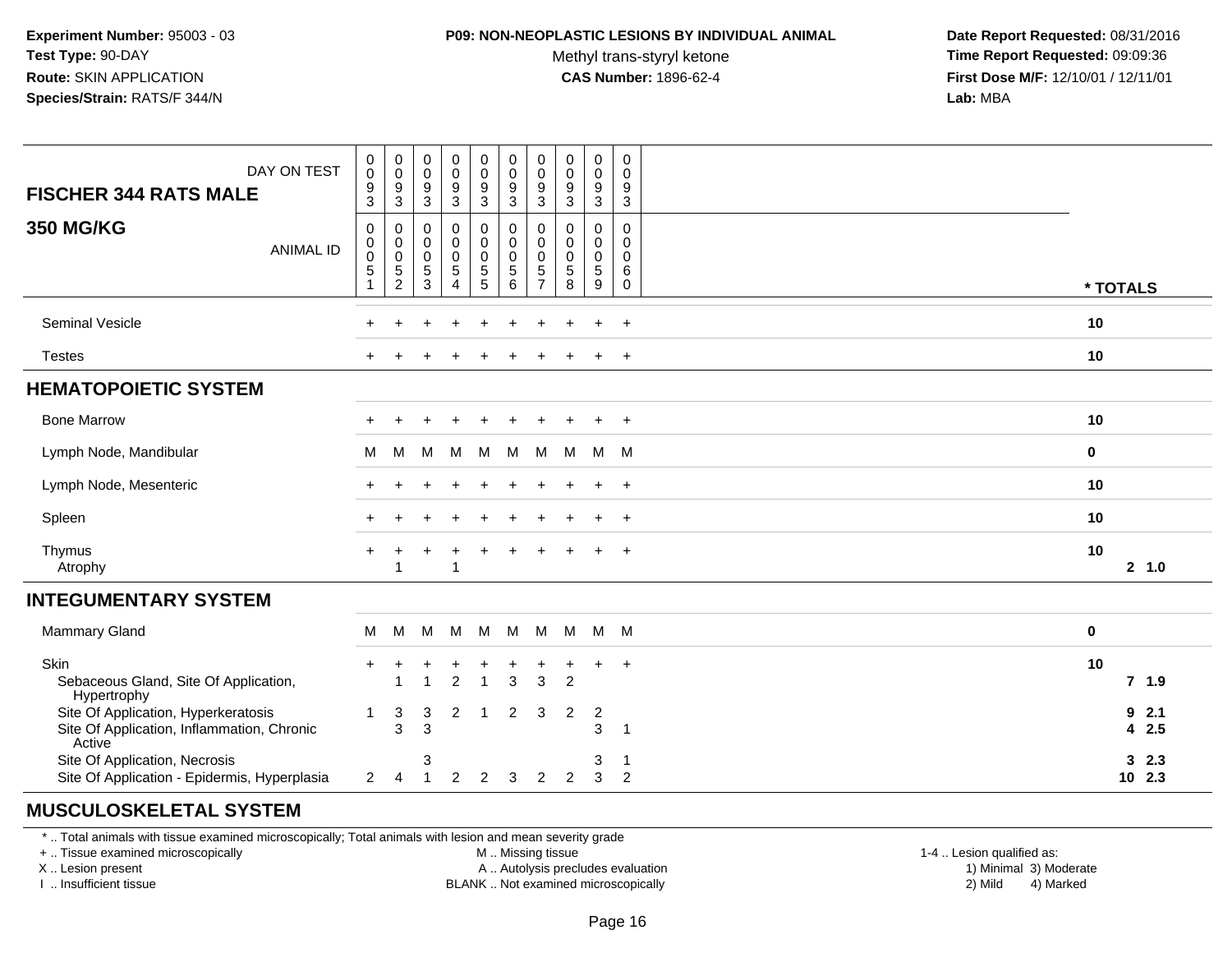### **P09: NON-NEOPLASTIC LESIONS BY INDIVIDUAL ANIMAL**

Methyl trans-styryl ketone<br>CAS Number: 1896-62-4

 **Date Report Requested:** 08/31/2016 **Time Report Requested:** 09:09:36 **First Dose M/F:** 12/10/01 / 12/11/01<br>**Lab:** MBA **Lab:** MBA

| DAY ON TEST<br><b>FISCHER 344 RATS MALE</b>                                                                                                                         | $\begin{smallmatrix} 0\\0 \end{smallmatrix}$<br>$\frac{9}{3}$ | $\pmb{0}$<br>$\overline{0}$<br>$^9_3$              | 0<br>$\mathbf 0$<br>9<br>$\sqrt{3}$                 | $\pmb{0}$<br>$\mathsf 0$<br>$\boldsymbol{9}$<br>$\overline{3}$   | $_0^0$<br>$\frac{9}{3}$                                | $_{\rm 0}^{\rm 0}$<br>$\frac{9}{3}$                       | $\boldsymbol{0}$<br>$\overline{0}$<br>$^9_3$                           | $\begin{smallmatrix} 0\\0 \end{smallmatrix}$<br>$\frac{9}{3}$ | 0<br>$\pmb{0}$<br>$\boldsymbol{9}$<br>$\overline{3}$             | 0<br>$\mathbf 0$<br>9<br>3                                 |                                                                                          |
|---------------------------------------------------------------------------------------------------------------------------------------------------------------------|---------------------------------------------------------------|----------------------------------------------------|-----------------------------------------------------|------------------------------------------------------------------|--------------------------------------------------------|-----------------------------------------------------------|------------------------------------------------------------------------|---------------------------------------------------------------|------------------------------------------------------------------|------------------------------------------------------------|------------------------------------------------------------------------------------------|
| <b>350 MG/KG</b><br><b>ANIMAL ID</b>                                                                                                                                | 0<br>$\mathbf 0$<br>$\mathbf 0$<br>$\mathbf 5$<br>1           | 0<br>$\mathbf 0$<br>$\mathbf 0$<br>$\sqrt{5}$<br>2 | $\mathbf 0$<br>$\mathbf 0$<br>0<br>$\,$ 5 $\,$<br>3 | $\mathbf 0$<br>$\mathbf 0$<br>0<br>$\,$ 5 $\,$<br>$\overline{4}$ | $\mathsf{O}$<br>0<br>$\boldsymbol{0}$<br>$\frac{5}{5}$ | $\pmb{0}$<br>$\mathbf 0$<br>$\pmb{0}$<br>$\,$ 5 $\,$<br>6 | $\pmb{0}$<br>$\mathbf 0$<br>$\pmb{0}$<br>$\,$ 5 $\,$<br>$\overline{7}$ | 0<br>$\mathbf 0$<br>$\mathbf 0$<br>$\sqrt{5}$<br>8            | $\mathbf 0$<br>$\mathbf 0$<br>$\mathbf 0$<br>$\overline{5}$<br>9 | $\mathbf 0$<br>$\mathbf 0$<br>$\Omega$<br>6<br>$\mathbf 0$ | * TOTALS                                                                                 |
| Bone                                                                                                                                                                | $+$                                                           | $\ddot{}$                                          | $\ddot{}$                                           |                                                                  | $\ddot{}$                                              | $\ddot{}$                                                 | $\ddot{}$                                                              | $+$                                                           | $+$                                                              | $+$                                                        | 10                                                                                       |
| <b>NERVOUS SYSTEM</b>                                                                                                                                               |                                                               |                                                    |                                                     |                                                                  |                                                        |                                                           |                                                                        |                                                               |                                                                  |                                                            |                                                                                          |
| <b>Brain</b>                                                                                                                                                        | $\ddot{}$                                                     |                                                    |                                                     |                                                                  |                                                        |                                                           |                                                                        | $+$                                                           | $+$                                                              | $+$                                                        | 10                                                                                       |
| <b>RESPIRATORY SYSTEM</b>                                                                                                                                           |                                                               |                                                    |                                                     |                                                                  |                                                        |                                                           |                                                                        |                                                               |                                                                  |                                                            |                                                                                          |
| Lung                                                                                                                                                                |                                                               | $\div$                                             | ÷                                                   |                                                                  | $\ddot{}$                                              | $\ddot{}$                                                 | $\overline{+}$                                                         | $\ddot{}$                                                     | $\ddot{}$                                                        | $+$                                                        | 10                                                                                       |
| Nose<br>Respiratory Epithelium, Hyperplasia, Goblet<br>Cell                                                                                                         |                                                               |                                                    | 1                                                   | 2                                                                | $\overline{1}$                                         | $\overline{2}$                                            | $\overline{2}$                                                         | 2                                                             | 2                                                                | $\overline{+}$<br>$\overline{2}$                           | 10<br>$9$ 1.7                                                                            |
| Trachea                                                                                                                                                             | $+$                                                           |                                                    |                                                     |                                                                  | $\div$                                                 | $\ddot{}$                                                 | $\ddot{}$                                                              |                                                               | $+$                                                              | $+$                                                        | 10                                                                                       |
| <b>SPECIAL SENSES SYSTEM</b>                                                                                                                                        |                                                               |                                                    |                                                     |                                                                  |                                                        |                                                           |                                                                        |                                                               |                                                                  |                                                            |                                                                                          |
| Eye                                                                                                                                                                 |                                                               |                                                    |                                                     |                                                                  |                                                        |                                                           |                                                                        |                                                               |                                                                  | $\ddot{}$                                                  | 10                                                                                       |
| Harderian Gland<br>Infiltration Cellular, Lymphocyte                                                                                                                |                                                               |                                                    |                                                     |                                                                  |                                                        |                                                           |                                                                        |                                                               | $\ddot{}$                                                        | $\ddot{}$<br>3                                             | 10<br>13.0                                                                               |
| <b>URINARY SYSTEM</b>                                                                                                                                               |                                                               |                                                    |                                                     |                                                                  |                                                        |                                                           |                                                                        |                                                               |                                                                  |                                                            |                                                                                          |
| Kidney<br>Nephropathy<br>Renal Tubule, Casts Granular                                                                                                               | $\blacktriangleleft$                                          | $\overline{2}$                                     | $\overline{1}$                                      | -1                                                               | $\mathbf{1}$                                           | +<br>$\mathbf{1}$                                         | $\overline{2}$                                                         | $\overline{2}$<br>$\overline{1}$                              | $\overline{1}$                                                   | $\ddot{}$<br>2                                             | 10<br>9 1.4<br>$3 - 1.0$                                                                 |
| <b>Urinary Bladder</b>                                                                                                                                              |                                                               |                                                    |                                                     |                                                                  |                                                        |                                                           |                                                                        |                                                               |                                                                  | $+$                                                        | 10                                                                                       |
| *  Total animals with tissue examined microscopically; Total animals with lesion and mean severity grade<br>+  Tissue examined microscopically<br>X  Lesion present |                                                               |                                                    |                                                     |                                                                  |                                                        | M  Missing tissue                                         |                                                                        |                                                               |                                                                  |                                                            | 1-4  Lesion qualified as:<br>A  Autolysis precludes evaluation<br>1) Minimal 3) Moderate |

I .. Insufficient tissue

BLANK .. Not examined microscopically 2) Mild 4) Marked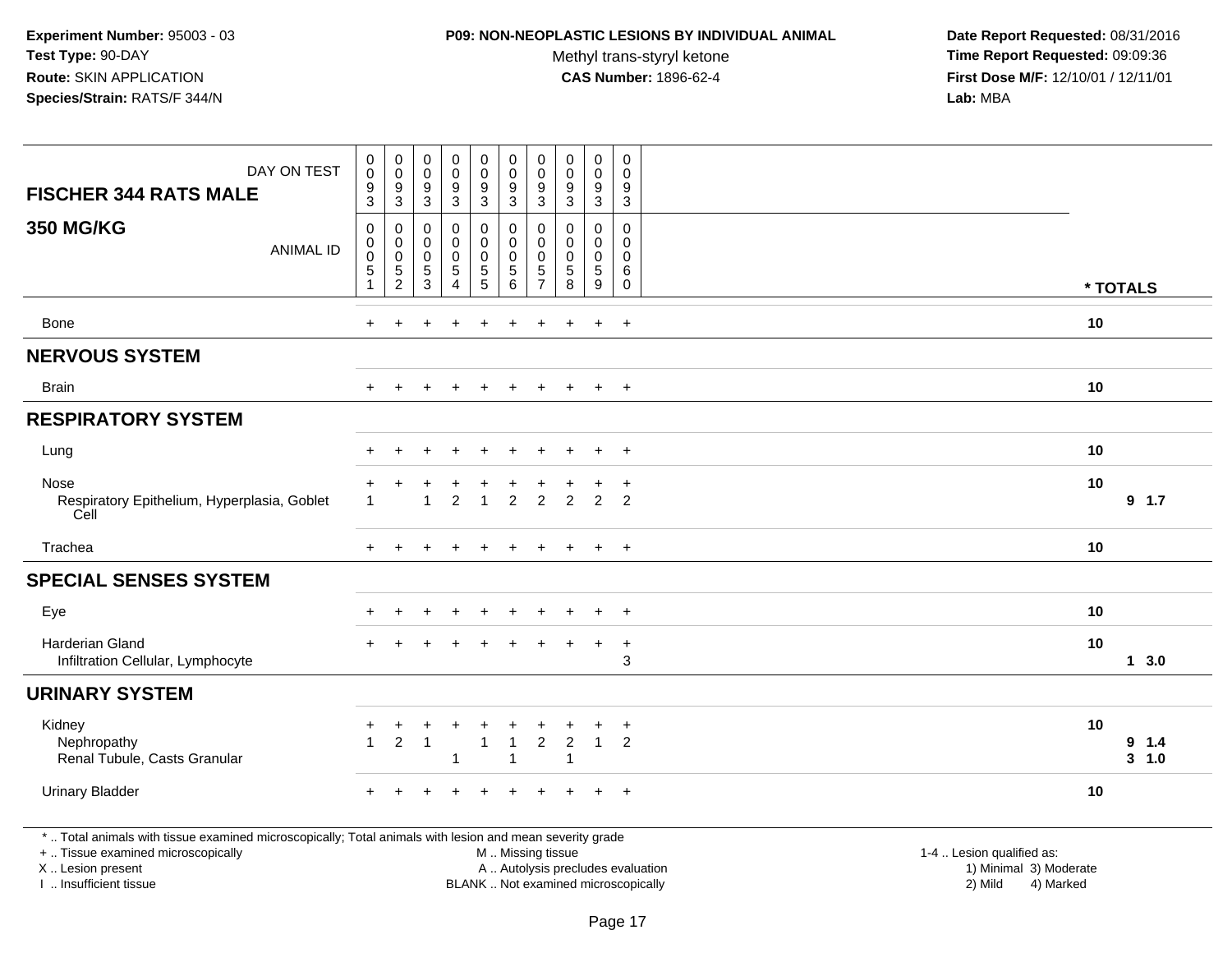Methyl trans-styryl ketone<br>CAS Number: 1896-62-4

 **Date Report Requested:** 08/31/2016 **Time Report Requested:** 09:09:36 **First Dose M/F:** 12/10/01 / 12/11/01<br>**Lab:** MBA **Lab:** MBA

\*\*\* END OF MALE DATA \*\*\*

\* .. Total animals with tissue examined microscopically; Total animals with lesion and mean severity grade

+ .. Tissue examined microscopically

X .. Lesion present

I .. Insufficient tissue

 M .. Missing tissueA .. Autolysis precludes evaluation

BLANK .. Not examined microscopically 2) Mild 4) Marked

1-4 .. Lesion qualified as: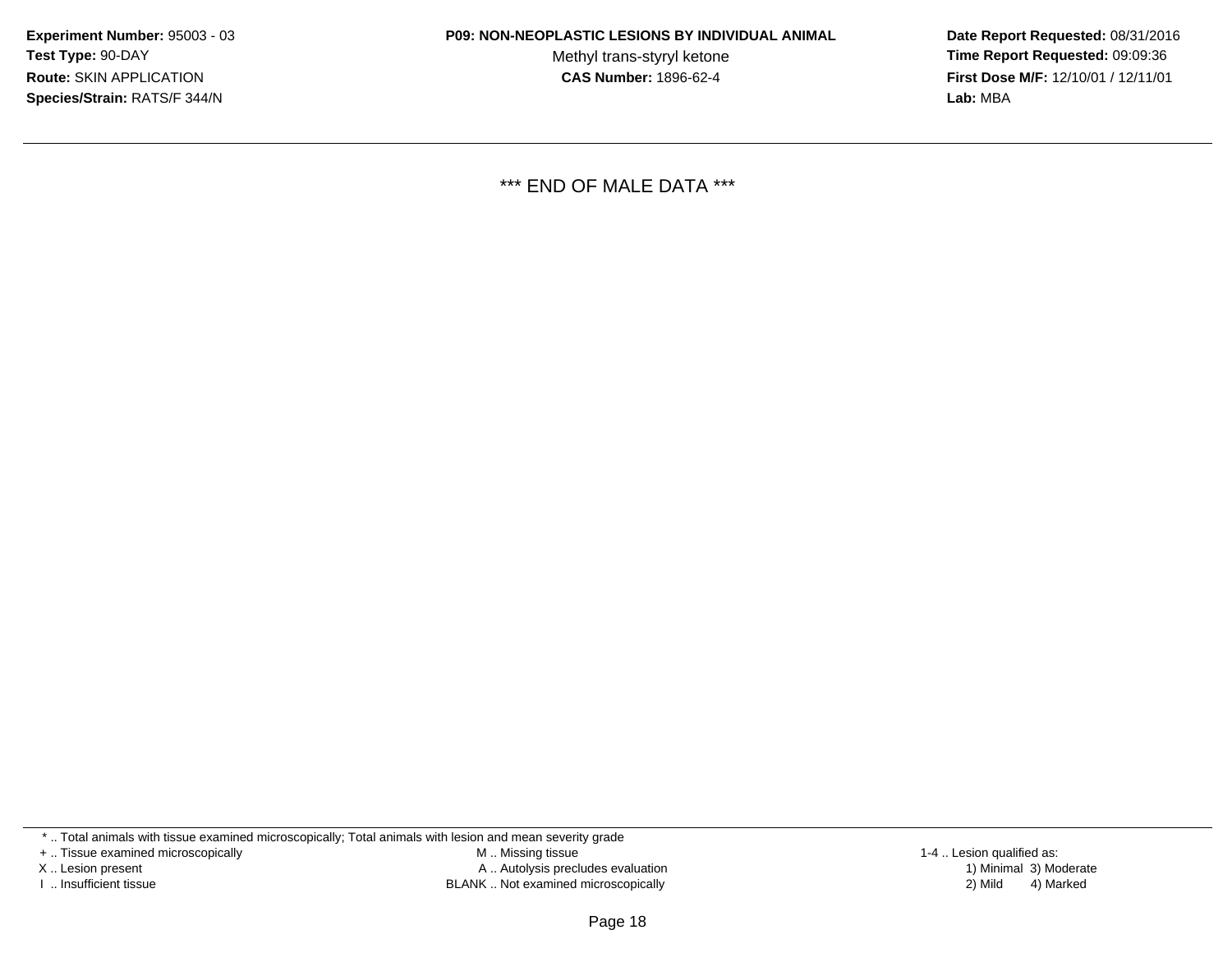### **P09: NON-NEOPLASTIC LESIONS BY INDIVIDUAL ANIMAL**

Methyl trans-styryl ketone<br>CAS Number: 1896-62-4

 **Date Report Requested:** 08/31/2016 **Time Report Requested:** 09:09:36 **First Dose M/F:** 12/10/01 / 12/11/01<br>**Lab:** MBA **Lab:** MBA

| DAY ON TEST<br><b>FISCHER 344 RATS FEMALE</b> | $\pmb{0}$<br>$\mathsf{O}\xspace$<br>$\frac{9}{3}$                                     | $\begin{array}{c} 0 \\ 0 \\ 9 \\ 3 \end{array}$ | $\,0\,$<br>$\boldsymbol{0}$<br>$9\,$<br>$\mathfrak{S}$      | 0<br>$\mathbf 0$<br>9<br>3                         | $\begin{smallmatrix} 0\\0 \end{smallmatrix}$<br>$\frac{9}{3}$ | $\begin{smallmatrix} 0\\0 \end{smallmatrix}$<br>$\overline{9}$<br>$\overline{3}$      | $\pmb{0}$<br>$\mathsf 0$<br>$\boldsymbol{9}$<br>$\mathfrak{Z}$ | $\pmb{0}$<br>$\pmb{0}$<br>$\frac{9}{3}$                     | $\pmb{0}$<br>$\mathbf 0$<br>$\boldsymbol{9}$<br>$\mathbf{3}$ | $\pmb{0}$<br>0<br>9<br>3                               |              |
|-----------------------------------------------|---------------------------------------------------------------------------------------|-------------------------------------------------|-------------------------------------------------------------|----------------------------------------------------|---------------------------------------------------------------|---------------------------------------------------------------------------------------|----------------------------------------------------------------|-------------------------------------------------------------|--------------------------------------------------------------|--------------------------------------------------------|--------------|
| <b>VEHICLE CONTROL</b><br><b>ANIMAL ID</b>    | $\mathbf 0$<br>$\begin{smallmatrix}0\0\0\end{smallmatrix}$<br>$\,6\,$<br>$\mathbf{1}$ | $\pmb{0}$                                       | $\pmb{0}$<br>$\boldsymbol{0}$<br>$\pmb{0}$<br>$\frac{6}{3}$ | 0<br>$\pmb{0}$<br>$\pmb{0}$<br>6<br>$\overline{4}$ | 0<br>$\pmb{0}$<br>$\boldsymbol{0}$<br>$\frac{6}{5}$           | $\begin{smallmatrix}0\\0\\0\end{smallmatrix}$<br>$\begin{matrix} 6 \\ 6 \end{matrix}$ | $\pmb{0}$<br>$\pmb{0}$<br>$\ddot{\mathbf{0}}$<br>$\frac{6}{7}$ | $\mathbf 0$<br>$\pmb{0}$<br>$\mathbf 0$<br>$\,6$<br>$\,8\,$ | $\mathbf 0$<br>$\mathbf 0$<br>$\mathbf 0$<br>$\,6\,$<br>9    | 0<br>$\mathbf 0$<br>0<br>$\overline{7}$<br>$\mathbf 0$ | * TOTALS     |
| <b>ALIMENTARY SYSTEM</b>                      |                                                                                       |                                                 |                                                             |                                                    |                                                               |                                                                                       |                                                                |                                                             |                                                              |                                                        |              |
| Esophagus                                     |                                                                                       |                                                 |                                                             |                                                    |                                                               | $\pm$                                                                                 |                                                                |                                                             |                                                              | $+$                                                    | 10           |
| Intestine Large, Cecum                        |                                                                                       |                                                 |                                                             |                                                    |                                                               |                                                                                       | $\ddot{}$                                                      |                                                             | $\ddot{}$                                                    | $+$                                                    | 10           |
| Intestine Large, Colon                        |                                                                                       |                                                 |                                                             |                                                    |                                                               |                                                                                       |                                                                |                                                             | $\ddot{}$                                                    | $+$                                                    | 10           |
| Intestine Large, Rectum                       |                                                                                       |                                                 |                                                             |                                                    |                                                               |                                                                                       |                                                                |                                                             | $\div$                                                       | $+$                                                    | 10           |
| Intestine Small, Duodenum                     | $+$                                                                                   |                                                 |                                                             |                                                    |                                                               |                                                                                       |                                                                |                                                             | $\div$                                                       | $+$                                                    | 10           |
| Intestine Small, Ileum                        | $+$                                                                                   |                                                 |                                                             |                                                    |                                                               |                                                                                       |                                                                |                                                             | $\ddot{}$                                                    | $+$                                                    | 10           |
| Intestine Small, Jejunum                      | $+$                                                                                   |                                                 |                                                             |                                                    |                                                               |                                                                                       |                                                                |                                                             | $\div$                                                       | $+$                                                    | 10           |
| Liver<br>Hepatodiaphragmatic Nodule           | $\ddot{}$<br>$\overline{c}$                                                           | $\ddot{}$                                       |                                                             |                                                    |                                                               |                                                                                       |                                                                |                                                             |                                                              | $\overline{+}$                                         | 10<br>$12.0$ |
| Pancreas                                      | $\div$                                                                                |                                                 |                                                             |                                                    |                                                               |                                                                                       |                                                                |                                                             |                                                              | $\ddot{}$                                              | 10           |
| <b>Salivary Glands</b>                        |                                                                                       |                                                 |                                                             |                                                    |                                                               |                                                                                       |                                                                |                                                             |                                                              | $\ddot{}$                                              | 10           |
| Stomach, Forestomach                          |                                                                                       |                                                 |                                                             |                                                    |                                                               |                                                                                       |                                                                |                                                             |                                                              | $\div$                                                 | 10           |
| Stomach, Glandular                            |                                                                                       |                                                 |                                                             |                                                    |                                                               |                                                                                       |                                                                |                                                             |                                                              | $\overline{+}$                                         | 10           |
| Tongue                                        |                                                                                       |                                                 |                                                             |                                                    |                                                               |                                                                                       |                                                                |                                                             | $\pm$                                                        | $+$                                                    | 10           |

## **CARDIOVASCULAR SYSTEM**

\* .. Total animals with tissue examined microscopically; Total animals with lesion and mean severity grade

+ .. Tissue examined microscopically

X .. Lesion present

I .. Insufficient tissue

M .. Missing tissue

A .. Autolysis precludes evaluation

BLANK .. Not examined microscopically 2) Mild 4) Marked

1-4 .. Lesion qualified as:<br>1) Minimal 3) Moderate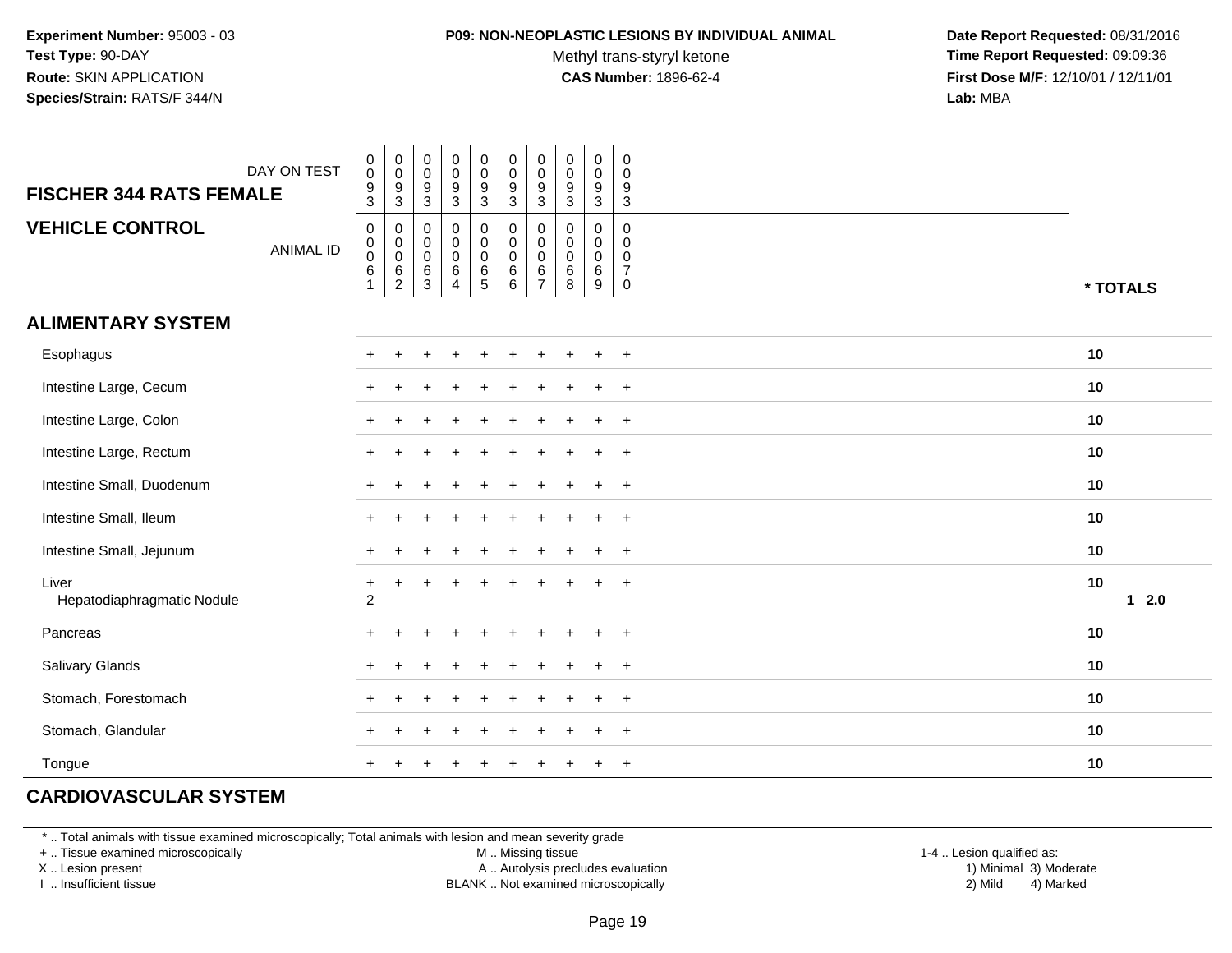### **P09: NON-NEOPLASTIC LESIONS BY INDIVIDUAL ANIMAL**

Methyl trans-styryl ketone<br>CAS Number: 1896-62-4

| DAY ON TEST<br><b>FISCHER 344 RATS FEMALE</b>                                                                                                                                                 | $\pmb{0}$<br>$\mathsf 0$<br>$\boldsymbol{9}$<br>3                    | $\mathbf 0$<br>$\,0\,$<br>$\boldsymbol{9}$<br>$\mathbf{3}$ | $\pmb{0}$<br>$\mathbf 0$<br>$\boldsymbol{9}$<br>$\mathbf{3}$ | 0<br>0<br>9<br>3      | $\pmb{0}$<br>$\mathbf 0$<br>9<br>3      | $\pmb{0}$<br>$\mathbf 0$<br>$9\,$<br>3                   | $\pmb{0}$<br>$\mathbf 0$<br>$\boldsymbol{9}$<br>3       | $\mathsf 0$<br>$\mathbf 0$<br>9<br>3   | $\pmb{0}$<br>0<br>$\boldsymbol{9}$<br>3 | $\mathsf 0$<br>$\Omega$<br>9<br>3                      |                                                                                                                  |                      |
|-----------------------------------------------------------------------------------------------------------------------------------------------------------------------------------------------|----------------------------------------------------------------------|------------------------------------------------------------|--------------------------------------------------------------|-----------------------|-----------------------------------------|----------------------------------------------------------|---------------------------------------------------------|----------------------------------------|-----------------------------------------|--------------------------------------------------------|------------------------------------------------------------------------------------------------------------------|----------------------|
| <b>VEHICLE CONTROL</b><br><b>ANIMAL ID</b>                                                                                                                                                    | $\mathbf 0$<br>$\mathbf 0$<br>$\pmb{0}$<br>$\,6\,$<br>$\overline{1}$ | $\mathbf 0$<br>$\mathbf 0$<br>$\mathbf 0$<br>$\frac{6}{2}$ | 0<br>$\mathbf 0$<br>0<br>$\,6\,$<br>3                        | 0<br>0<br>0<br>6<br>4 | 0<br>$\mathbf 0$<br>$\pmb{0}$<br>$^6_5$ | $\mathbf 0$<br>$\pmb{0}$<br>$\mathbf 0$<br>$\,6\,$<br>6  | $\Omega$<br>$\Omega$<br>$\Omega$<br>6<br>$\overline{7}$ | 0<br>$\Omega$<br>$\mathbf 0$<br>6<br>8 | 0<br>0<br>0<br>$\,6$<br>$9\,$           | $\mathbf 0$<br>0<br>0<br>$\overline{7}$<br>$\mathbf 0$ |                                                                                                                  | * TOTALS             |
| <b>Blood Vessel</b>                                                                                                                                                                           |                                                                      |                                                            |                                                              |                       |                                         |                                                          |                                                         |                                        |                                         | $\ddot{}$                                              |                                                                                                                  | 10                   |
| Heart                                                                                                                                                                                         |                                                                      |                                                            |                                                              |                       |                                         |                                                          |                                                         |                                        |                                         | $\ddot{}$                                              |                                                                                                                  | 10                   |
| <b>ENDOCRINE SYSTEM</b>                                                                                                                                                                       |                                                                      |                                                            |                                                              |                       |                                         |                                                          |                                                         |                                        |                                         |                                                        |                                                                                                                  |                      |
| <b>Adrenal Cortex</b>                                                                                                                                                                         |                                                                      |                                                            |                                                              |                       |                                         |                                                          |                                                         |                                        |                                         | $\overline{+}$                                         |                                                                                                                  | 10                   |
| Adrenal Medulla                                                                                                                                                                               |                                                                      |                                                            |                                                              |                       |                                         |                                                          |                                                         |                                        |                                         | $\ddot{}$                                              |                                                                                                                  | 10                   |
| Islets, Pancreatic                                                                                                                                                                            |                                                                      |                                                            |                                                              |                       |                                         |                                                          |                                                         |                                        |                                         | $\ddot{}$                                              |                                                                                                                  | 10                   |
| Parathyroid Gland                                                                                                                                                                             | м                                                                    | $\ddot{}$                                                  |                                                              | м                     | M                                       | M                                                        | $+$                                                     | М                                      | M                                       | - M                                                    |                                                                                                                  | 3                    |
| <b>Pituitary Gland</b>                                                                                                                                                                        | $\pm$                                                                | $\div$                                                     |                                                              | $\div$                | $\ddot{}$                               | $\pm$                                                    | $\pm$                                                   |                                        | $\ddot{}$                               | $+$                                                    |                                                                                                                  | 10                   |
| <b>Thyroid Gland</b><br><b>Ectopic Thymus</b>                                                                                                                                                 |                                                                      |                                                            | 1                                                            |                       |                                         |                                                          |                                                         |                                        |                                         | $\ddot{}$                                              |                                                                                                                  | 10<br>11.0           |
| <b>GENERAL BODY SYSTEM</b>                                                                                                                                                                    |                                                                      |                                                            |                                                              |                       |                                         |                                                          |                                                         |                                        |                                         |                                                        |                                                                                                                  |                      |
| <b>Tissue NOS</b><br>Abdominal, Fat, Necrosis, Focal                                                                                                                                          |                                                                      |                                                            |                                                              |                       |                                         |                                                          | $\ddot{}$<br>$\overline{4}$                             |                                        |                                         |                                                        |                                                                                                                  | $\mathbf{1}$<br>14.0 |
| <b>GENITAL SYSTEM</b>                                                                                                                                                                         |                                                                      |                                                            |                                                              |                       |                                         |                                                          |                                                         |                                        |                                         |                                                        |                                                                                                                  |                      |
| <b>Clitoral Gland</b>                                                                                                                                                                         |                                                                      |                                                            |                                                              |                       |                                         |                                                          |                                                         |                                        |                                         | $\ddot{}$                                              |                                                                                                                  | 10                   |
| Ovary                                                                                                                                                                                         |                                                                      |                                                            |                                                              |                       |                                         |                                                          |                                                         |                                        |                                         | $\ddot{}$                                              |                                                                                                                  | 10                   |
| <b>Uterus</b>                                                                                                                                                                                 |                                                                      |                                                            |                                                              |                       |                                         |                                                          |                                                         |                                        | $\ddot{}$                               | $+$                                                    |                                                                                                                  | 10                   |
| *  Total animals with tissue examined microscopically; Total animals with lesion and mean severity grade<br>+  Tissue examined microscopically<br>X  Lesion present<br>I. Insufficient tissue |                                                                      |                                                            |                                                              |                       |                                         | M  Missing tissue<br>BLANK  Not examined microscopically |                                                         |                                        |                                         |                                                        | 1-4  Lesion qualified as:<br>A  Autolysis precludes evaluation<br>1) Minimal 3) Moderate<br>2) Mild<br>4) Marked |                      |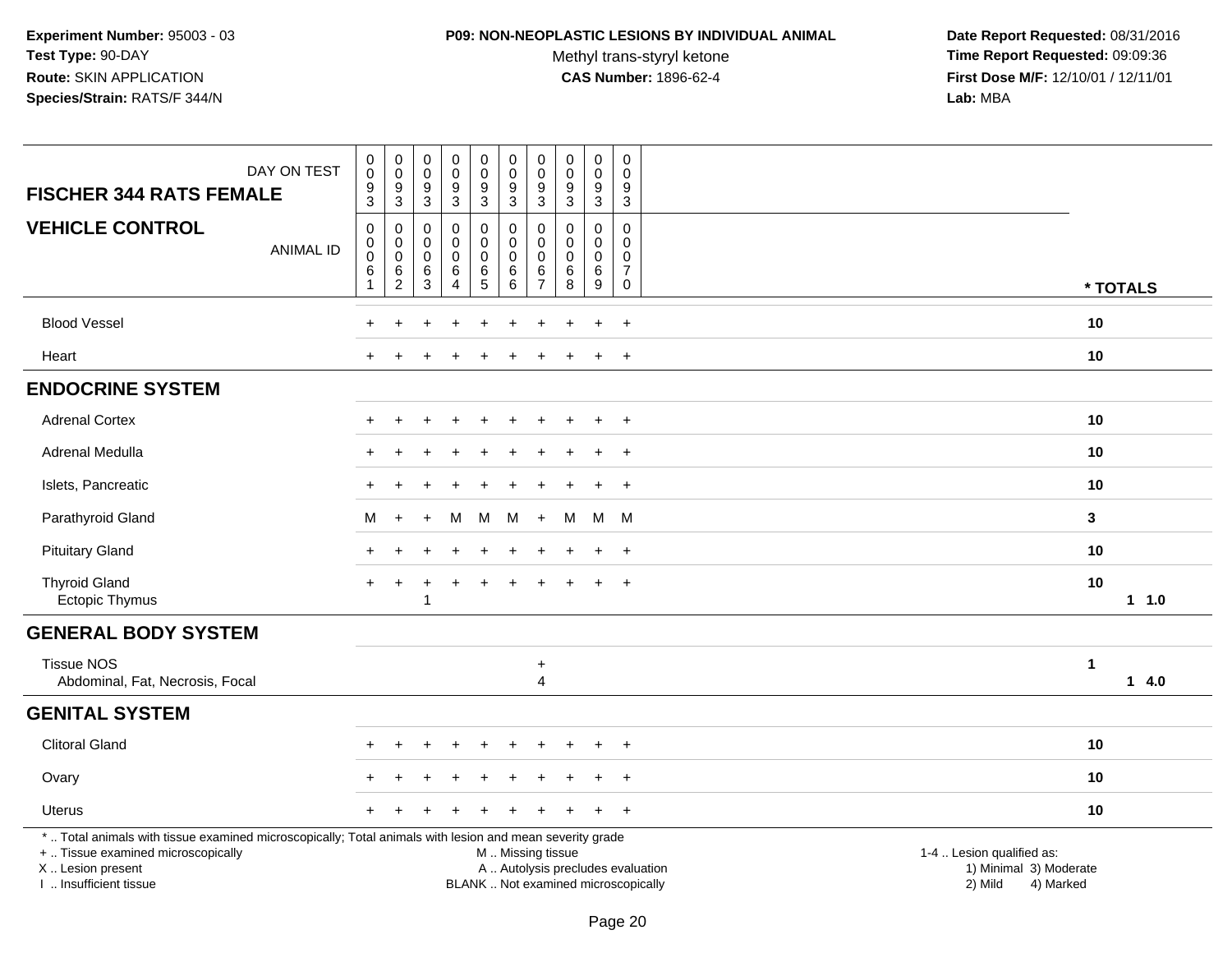### **P09: NON-NEOPLASTIC LESIONS BY INDIVIDUAL ANIMAL**

Methyl trans-styryl ketone<br>CAS Number: 1896-62-4

 **Date Report Requested:** 08/31/2016 **Time Report Requested:** 09:09:36 **First Dose M/F:** 12/10/01 / 12/11/01<br>**Lab:** MBA **Lab:** MBA

| DAY ON TEST                                | $\begin{smallmatrix} 0\\0 \end{smallmatrix}$                 | $\begin{smallmatrix}0\\0\end{smallmatrix}$           | $_{\rm 0}^{\rm 0}$                                        | $\begin{array}{c} 0 \\ 0 \\ 9 \\ 3 \end{array}$ | $\pmb{0}$                                                       | $\begin{matrix} 0 \\ 0 \\ 9 \\ 3 \end{matrix}$                                  | $\mathbf 0$<br>$\boldsymbol{0}$              | $\pmb{0}$<br>$\pmb{0}$                                  | 0<br>$\pmb{0}$                  | $\pmb{0}$<br>$\pmb{0}$                                   |             |
|--------------------------------------------|--------------------------------------------------------------|------------------------------------------------------|-----------------------------------------------------------|-------------------------------------------------|-----------------------------------------------------------------|---------------------------------------------------------------------------------|----------------------------------------------|---------------------------------------------------------|---------------------------------|----------------------------------------------------------|-------------|
| <b>FISCHER 344 RATS FEMALE</b>             | $\frac{9}{3}$                                                | $\boldsymbol{9}$<br>$\sqrt{3}$                       | $\frac{9}{3}$                                             |                                                 | $\frac{0}{9}$                                                   |                                                                                 | 9<br>$\mathbf{3}$                            | $\boldsymbol{9}$<br>$\mathbf{3}$                        | 9<br>3                          | $\boldsymbol{9}$<br>$\mathfrak{S}$                       |             |
| <b>VEHICLE CONTROL</b><br><b>ANIMAL ID</b> | $\mathsf 0$<br>$_{\rm 0}^{\rm 0}$<br>$\,6\,$<br>$\mathbf{1}$ | 0<br>$_{\rm 0}^{\rm 0}$<br>$\,6\,$<br>$\overline{c}$ | $\mathbf 0$<br>$\pmb{0}$<br>$\ddot{\mathbf{0}}$<br>$^6_3$ | 0<br>0<br>$\bar{0}$<br>$\,6\,$<br>4             | $\mathbf 0$<br>$\boldsymbol{0}$<br>$\mathbf 0$<br>$\frac{6}{5}$ | $\pmb{0}$<br>$\begin{smallmatrix} 0\\0 \end{smallmatrix}$<br>$\,6\,$<br>$\,6\,$ | 0<br>0<br>$\mathbf 0$<br>6<br>$\overline{7}$ | $\mathbf 0$<br>$\mathbf 0$<br>$\mathbf 0$<br>$\,6$<br>8 | 0<br>0<br>$\mathbf 0$<br>6<br>9 | $\mathbf 0$<br>$\mathbf 0$<br>0<br>$\boldsymbol{7}$<br>0 | * TOTALS    |
| Dilatation                                 | $\boldsymbol{\mathsf{X}}$                                    |                                                      |                                                           |                                                 |                                                                 |                                                                                 |                                              |                                                         |                                 |                                                          | 1           |
| <b>HEMATOPOIETIC SYSTEM</b>                |                                                              |                                                      |                                                           |                                                 |                                                                 |                                                                                 |                                              |                                                         |                                 |                                                          |             |
| <b>Bone Marrow</b>                         |                                                              |                                                      |                                                           |                                                 |                                                                 |                                                                                 |                                              |                                                         |                                 |                                                          | 10          |
| Lymph Node, Mandibular                     | M                                                            | M                                                    | M                                                         | M                                               | M                                                               | M                                                                               | M                                            | M                                                       | M M                             |                                                          | 0           |
| Lymph Node, Mesenteric                     | $+$                                                          |                                                      |                                                           |                                                 |                                                                 |                                                                                 |                                              |                                                         | $\ddot{}$                       | $+$                                                      | 10          |
| Spleen                                     | +                                                            |                                                      |                                                           |                                                 |                                                                 |                                                                                 |                                              |                                                         | $\div$                          | $^{+}$                                                   | 10          |
| Thymus<br>Atrophy                          | $\overline{1}$                                               |                                                      |                                                           | $\overline{1}$                                  | $\ddot{}$                                                       | $\mathbf{1}$                                                                    | $\overline{1}$                               | $\overline{1}$                                          | $\ddot{}$<br>$\overline{1}$     | $\overline{+}$<br>$\overline{1}$                         | 10<br>9 1.0 |
| <b>INTEGUMENTARY SYSTEM</b>                |                                                              |                                                      |                                                           |                                                 |                                                                 |                                                                                 |                                              |                                                         |                                 |                                                          |             |
| Mammary Gland                              |                                                              |                                                      |                                                           |                                                 |                                                                 |                                                                                 |                                              |                                                         |                                 | $\ddot{}$                                                | 10          |
| Skin                                       |                                                              |                                                      |                                                           | $\div$                                          | $\ddot{}$                                                       | $\div$                                                                          | $\pm$                                        |                                                         | $\pm$                           | $^{+}$                                                   | 10          |
| <b>MUSCULOSKELETAL SYSTEM</b>              |                                                              |                                                      |                                                           |                                                 |                                                                 |                                                                                 |                                              |                                                         |                                 |                                                          |             |
| Bone                                       | $+$                                                          | $\ddot{}$                                            |                                                           | $\ddot{}$                                       | $\ddot{}$                                                       | $+$                                                                             | $+$                                          | $+$                                                     | $+$                             | $+$                                                      | 10          |
| <b>NERVOUS SYSTEM</b>                      |                                                              |                                                      |                                                           |                                                 |                                                                 |                                                                                 |                                              |                                                         |                                 |                                                          |             |
| <b>Brain</b>                               | $+$                                                          |                                                      |                                                           | $\div$                                          | $\pm$                                                           | $\div$                                                                          | $\pm$                                        | $\pm$                                                   | $\pm$                           | $+$                                                      | 10          |
|                                            |                                                              |                                                      |                                                           |                                                 |                                                                 |                                                                                 |                                              |                                                         |                                 |                                                          |             |

## **RESPIRATORY SYSTEM**

\* .. Total animals with tissue examined microscopically; Total animals with lesion and mean severity grade

+ .. Tissue examined microscopically

X .. Lesion present

I .. Insufficient tissue

M .. Missing tissue

A .. Autolysis precludes evaluation

BLANK .. Not examined microscopically 2) Mild 4) Marked

1-4 .. Lesion qualified as:<br>1) Minimal 3) Moderate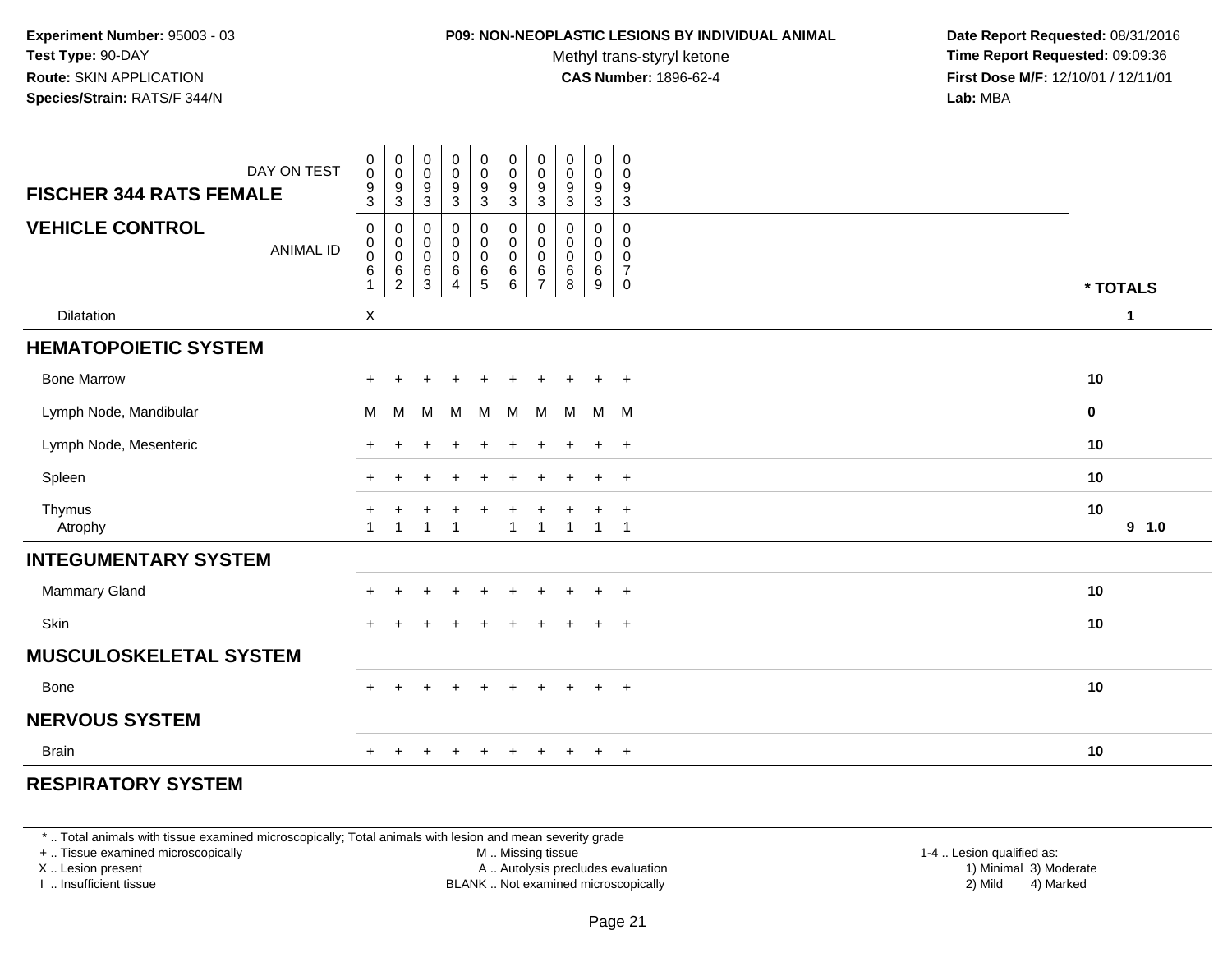#### **P09: NON-NEOPLASTIC LESIONS BY INDIVIDUAL ANIMAL**

Methyl trans-styryl ketone<br>CAS Number: 1896-62-4

 **Date Report Requested:** 08/31/2016 **Time Report Requested:** 09:09:36 **First Dose M/F:** 12/10/01 / 12/11/01<br>**Lab:** MBA **Lab:** MBA

| DAY ON TEST<br><b>FISCHER 344 RATS FEMALE</b>      | $\boldsymbol{0}$<br>$\mathbf 0$<br>9<br>$\sqrt{3}$ | $\pmb{0}$<br>$\mathbf 0$<br>9<br>3                   | $\pmb{0}$<br>$\pmb{0}$<br>9<br>3            | $\mathbf 0$<br>$\mathbf 0$<br>9<br>3            | $\begin{smallmatrix}0\0\0\9\end{smallmatrix}$<br>3 | $\begin{smallmatrix}0\\0\end{smallmatrix}$<br>$\boldsymbol{9}$<br>$\mathbf{3}$ | 0<br>$\pmb{0}$<br>9<br>3                     | $\pmb{0}$<br>$\mathbf 0$<br>9<br>3 | 0<br>$\mathbf 0$<br>9<br>3 | 0<br>0<br>9<br>3                          |             |
|----------------------------------------------------|----------------------------------------------------|------------------------------------------------------|---------------------------------------------|-------------------------------------------------|----------------------------------------------------|--------------------------------------------------------------------------------|----------------------------------------------|------------------------------------|----------------------------|-------------------------------------------|-------------|
| <b>VEHICLE CONTROL</b><br>ANIMAL ID                | $\mathbf 0$<br>$\,0\,$<br>$\pmb{0}$<br>$\,6\,$     | 0<br>0<br>$\mathsf{O}\xspace$<br>6<br>$\overline{c}$ | 0<br>$\pmb{0}$<br>$\pmb{0}$<br>$\,6\,$<br>3 | 0<br>$\bar{0}$<br>$\mathsf{O}\xspace$<br>6<br>4 | $_{\rm 0}^{\rm 0}$<br>$\frac{0}{6}$                | $_{\rm 0}^{\rm 0}$<br>$\pmb{0}$<br>$\,6\,$<br>$\,6\,$                          | 0<br>0<br>$\mathbf 0$<br>6<br>$\overline{ }$ | 0<br>0<br>0<br>6<br>8              | 0<br>0<br>0<br>6<br>9      | 0<br>0<br>0<br>$\overline{7}$<br>$\Omega$ | * TOTALS    |
| Lung                                               |                                                    |                                                      |                                             |                                                 | $\pm$                                              |                                                                                |                                              |                                    | $\ddot{+}$                 | $+$                                       | 10          |
| Nose                                               |                                                    |                                                      |                                             | $\div$                                          | $+$                                                | $\pm$                                                                          | $+$                                          | $+$                                | $\ddot{}$                  | $+$                                       | 10          |
| Trachea                                            | $+$                                                | $\pm$                                                |                                             | $\div$                                          | $+$                                                | $\overline{+}$                                                                 | $\ddot{}$                                    | $+$                                | $+$                        | $+$                                       | 10          |
| <b>SPECIAL SENSES SYSTEM</b>                       |                                                    |                                                      |                                             |                                                 |                                                    |                                                                                |                                              |                                    |                            |                                           |             |
| Eye                                                |                                                    |                                                      |                                             |                                                 |                                                    |                                                                                |                                              |                                    | $\pm$                      | $+$                                       | 10          |
| Harderian Gland<br>Infiltration Cellular, Lipocyte | $\pm$                                              |                                                      |                                             |                                                 | +                                                  | $+$                                                                            | $\pm$                                        | $+$                                | $+$                        | $+$                                       | 10<br>1 1.0 |
| <b>URINARY SYSTEM</b>                              |                                                    |                                                      |                                             |                                                 |                                                    |                                                                                |                                              |                                    |                            |                                           |             |
| Kidney<br>Mineralization                           | $+$                                                | $\div$                                               | ٠                                           | $\div$                                          | $+$                                                | $+$                                                                            | $+$                                          | $+$                                | $+$                        | $+$                                       | 10<br>1 1.0 |
| Urinary Bladder                                    |                                                    |                                                      |                                             |                                                 |                                                    |                                                                                |                                              |                                    | $\ddot{}$                  | $+$                                       | 10          |

\* .. Total animals with tissue examined microscopically; Total animals with lesion and mean severity grade

+ .. Tissue examined microscopically

X .. Lesion present

I .. Insufficient tissue

M .. Missing tissue

Lesion present A .. Autolysis precludes evaluation 1) Minimal 3) Moderate

 1-4 .. Lesion qualified as: BLANK .. Not examined microscopically 2) Mild 4) Marked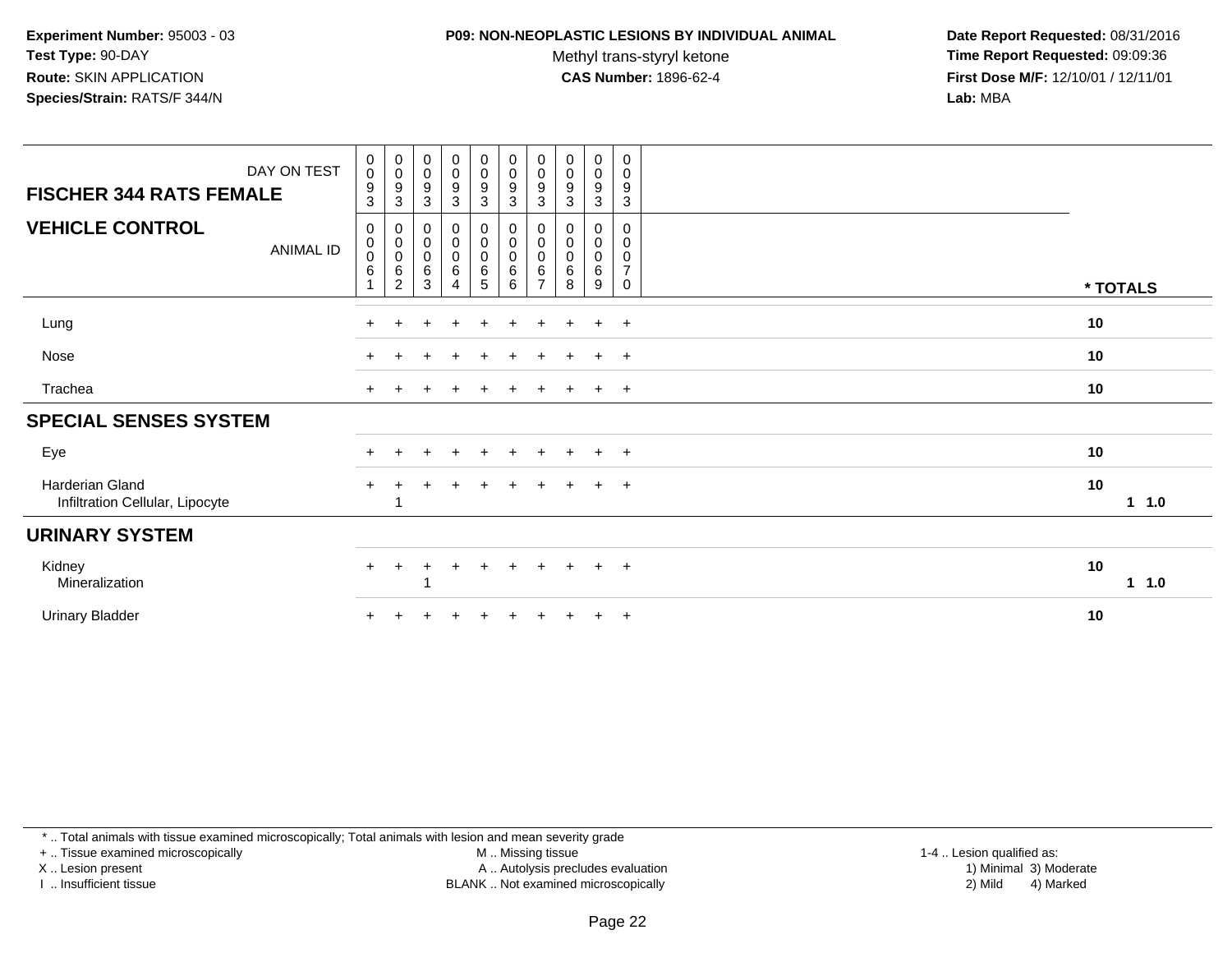# **P09: NON-NEOPLASTIC LESIONS BY INDIVIDUAL ANIMAL**

Methyl trans-styryl ketone<br>CAS Number: 1896-62-4

| DAY ON TEST<br><b>FISCHER 344 RATS FEMALE</b>                                                                                                                                                 | $\pmb{0}$<br>$\pmb{0}$<br>$\boldsymbol{9}$<br>$\overline{3}$          | $\pmb{0}$<br>$\pmb{0}$<br>9<br>$\sqrt{3}$                                        | $\mathbf 0$<br>$\mathbf 0$<br>9<br>$\ensuremath{\mathsf{3}}$             | 0<br>$\mathbf 0$<br>9<br>$\ensuremath{\mathsf{3}}$                           | 0<br>$\mathsf{O}\xspace$<br>$\overline{9}$<br>$\overline{3}$           | $\pmb{0}$<br>$\mathsf{O}\xspace$<br>$\boldsymbol{9}$<br>$\mathbf{3}$    | $\pmb{0}$<br>$\pmb{0}$<br>9<br>$\sqrt{3}$                                  | $\pmb{0}$<br>$\pmb{0}$<br>9<br>$\sqrt{3}$                                | $\pmb{0}$<br>$\mathbf 0$<br>9<br>$\sqrt{3}$                    | $\mathbf 0$<br>$\Omega$<br>9<br>$\mathbf{3}$             |                                                                |                        |
|-----------------------------------------------------------------------------------------------------------------------------------------------------------------------------------------------|-----------------------------------------------------------------------|----------------------------------------------------------------------------------|--------------------------------------------------------------------------|------------------------------------------------------------------------------|------------------------------------------------------------------------|-------------------------------------------------------------------------|----------------------------------------------------------------------------|--------------------------------------------------------------------------|----------------------------------------------------------------|----------------------------------------------------------|----------------------------------------------------------------|------------------------|
| <b>22.0 MG/KG</b><br><b>ANIMAL ID</b>                                                                                                                                                         | $\pmb{0}$<br>$\pmb{0}$<br>$\pmb{0}$<br>$\overline{7}$<br>$\mathbf{1}$ | $\Omega$<br>$\mathbf 0$<br>$\mathsf 0$<br>$\overline{\mathcal{I}}$<br>$\sqrt{2}$ | $\Omega$<br>$\mathbf 0$<br>$\mathbf 0$<br>$\overline{7}$<br>$\mathbf{3}$ | $\Omega$<br>$\mathbf 0$<br>$\mathbf 0$<br>$\boldsymbol{7}$<br>$\overline{4}$ | $\mathbf 0$<br>$\mathbf 0$<br>0<br>$\boldsymbol{7}$<br>$5\phantom{.0}$ | $\mathbf 0$<br>$\mathsf{O}$<br>$\pmb{0}$<br>$\boldsymbol{7}$<br>$\,6\,$ | $\Omega$<br>$\mathbf 0$<br>$\mathbf 0$<br>$\overline{7}$<br>$\overline{7}$ | $\mathbf{0}$<br>0<br>$\mathbf 0$<br>$\overline{7}$<br>$\bf8$             | $\Omega$<br>$\mathbf{0}$<br>$\mathbf 0$<br>$\overline{7}$<br>9 | 0<br>$\mathbf 0$<br>$\mathbf 0$<br>8<br>$\boldsymbol{0}$ |                                                                | * TOTALS               |
| <b>ALIMENTARY SYSTEM</b>                                                                                                                                                                      |                                                                       |                                                                                  |                                                                          |                                                                              |                                                                        |                                                                         |                                                                            |                                                                          |                                                                |                                                          |                                                                |                        |
| Liver<br>Hepatodiaphragmatic Nodule                                                                                                                                                           |                                                                       |                                                                                  |                                                                          |                                                                              |                                                                        |                                                                         |                                                                            |                                                                          |                                                                | $\ddot{}$<br>$\overline{2}$                              |                                                                | $\mathbf{1}$<br>$12.0$ |
| Stomach, Glandular                                                                                                                                                                            |                                                                       |                                                                                  |                                                                          |                                                                              |                                                                        |                                                                         |                                                                            |                                                                          |                                                                | $+$                                                      |                                                                | 10                     |
| <b>CARDIOVASCULAR SYSTEM</b><br><b>NONE</b>                                                                                                                                                   |                                                                       |                                                                                  |                                                                          |                                                                              |                                                                        |                                                                         |                                                                            |                                                                          |                                                                |                                                          |                                                                |                        |
| <b>ENDOCRINE SYSTEM</b>                                                                                                                                                                       |                                                                       |                                                                                  |                                                                          |                                                                              |                                                                        |                                                                         |                                                                            |                                                                          |                                                                |                                                          |                                                                |                        |
| <b>Adrenal Cortex</b>                                                                                                                                                                         |                                                                       |                                                                                  |                                                                          | $+$                                                                          |                                                                        |                                                                         |                                                                            |                                                                          |                                                                |                                                          |                                                                | $\mathbf{1}$           |
| <b>GENERAL BODY SYSTEM</b>                                                                                                                                                                    |                                                                       |                                                                                  |                                                                          |                                                                              |                                                                        |                                                                         |                                                                            |                                                                          |                                                                |                                                          |                                                                |                        |
| <b>Tissue NOS</b><br>Abdominal, Fat, Necrosis, Focal                                                                                                                                          |                                                                       | $\ddot{}$<br>3                                                                   |                                                                          |                                                                              |                                                                        |                                                                         |                                                                            |                                                                          |                                                                |                                                          |                                                                | $\mathbf{1}$<br>13.0   |
| <b>GENITAL SYSTEM</b>                                                                                                                                                                         |                                                                       |                                                                                  |                                                                          |                                                                              |                                                                        |                                                                         |                                                                            |                                                                          |                                                                |                                                          |                                                                |                        |
| Uterus<br>Dilatation                                                                                                                                                                          | $+$                                                                   | $\pm$                                                                            | $\ddot{}$                                                                | X                                                                            | $\ddot{}$                                                              | $\ddot{}$                                                               | $\ddot{}$<br>$\mathsf{X}$                                                  | $\ddot{}$                                                                | $\ddot{}$                                                      | $\ddot{}$<br>X                                           |                                                                | 10<br>3                |
| <b>HEMATOPOIETIC SYSTEM</b>                                                                                                                                                                   |                                                                       |                                                                                  |                                                                          |                                                                              |                                                                        |                                                                         |                                                                            |                                                                          |                                                                |                                                          |                                                                |                        |
| Lymph Node<br>Mediastinal, Hyperplasia, Lymphoid                                                                                                                                              |                                                                       |                                                                                  |                                                                          |                                                                              |                                                                        | $\ddot{}$<br>$\overline{2}$                                             |                                                                            |                                                                          |                                                                |                                                          |                                                                | 1<br>$12.0$            |
| <b>INTEGUMENTARY SYSTEM</b>                                                                                                                                                                   |                                                                       |                                                                                  |                                                                          |                                                                              |                                                                        |                                                                         |                                                                            |                                                                          |                                                                |                                                          |                                                                |                        |
| *  Total animals with tissue examined microscopically; Total animals with lesion and mean severity grade<br>+  Tissue examined microscopically<br>X  Lesion present<br>I. Insufficient tissue |                                                                       |                                                                                  |                                                                          |                                                                              |                                                                        | M  Missing tissue                                                       |                                                                            | A  Autolysis precludes evaluation<br>BLANK  Not examined microscopically |                                                                |                                                          | 1-4  Lesion qualified as:<br>1) Minimal 3) Moderate<br>2) Mild | 4) Marked              |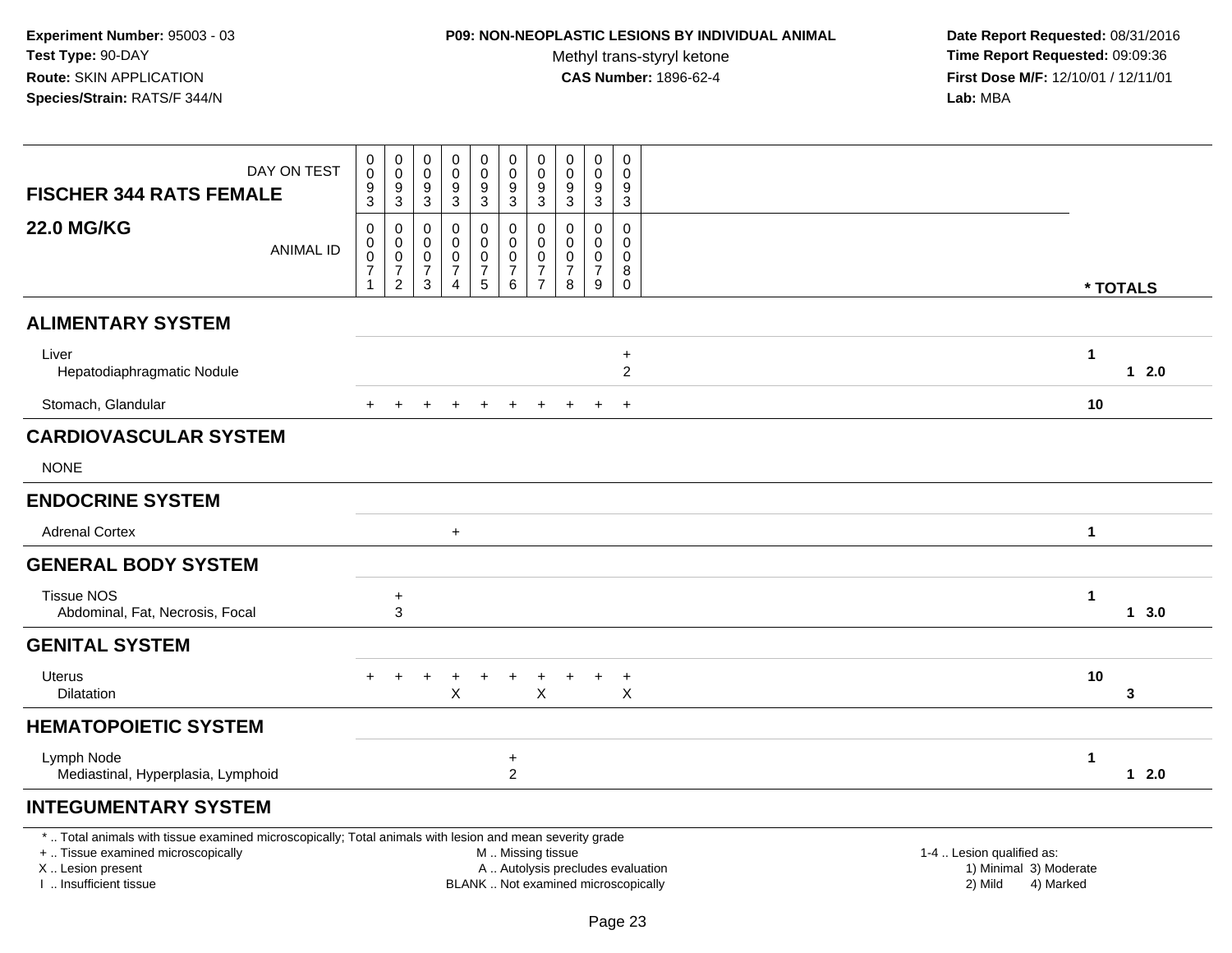## **P09: NON-NEOPLASTIC LESIONS BY INDIVIDUAL ANIMAL**

Methyl trans-styryl ketone<br>CAS Number: 1896-62-4

 **Date Report Requested:** 08/31/2016 **Time Report Requested:** 09:09:36 **First Dose M/F:** 12/10/01 / 12/11/01<br>**Lab:** MBA **Lab:** MBA

| DAY ON TEST<br><b>FISCHER 344 RATS FEMALE</b>                                                                                                                       | $_{\rm 0}^{\rm 0}$<br>$\frac{9}{3}$                                    | $\pmb{0}$<br>$\mathbf 0$<br>$\frac{9}{3}$                                               | 0<br>$\mathbf 0$<br>9<br>3                   | 0<br>$\mathsf 0$<br>$\frac{9}{3}$              | 0<br>$\ddot{\mathbf{0}}$<br>$\frac{9}{3}$                      | 0<br>$\boldsymbol{0}$<br>$\frac{9}{3}$         | $\pmb{0}$<br>$\pmb{0}$<br>$\boldsymbol{9}$<br>$\sqrt{3}$                  | 0<br>$\mathbf 0$<br>9<br>$\mathbf{3}$     | $\mathbf 0$<br>$\mathbf 0$<br>9<br>3                | 0<br>$\mathbf 0$<br>9<br>$\mathbf{3}$                       |                                                                                          |
|---------------------------------------------------------------------------------------------------------------------------------------------------------------------|------------------------------------------------------------------------|-----------------------------------------------------------------------------------------|----------------------------------------------|------------------------------------------------|----------------------------------------------------------------|------------------------------------------------|---------------------------------------------------------------------------|-------------------------------------------|-----------------------------------------------------|-------------------------------------------------------------|------------------------------------------------------------------------------------------|
| <b>22.0 MG/KG</b><br><b>ANIMAL ID</b>                                                                                                                               | $\pmb{0}$<br>$\mathsf{O}\xspace$<br>$\mathbf 0$<br>$\overline{7}$<br>1 | $\mathbf 0$<br>$\mathbf 0$<br>$\mathsf{O}\xspace$<br>$\boldsymbol{7}$<br>$\overline{2}$ | 0<br>$\mathbf 0$<br>0<br>$\overline{7}$<br>3 | 0<br>$\mathbf 0$<br>0<br>$\boldsymbol{7}$<br>4 | $\mathsf 0$<br>$\mathbf 0$<br>$\pmb{0}$<br>$\overline{7}$<br>5 | 0<br>0<br>$\mathsf 0$<br>$\boldsymbol{7}$<br>6 | $\mathbf 0$<br>$\pmb{0}$<br>$\pmb{0}$<br>$\overline{7}$<br>$\overline{7}$ | 0<br>$\Omega$<br>0<br>$\overline{7}$<br>8 | $\mathbf 0$<br>$\Omega$<br>0<br>$\overline{7}$<br>9 | $\mathbf 0$<br>$\mathbf 0$<br>0<br>8<br>$\mathsf{O}\xspace$ | * TOTALS                                                                                 |
| Skin<br>Sebaceous Gland, Site Of Application,<br>Hypertrophy                                                                                                        | $+$                                                                    |                                                                                         |                                              |                                                | $\ddot{}$                                                      | $\div$                                         | 1                                                                         | $\ddot{}$                                 | $\pm$                                               | $\ddot{}$                                                   | 10<br>11.0                                                                               |
| Site Of Application, Hyperkeratosis<br>Site Of Application - Epidermis, Hyperplasia                                                                                 |                                                                        | 1<br>$\mathbf{1}$                                                                       |                                              | $1 \quad 1 \quad 1$                            |                                                                |                                                | -1<br>$\overline{1}$                                                      |                                           | -1<br>$\mathbf{1}$                                  |                                                             | 6<br>1.0<br>$3 - 1.0$                                                                    |
| <b>MUSCULOSKELETAL SYSTEM</b>                                                                                                                                       |                                                                        |                                                                                         |                                              |                                                |                                                                |                                                |                                                                           |                                           |                                                     |                                                             |                                                                                          |
| <b>NONE</b>                                                                                                                                                         |                                                                        |                                                                                         |                                              |                                                |                                                                |                                                |                                                                           |                                           |                                                     |                                                             |                                                                                          |
| <b>NERVOUS SYSTEM</b>                                                                                                                                               |                                                                        |                                                                                         |                                              |                                                |                                                                |                                                |                                                                           |                                           |                                                     |                                                             |                                                                                          |
| <b>NONE</b>                                                                                                                                                         |                                                                        |                                                                                         |                                              |                                                |                                                                |                                                |                                                                           |                                           |                                                     |                                                             |                                                                                          |
| <b>RESPIRATORY SYSTEM</b>                                                                                                                                           |                                                                        |                                                                                         |                                              |                                                |                                                                |                                                |                                                                           |                                           |                                                     |                                                             |                                                                                          |
| Nose<br>Respiratory Epithelium, Hyperplasia, Goblet<br>Cell                                                                                                         |                                                                        | $\mathbf{1}$                                                                            | $\blacktriangleleft$                         | $\mathbf 1$                                    | $\overline{1}$                                                 |                                                | $\overline{1}$                                                            | $\mathbf{1}$                              |                                                     | $\pm$<br>$1 \quad 1$                                        | 10<br>8 1.0                                                                              |
| <b>SPECIAL SENSES SYSTEM</b>                                                                                                                                        |                                                                        |                                                                                         |                                              |                                                |                                                                |                                                |                                                                           |                                           |                                                     |                                                             |                                                                                          |
| <b>NONE</b>                                                                                                                                                         |                                                                        |                                                                                         |                                              |                                                |                                                                |                                                |                                                                           |                                           |                                                     |                                                             |                                                                                          |
| <b>URINARY SYSTEM</b>                                                                                                                                               |                                                                        |                                                                                         |                                              |                                                |                                                                |                                                |                                                                           |                                           |                                                     |                                                             |                                                                                          |
| Kidney<br>Nephropathy                                                                                                                                               | $\ddot{}$                                                              | $\ddot{}$<br>1                                                                          |                                              |                                                | $\div$                                                         | $\ddot{}$                                      | $\ddot{}$                                                                 | $\ddot{}$<br>1                            | $+$                                                 | $^{+}$                                                      | 10<br>2, 1.0                                                                             |
| *  Total animals with tissue examined microscopically; Total animals with lesion and mean severity grade<br>+  Tissue examined microscopically<br>X  Lesion present |                                                                        |                                                                                         |                                              |                                                |                                                                | M  Missing tissue                              |                                                                           |                                           |                                                     |                                                             | 1-4  Lesion qualified as:<br>A  Autolysis precludes evaluation<br>1) Minimal 3) Moderate |

I .. Insufficient tissue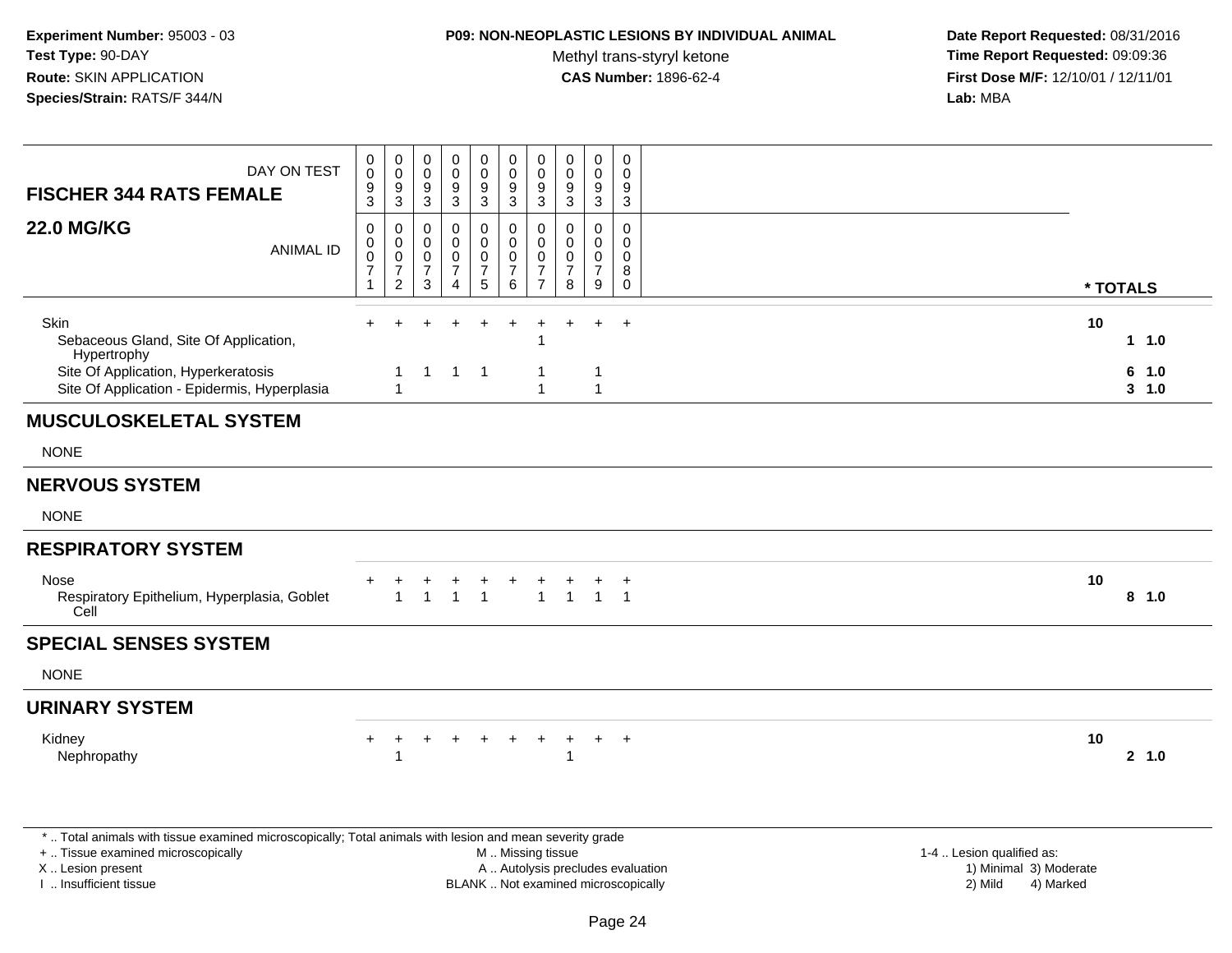## **P09: NON-NEOPLASTIC LESIONS BY INDIVIDUAL ANIMAL**

Methyl trans-styryl ketone<br>CAS Number: 1896-62-4

| DAY ON TEST<br><b>FISCHER 344 RATS FEMALE</b>                                                                                                  | 0<br>0<br>9                                              | $\mathbf 0$<br>$\overline{0}$<br>$\boldsymbol{9}$          | 0<br>$\mathbf 0$<br>9                                  | 0<br>$\mathbf 0$<br>$\boldsymbol{9}$                        | $\boldsymbol{0}$<br>$\ddot{\mathbf{0}}$           | 0<br>$\mathbf 0$                                                         | $\pmb{0}$<br>$\overline{0}$<br>$\boldsymbol{9}$          | $\mathbf 0$<br>$\mathbf 0$<br>9 | $\mathbf 0$<br>0<br>$\boldsymbol{9}$                 | 0<br>$\Omega$<br>9                         |                                                |                     |
|------------------------------------------------------------------------------------------------------------------------------------------------|----------------------------------------------------------|------------------------------------------------------------|--------------------------------------------------------|-------------------------------------------------------------|---------------------------------------------------|--------------------------------------------------------------------------|----------------------------------------------------------|---------------------------------|------------------------------------------------------|--------------------------------------------|------------------------------------------------|---------------------|
|                                                                                                                                                | $\overline{3}$                                           | $\overline{3}$                                             | $\mathbf{3}$                                           | $\sqrt{3}$                                                  | $\frac{9}{3}$                                     | $\frac{9}{3}$                                                            | $\sqrt{3}$                                               | $\sqrt{3}$                      | $\mathbf{3}$                                         | 3                                          |                                                |                     |
| <b>44.0 MG/KG</b><br><b>ANIMAL ID</b>                                                                                                          | $\pmb{0}$<br>0<br>$\mathbf 0$<br>$\bf 8$<br>$\mathbf{1}$ | $\mathbf 0$<br>$\mathbf 0$<br>$\mathbf 0$<br>$\frac{8}{2}$ | 0<br>$\mathbf 0$<br>$\mathbf 0$<br>8<br>$\mathfrak{S}$ | 0<br>$\Omega$<br>$\mathbf 0$<br>8<br>$\boldsymbol{\Lambda}$ | $\mathbf 0$<br>$\mathbf 0$<br>$\pmb{0}$<br>$^8$ 5 | 0<br>$\mathbf 0$<br>$\mathbf 0$<br>$_{6}^{8}$                            | $\pmb{0}$<br>$\mathbf 0$<br>$\mathbf 0$<br>$\frac{8}{7}$ | 0<br>$\Omega$<br>0<br>8<br>8    | $\mathbf 0$<br>$\Omega$<br>$\mathbf 0$<br>8<br>$9\,$ | 0<br>$\mathbf{0}$<br>0<br>9<br>$\mathbf 0$ |                                                | * TOTALS            |
| <b>ALIMENTARY SYSTEM</b>                                                                                                                       |                                                          |                                                            |                                                        |                                                             |                                                   |                                                                          |                                                          |                                 |                                                      |                                            |                                                |                     |
| Liver<br>Hepatodiaphragmatic Nodule                                                                                                            |                                                          |                                                            |                                                        |                                                             | $+$<br>$\overline{2}$                             | $\ddot{}$<br>$\overline{2}$                                              |                                                          |                                 |                                                      |                                            |                                                | $\mathbf{2}$<br>2.0 |
| Stomach, Glandular                                                                                                                             |                                                          |                                                            |                                                        |                                                             |                                                   |                                                                          |                                                          |                                 | $+$                                                  | $+$                                        |                                                | 10                  |
| <b>CARDIOVASCULAR SYSTEM</b>                                                                                                                   |                                                          |                                                            |                                                        |                                                             |                                                   |                                                                          |                                                          |                                 |                                                      |                                            |                                                |                     |
| <b>NONE</b>                                                                                                                                    |                                                          |                                                            |                                                        |                                                             |                                                   |                                                                          |                                                          |                                 |                                                      |                                            |                                                |                     |
| <b>ENDOCRINE SYSTEM</b>                                                                                                                        |                                                          |                                                            |                                                        |                                                             |                                                   |                                                                          |                                                          |                                 |                                                      |                                            |                                                |                     |
| <b>NONE</b>                                                                                                                                    |                                                          |                                                            |                                                        |                                                             |                                                   |                                                                          |                                                          |                                 |                                                      |                                            |                                                |                     |
| <b>GENERAL BODY SYSTEM</b>                                                                                                                     |                                                          |                                                            |                                                        |                                                             |                                                   |                                                                          |                                                          |                                 |                                                      |                                            |                                                |                     |
| <b>NONE</b>                                                                                                                                    |                                                          |                                                            |                                                        |                                                             |                                                   |                                                                          |                                                          |                                 |                                                      |                                            |                                                |                     |
| <b>GENITAL SYSTEM</b>                                                                                                                          |                                                          |                                                            |                                                        |                                                             |                                                   |                                                                          |                                                          |                                 |                                                      |                                            |                                                |                     |
| <b>Uterus</b><br><b>Dilatation</b>                                                                                                             | $\ddot{}$<br>X                                           | $\ddot{}$                                                  | $\ddot{}$<br>X                                         | $+$                                                         | $+$                                               | $+$                                                                      | $\ddot{}$                                                | $\ddot{}$<br>X X X X            | $+$                                                  | $+$                                        |                                                | 10<br>6             |
| <b>HEMATOPOIETIC SYSTEM</b>                                                                                                                    |                                                          |                                                            |                                                        |                                                             |                                                   |                                                                          |                                                          |                                 |                                                      |                                            |                                                |                     |
| Lymph Node<br>Mediastinal, Hyperplasia, Lymphoid                                                                                               |                                                          |                                                            | $\ddot{}$<br>$\overline{2}$                            |                                                             |                                                   |                                                                          | $\ddot{}$<br>$\overline{2}$                              |                                 |                                                      |                                            |                                                | $\mathbf{2}$<br>2.0 |
| <b>INTEGUMENTARY SYSTEM</b>                                                                                                                    |                                                          |                                                            |                                                        |                                                             |                                                   |                                                                          |                                                          |                                 |                                                      |                                            |                                                |                     |
| Skin                                                                                                                                           |                                                          | $+$ $+$                                                    |                                                        | $+$ $+$ $+$                                                 |                                                   | + + + + +                                                                |                                                          |                                 |                                                      |                                            |                                                | 10                  |
| *  Total animals with tissue examined microscopically; Total animals with lesion and mean severity grade<br>+  Tissue examined microscopically |                                                          |                                                            |                                                        |                                                             |                                                   | M  Missing tissue                                                        |                                                          |                                 |                                                      |                                            | 1-4  Lesion qualified as:                      |                     |
| X  Lesion present<br>I  Insufficient tissue                                                                                                    |                                                          |                                                            |                                                        |                                                             |                                                   | A  Autolysis precludes evaluation<br>BLANK  Not examined microscopically |                                                          |                                 |                                                      |                                            | 1) Minimal 3) Moderate<br>2) Mild<br>4) Marked |                     |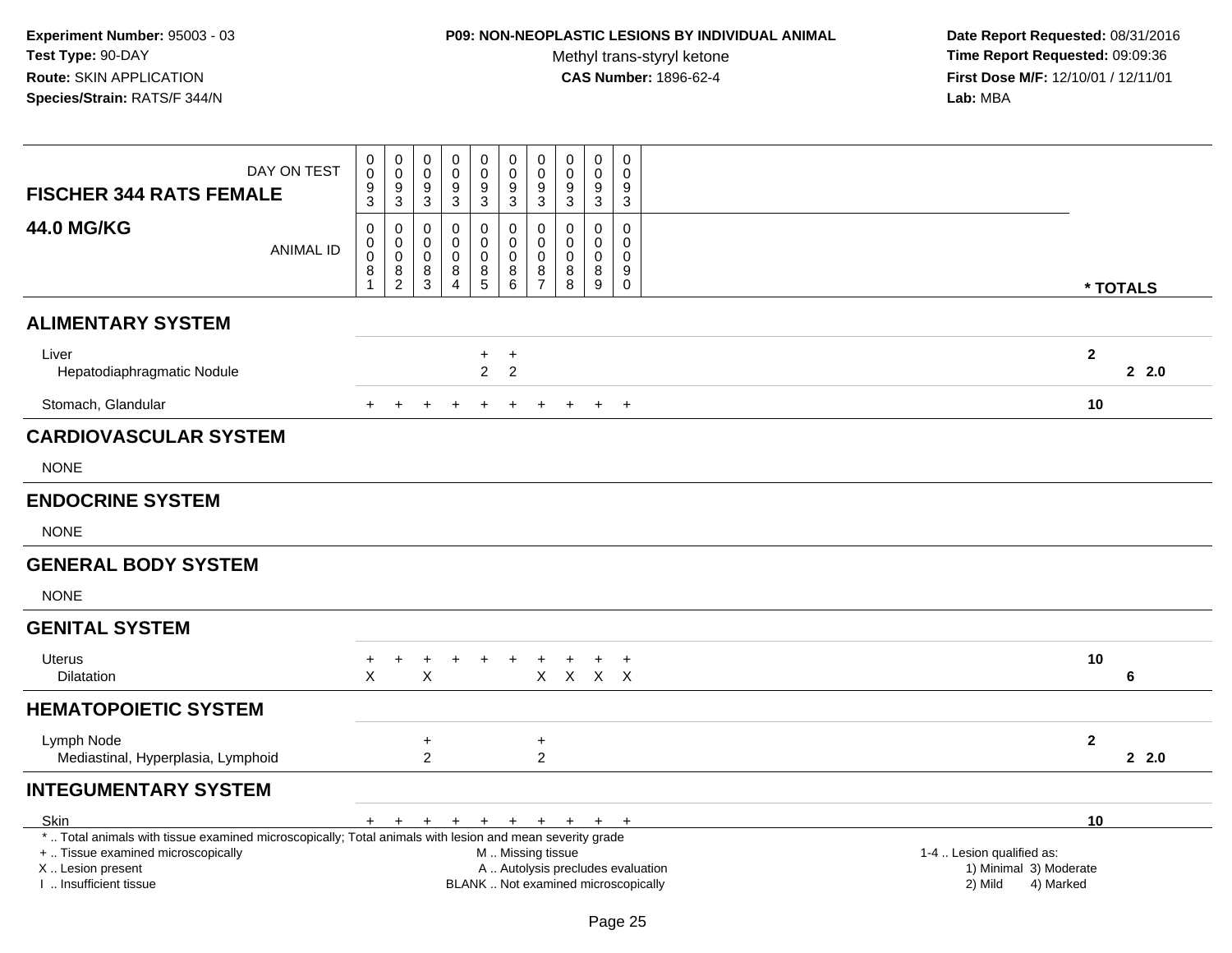## **P09: NON-NEOPLASTIC LESIONS BY INDIVIDUAL ANIMAL**

Methyl trans-styryl ketone<br>CAS Number: 1896-62-4

 **Date Report Requested:** 08/31/2016 **Time Report Requested:** 09:09:36 **First Dose M/F:** 12/10/01 / 12/11/01<br>**Lab:** MBA **Lab:** MBA

| DAY ON TEST<br><b>FISCHER 344 RATS FEMALE</b>                                       | 0<br>$\boldsymbol{0}$<br>$\frac{9}{3}$                   | $\begin{smallmatrix} 0\\0 \end{smallmatrix}$<br>$\frac{9}{3}$ | 0<br>$\mathbf 0$<br>9<br>$\mathsf 3$      | $\mathbf 0$<br>$\overline{0}$<br>$^9_3$                        | $\mathbf 0$<br>$\pmb{0}$<br>9<br>$\mathbf{3}$          | $\mathbf 0$<br>$\pmb{0}$<br>9<br>$\sqrt{3}$         | 0<br>0<br>9<br>3                                 | $\pmb{0}$<br>$\pmb{0}$<br>9<br>$\sqrt{3}$ | $\mathbf 0$<br>0<br>9<br>$\overline{3}$   | 0<br>0<br>9<br>$\mathbf{3}$                            |                    |
|-------------------------------------------------------------------------------------|----------------------------------------------------------|---------------------------------------------------------------|-------------------------------------------|----------------------------------------------------------------|--------------------------------------------------------|-----------------------------------------------------|--------------------------------------------------|-------------------------------------------|-------------------------------------------|--------------------------------------------------------|--------------------|
| <b>44.0 MG/KG</b><br><b>ANIMAL ID</b>                                               | $\mathbf 0$<br>0<br>0<br>$\bf 8$<br>$\blacktriangleleft$ | 0<br>$\boldsymbol{0}$<br>$\mathbf 0$<br>$\frac{8}{2}$         | $\mathbf 0$<br>0<br>$\mathbf 0$<br>8<br>3 | $\mathbf 0$<br>$\pmb{0}$<br>$\mathbf 0$<br>8<br>$\overline{4}$ | $\mathbf 0$<br>0<br>$\mathbf 0$<br>8<br>$\overline{5}$ | $\mathbf 0$<br>$\mathbf 0$<br>$\mathbf 0$<br>8<br>6 | $\Omega$<br>0<br>$\Omega$<br>8<br>$\overline{7}$ | $\Omega$<br>0<br>$\Omega$<br>8<br>8       | $\mathbf 0$<br>0<br>$\mathbf 0$<br>8<br>9 | $\mathbf 0$<br>0<br>$\mathbf 0$<br>9<br>$\overline{0}$ | * TOTALS           |
| Sebaceous Gland, Site Of Application,<br>Hypertrophy                                |                                                          | $\mathbf 1$                                                   |                                           | $\overline{1}$                                                 | $\overline{1}$                                         |                                                     | $\mathbf{1}$                                     |                                           | $\mathbf{1}$                              |                                                        | 5 1.0              |
| Site Of Application, Hyperkeratosis<br>Site Of Application - Epidermis, Hyperplasia |                                                          | 1<br>$\mathbf{1}$                                             | $\mathbf 1$<br>$\mathbf{1}$               | $\mathbf{1}$                                                   | $\overline{\phantom{0}}$                               |                                                     | $\mathbf{1}$<br>$\mathbf{1}$                     |                                           | $\mathbf{1}$                              |                                                        | 6 1.0<br>$3 - 1.0$ |
| <b>MUSCULOSKELETAL SYSTEM</b>                                                       |                                                          |                                                               |                                           |                                                                |                                                        |                                                     |                                                  |                                           |                                           |                                                        |                    |
| <b>NONE</b>                                                                         |                                                          |                                                               |                                           |                                                                |                                                        |                                                     |                                                  |                                           |                                           |                                                        |                    |
| <b>NERVOUS SYSTEM</b>                                                               |                                                          |                                                               |                                           |                                                                |                                                        |                                                     |                                                  |                                           |                                           |                                                        |                    |
| <b>NONE</b>                                                                         |                                                          |                                                               |                                           |                                                                |                                                        |                                                     |                                                  |                                           |                                           |                                                        |                    |
| <b>RESPIRATORY SYSTEM</b>                                                           |                                                          |                                                               |                                           |                                                                |                                                        |                                                     |                                                  |                                           |                                           |                                                        |                    |
| Nose<br>Respiratory Epithelium, Hyperplasia, Goblet<br>Cell                         |                                                          |                                                               |                                           |                                                                | $\ddot{}$                                              |                                                     | 1                                                |                                           | $\div$                                    | $\ddot{}$<br>$\overline{1}$                            | 10<br>3, 1.0       |
| <b>SPECIAL SENSES SYSTEM</b>                                                        |                                                          |                                                               |                                           |                                                                |                                                        |                                                     |                                                  |                                           |                                           |                                                        |                    |
| <b>NONE</b>                                                                         |                                                          |                                                               |                                           |                                                                |                                                        |                                                     |                                                  |                                           |                                           |                                                        |                    |
| <b>URINARY SYSTEM</b>                                                               |                                                          |                                                               |                                           |                                                                |                                                        |                                                     |                                                  |                                           |                                           |                                                        |                    |
| Kidney<br>Nephropathy                                                               | $+$                                                      | $+$                                                           | +                                         |                                                                | $+$                                                    | $+$                                                 | $+$                                              | $+$                                       | $+$                                       | $+$                                                    | 10<br>2, 1.0       |
|                                                                                     |                                                          |                                                               |                                           |                                                                |                                                        |                                                     |                                                  |                                           |                                           |                                                        |                    |

\* .. Total animals with tissue examined microscopically; Total animals with lesion and mean severity grade

+ .. Tissue examined microscopically

X .. Lesion present

I .. Insufficient tissue

 M .. Missing tissueA .. Autolysis precludes evaluation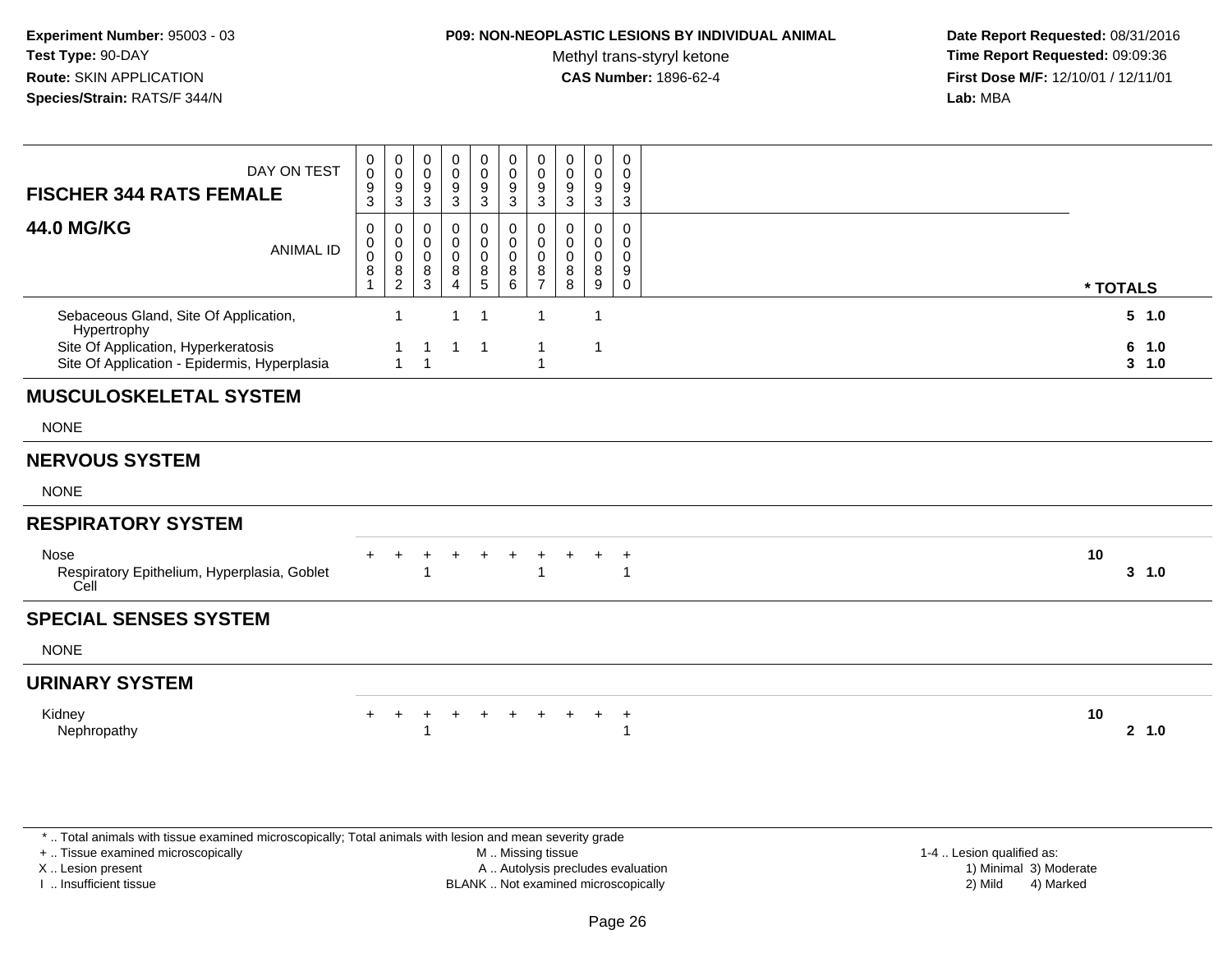# **P09: NON-NEOPLASTIC LESIONS BY INDIVIDUAL ANIMAL**

Methyl trans-styryl ketone<br>CAS Number: 1896-62-4

| <b>FISCHER 344 RATS FEMALE</b>                                                                           | DAY ON TEST      | $\begin{smallmatrix}0\\0\end{smallmatrix}$<br>9<br>3 | $_{\rm 0}^{\rm 0}$<br>$\frac{9}{3}$                                   | $\boldsymbol{0}$<br>$\boldsymbol{0}$<br>9<br>$\mathbf{3}$  | $\mathbf 0$<br>$\mathbf 0$<br>$\boldsymbol{9}$<br>3    | $\pmb{0}$<br>$\boldsymbol{0}$<br>$\overline{9}$<br>$\mathbf{3}$         | $\begin{smallmatrix}0\0\0\end{smallmatrix}$<br>$\overline{9}$<br>$\mathbf{3}$ | $\pmb{0}$<br>$\mathbf 0$<br>$\boldsymbol{9}$<br>$\mathbf{3}$               | $\pmb{0}$<br>$\pmb{0}$<br>$\boldsymbol{9}$<br>$\mathbf{3}$               | $\pmb{0}$<br>$\mathbf 0$<br>$\boldsymbol{9}$<br>$\mathbf{3}$       | $\pmb{0}$<br>$\mathbf 0$<br>$\boldsymbol{9}$<br>3                 |                                                                             |              |              |
|----------------------------------------------------------------------------------------------------------|------------------|------------------------------------------------------|-----------------------------------------------------------------------|------------------------------------------------------------|--------------------------------------------------------|-------------------------------------------------------------------------|-------------------------------------------------------------------------------|----------------------------------------------------------------------------|--------------------------------------------------------------------------|--------------------------------------------------------------------|-------------------------------------------------------------------|-----------------------------------------------------------------------------|--------------|--------------|
| <b>87.5 MG/KG</b>                                                                                        | <b>ANIMAL ID</b> | $\mathbf 0$<br>0<br>$\mathbf 0$<br>$9\,$<br>1        | $\mathbf 0$<br>$\mathsf{O}\xspace$<br>$\overline{0}$<br>$\frac{9}{2}$ | $\mathbf 0$<br>$\mathbf 0$<br>$\mathbf 0$<br>$\frac{9}{3}$ | 0<br>$\mathbf 0$<br>$\mathbf 0$<br>9<br>$\overline{4}$ | 0<br>$\mathsf{O}$<br>$\pmb{0}$<br>$\begin{array}{c} 9 \\ 5 \end{array}$ | 0<br>0<br>$\mathbf 0$<br>$\frac{9}{6}$                                        | $\mathbf 0$<br>$\mathsf{O}\xspace$<br>$\mathsf{O}\xspace$<br>$\frac{9}{7}$ | 0<br>$\mathbf 0$<br>$\mathbf 0$<br>$_{\rm 8}^{\rm 9}$                    | $\mathbf 0$<br>$\mathbf 0$<br>$\mathbf 0$<br>$\boldsymbol{9}$<br>9 | 0<br>$\mathbf 0$<br>$\mathbf{1}$<br>$\boldsymbol{0}$<br>$\pmb{0}$ |                                                                             | * TOTALS     |              |
| <b>ALIMENTARY SYSTEM</b>                                                                                 |                  |                                                      |                                                                       |                                                            |                                                        |                                                                         |                                                                               |                                                                            |                                                                          |                                                                    |                                                                   |                                                                             |              |              |
| Liver<br>Hepatodiaphragmatic Nodule                                                                      |                  | $\ddot{}$<br>$\mathbf{1}$                            |                                                                       |                                                            |                                                        |                                                                         |                                                                               |                                                                            |                                                                          |                                                                    |                                                                   |                                                                             | $\mathbf{1}$ | $1 1.0$      |
| Stomach, Glandular                                                                                       |                  |                                                      |                                                                       |                                                            |                                                        | $\ddot{}$                                                               | $+$                                                                           | $+$                                                                        | $+$                                                                      | $+$ $+$                                                            |                                                                   |                                                                             | 10           |              |
| <b>CARDIOVASCULAR SYSTEM</b>                                                                             |                  |                                                      |                                                                       |                                                            |                                                        |                                                                         |                                                                               |                                                                            |                                                                          |                                                                    |                                                                   |                                                                             |              |              |
| <b>NONE</b>                                                                                              |                  |                                                      |                                                                       |                                                            |                                                        |                                                                         |                                                                               |                                                                            |                                                                          |                                                                    |                                                                   |                                                                             |              |              |
| <b>ENDOCRINE SYSTEM</b>                                                                                  |                  |                                                      |                                                                       |                                                            |                                                        |                                                                         |                                                                               |                                                                            |                                                                          |                                                                    |                                                                   |                                                                             |              |              |
| <b>NONE</b>                                                                                              |                  |                                                      |                                                                       |                                                            |                                                        |                                                                         |                                                                               |                                                                            |                                                                          |                                                                    |                                                                   |                                                                             |              |              |
| <b>GENERAL BODY SYSTEM</b>                                                                               |                  |                                                      |                                                                       |                                                            |                                                        |                                                                         |                                                                               |                                                                            |                                                                          |                                                                    |                                                                   |                                                                             |              |              |
| <b>NONE</b>                                                                                              |                  |                                                      |                                                                       |                                                            |                                                        |                                                                         |                                                                               |                                                                            |                                                                          |                                                                    |                                                                   |                                                                             |              |              |
| <b>GENITAL SYSTEM</b>                                                                                    |                  |                                                      |                                                                       |                                                            |                                                        |                                                                         |                                                                               |                                                                            |                                                                          |                                                                    |                                                                   |                                                                             |              |              |
| Ovary                                                                                                    |                  |                                                      |                                                                       |                                                            |                                                        |                                                                         |                                                                               |                                                                            |                                                                          | $\ddot{}$                                                          |                                                                   |                                                                             | $\mathbf{1}$ |              |
| <b>Uterus</b><br><b>Dilatation</b>                                                                       |                  |                                                      |                                                                       | X                                                          |                                                        |                                                                         | +                                                                             | $\ddot{}$<br>$\boldsymbol{\mathsf{X}}$                                     |                                                                          |                                                                    | $+$                                                               |                                                                             | 10           | $\mathbf{2}$ |
| <b>HEMATOPOIETIC SYSTEM</b>                                                                              |                  |                                                      |                                                                       |                                                            |                                                        |                                                                         |                                                                               |                                                                            |                                                                          |                                                                    |                                                                   |                                                                             |              |              |
| Lymph Node<br>Mediastinal, Hyperplasia, Lymphoid                                                         |                  |                                                      |                                                                       |                                                            |                                                        | $\ddot{}$<br>$\overline{c}$                                             |                                                                               |                                                                            |                                                                          |                                                                    |                                                                   |                                                                             | 1            | $12.0$       |
| *  Total animals with tissue examined microscopically; Total animals with lesion and mean severity grade |                  |                                                      |                                                                       |                                                            |                                                        |                                                                         |                                                                               |                                                                            |                                                                          |                                                                    |                                                                   |                                                                             |              |              |
| +  Tissue examined microscopically<br>X  Lesion present<br>I  Insufficient tissue                        |                  |                                                      |                                                                       |                                                            |                                                        |                                                                         | M  Missing tissue                                                             |                                                                            | A  Autolysis precludes evaluation<br>BLANK  Not examined microscopically |                                                                    |                                                                   | 1-4  Lesion qualified as:<br>1) Minimal 3) Moderate<br>2) Mild<br>4) Marked |              |              |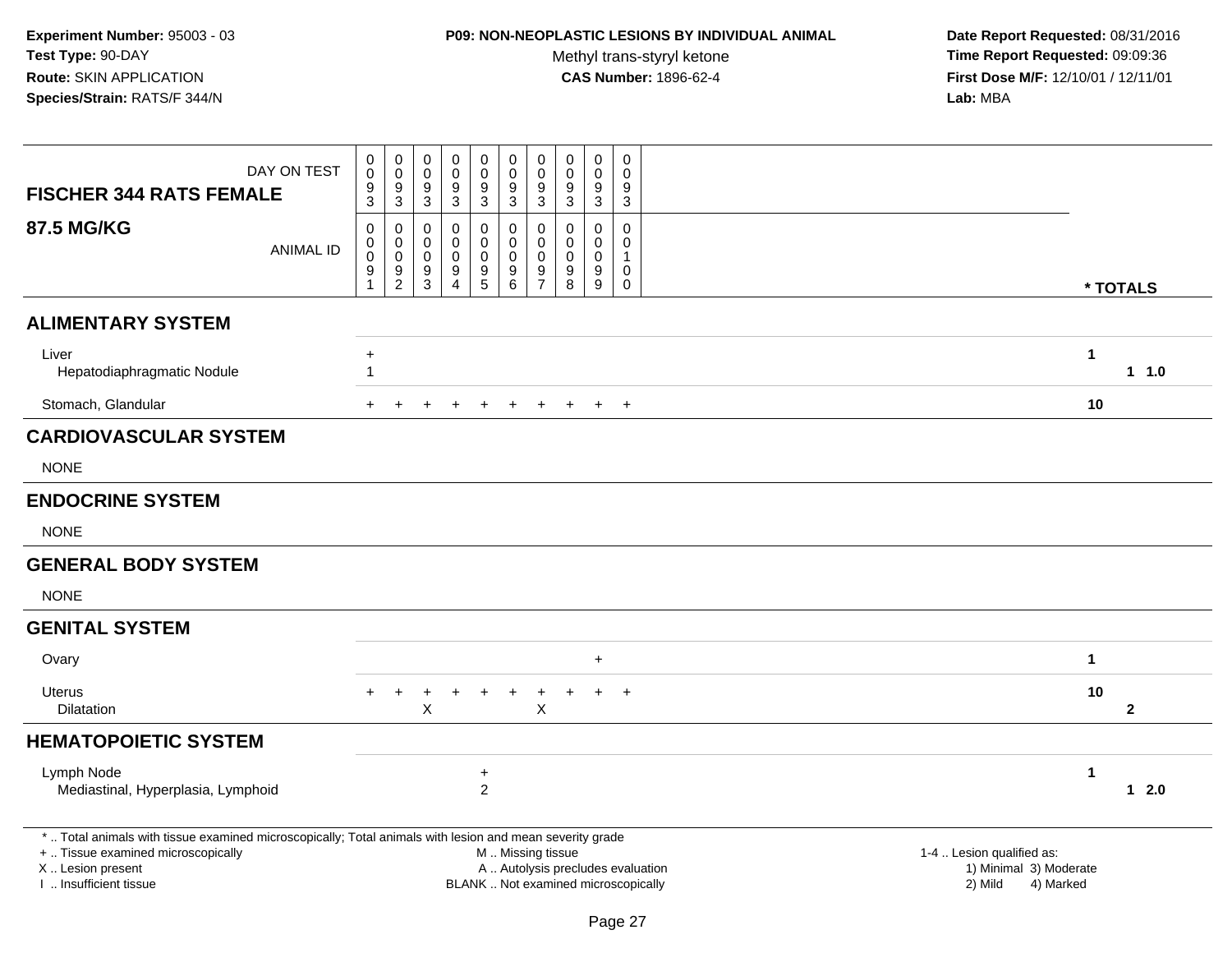# **P09: NON-NEOPLASTIC LESIONS BY INDIVIDUAL ANIMAL**

Methyl trans-styryl ketone<br>CAS Number: 1896-62-4

| DAY ON TEST<br><b>FISCHER 344 RATS FEMALE</b>                                                                                                                                                | 0<br>$\pmb{0}$<br>$\frac{9}{3}$                                             | 0<br>$\mathsf 0$<br>9<br>$\sqrt{3}$                              | $\mathbf 0$<br>$\mathbf 0$<br>9<br>$\ensuremath{\mathsf{3}}$ | $\mathbf 0$<br>$\pmb{0}$<br>9<br>$\sqrt{3}$            | 0<br>$\mathsf{O}\xspace$<br>9<br>$\mathbf{3}$                   | $\pmb{0}$<br>$\mathsf{O}\xspace$<br>9<br>$\mathbf{3}$ | $\pmb{0}$<br>$\pmb{0}$<br>9<br>$\mathfrak{Z}$    | $\mathbf 0$<br>$\pmb{0}$<br>9<br>$\sqrt{3}$                              | 0<br>$\mathbf 0$<br>$9\,$<br>$\sqrt{3}$                   | $\mathbf 0$<br>$\mathbf 0$<br>$9\,$<br>$\sqrt{3}$            |                                                                             |
|----------------------------------------------------------------------------------------------------------------------------------------------------------------------------------------------|-----------------------------------------------------------------------------|------------------------------------------------------------------|--------------------------------------------------------------|--------------------------------------------------------|-----------------------------------------------------------------|-------------------------------------------------------|--------------------------------------------------|--------------------------------------------------------------------------|-----------------------------------------------------------|--------------------------------------------------------------|-----------------------------------------------------------------------------|
| <b>87.5 MG/KG</b><br><b>ANIMAL ID</b>                                                                                                                                                        | $\mathbf 0$<br>0<br>$\mathsf{O}\xspace$<br>$\boldsymbol{9}$<br>$\mathbf{1}$ | $\mathbf 0$<br>$\mathbf 0$<br>$\mathbf 0$<br>9<br>$\overline{2}$ | 0<br>0<br>$\Omega$<br>9<br>$\mathsf 3$                       | 0<br>$\mathbf 0$<br>$\mathbf 0$<br>9<br>$\overline{4}$ | 0<br>0<br>$\mathsf{O}$<br>$\begin{array}{c} 9 \\ 5 \end{array}$ | 0<br>$\mathsf{O}$<br>$\pmb{0}$<br>$^9$ 6              | $\mathbf 0$<br>$\mathbf 0$<br>0<br>$\frac{9}{7}$ | $\mathbf 0$<br>0<br>$\mathbf 0$<br>9<br>8                                | $\Omega$<br>$\mathbf 0$<br>$\mathbf{0}$<br>$9\,$<br>$9\,$ | 0<br>$\mathbf 0$<br>$\mathbf{1}$<br>$\mathbf 0$<br>$\pmb{0}$ | * TOTALS                                                                    |
| <b>INTEGUMENTARY SYSTEM</b>                                                                                                                                                                  |                                                                             |                                                                  |                                                              |                                                        |                                                                 |                                                       |                                                  |                                                                          |                                                           |                                                              |                                                                             |
| Skin<br>Sebaceous Gland, Site Of Application,<br>Hypertrophy                                                                                                                                 |                                                                             |                                                                  |                                                              |                                                        |                                                                 | $\overline{1}$                                        | $\overline{1}$                                   |                                                                          |                                                           | $\mathbf{1}$                                                 | 10<br>$7$ 1.0                                                               |
| Site Of Application, Hyperkeratosis<br>Site Of Application, Inflammation, Chronic<br>Active                                                                                                  | $\overline{2}$<br>1                                                         | 2                                                                |                                                              | 2                                                      | 3                                                               | 2                                                     | $\overline{1}$                                   | 2                                                                        | -1                                                        | 2                                                            | 9 1.9<br>1 1.0                                                              |
| Site Of Application - Epidermis, Hyperplasia                                                                                                                                                 | 3                                                                           | $\overline{1}$                                                   |                                                              | $\mathbf{1}$                                           | $1\quad 2$                                                      |                                                       |                                                  | $\mathbf{1}$                                                             |                                                           | $\overline{\mathbf{c}}$                                      | $7$ 1.6                                                                     |
| <b>MUSCULOSKELETAL SYSTEM</b>                                                                                                                                                                |                                                                             |                                                                  |                                                              |                                                        |                                                                 |                                                       |                                                  |                                                                          |                                                           |                                                              |                                                                             |
| <b>NONE</b>                                                                                                                                                                                  |                                                                             |                                                                  |                                                              |                                                        |                                                                 |                                                       |                                                  |                                                                          |                                                           |                                                              |                                                                             |
| <b>NERVOUS SYSTEM</b>                                                                                                                                                                        |                                                                             |                                                                  |                                                              |                                                        |                                                                 |                                                       |                                                  |                                                                          |                                                           |                                                              |                                                                             |
| <b>NONE</b>                                                                                                                                                                                  |                                                                             |                                                                  |                                                              |                                                        |                                                                 |                                                       |                                                  |                                                                          |                                                           |                                                              |                                                                             |
| <b>RESPIRATORY SYSTEM</b>                                                                                                                                                                    |                                                                             |                                                                  |                                                              |                                                        |                                                                 |                                                       |                                                  |                                                                          |                                                           |                                                              |                                                                             |
| Nose<br>Respiratory Epithelium, Hyperplasia, Goblet<br>Cell                                                                                                                                  |                                                                             |                                                                  |                                                              |                                                        | $\ddot{}$                                                       | $\ddot{}$                                             | $\ddot{}$                                        | +<br>1                                                                   | $\pm$<br>$\overline{1}$                                   | $\overline{+}$<br>$\overline{1}$                             | 10<br>$3 - 1.0$                                                             |
| <b>SPECIAL SENSES SYSTEM</b>                                                                                                                                                                 |                                                                             |                                                                  |                                                              |                                                        |                                                                 |                                                       |                                                  |                                                                          |                                                           |                                                              |                                                                             |
| <b>NONE</b>                                                                                                                                                                                  |                                                                             |                                                                  |                                                              |                                                        |                                                                 |                                                       |                                                  |                                                                          |                                                           |                                                              |                                                                             |
| <b>URINARY SYSTEM</b>                                                                                                                                                                        |                                                                             |                                                                  |                                                              |                                                        |                                                                 |                                                       |                                                  |                                                                          |                                                           |                                                              |                                                                             |
| Kidney                                                                                                                                                                                       |                                                                             |                                                                  |                                                              |                                                        |                                                                 |                                                       |                                                  |                                                                          |                                                           | $+$                                                          | 10                                                                          |
| *  Total animals with tissue examined microscopically; Total animals with lesion and mean severity grade<br>+  Tissue examined microscopically<br>X Lesion present<br>I  Insufficient tissue |                                                                             |                                                                  |                                                              |                                                        |                                                                 | M  Missing tissue                                     |                                                  | A  Autolysis precludes evaluation<br>BLANK  Not examined microscopically |                                                           |                                                              | 1-4  Lesion qualified as:<br>1) Minimal 3) Moderate<br>2) Mild<br>4) Marked |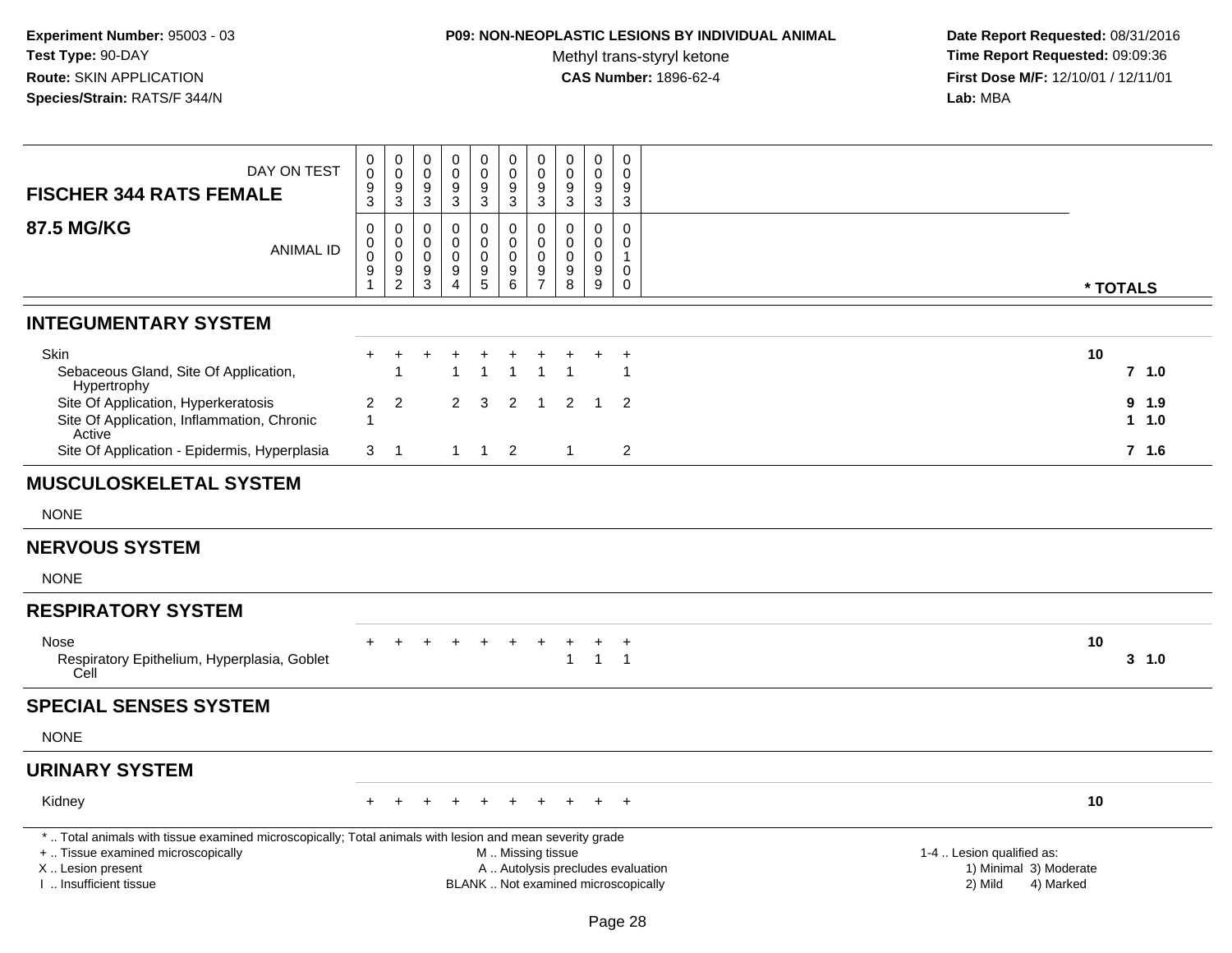#### **P09: NON-NEOPLASTIC LESIONS BY INDIVIDUAL ANIMAL**

Methyl trans-styryl ketone<br>CAS Number: 1896-62-4

 **Date Report Requested:** 08/31/2016 **Time Report Requested:** 09:09:36 **First Dose M/F:** 12/10/01 / 12/11/01<br>**Lab:** MBA **Lab:** MBA

| 0<br>0<br>0<br>0<br>0<br>0<br>U<br>U<br>v<br>υ<br>DAY ON TEST<br>0<br>0<br>0<br>0<br>U<br>v<br>υ<br>9<br>9<br>9<br>9<br>9<br>9<br>9<br>9<br><b>FISCHER 344 RATS FEMALE</b><br>≏<br>3<br>3<br>3<br>-3<br>n<br>- ၁<br>ت<br>-c<br>◡<br>J<br>ت |  |
|--------------------------------------------------------------------------------------------------------------------------------------------------------------------------------------------------------------------------------------------|--|
| 0<br>0<br>0<br>0<br>0<br>0<br>v<br>0<br>0<br>0<br>$\Omega$<br>0<br><b>ANIMAL ID</b><br>0<br>0<br>U<br>9<br>9<br>9<br>9<br>0<br>9<br>9<br>$\mathcal{D}$<br>9<br>0<br><sup>o</sup><br>8<br>G<br>ت                                            |  |

Renal Tubule, Necrosis

1 3.0

\* .. Total animals with tissue examined microscopically; Total animals with lesion and mean severity grade

+ .. Tissue examined microscopically

X .. Lesion present

I .. Insufficient tissue

 M .. Missing tissueA .. Autolysis precludes evaluation

BLANK .. Not examined microscopically 2) Mild 4) Marked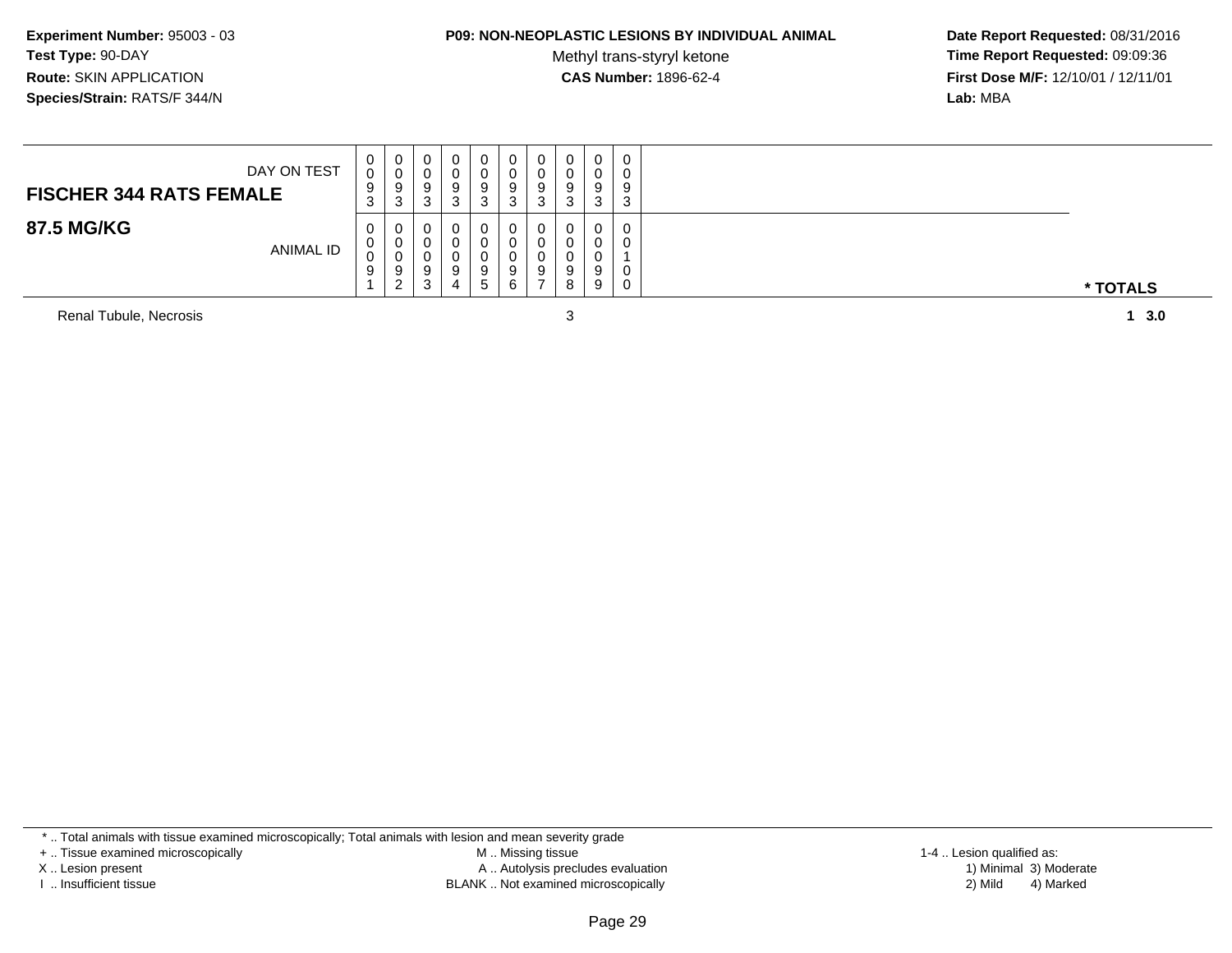# **P09: NON-NEOPLASTIC LESIONS BY INDIVIDUAL ANIMAL**

Methyl trans-styryl ketone<br>CAS Number: 1896-62-4

| DAY ON TEST<br><b>FISCHER 344 RATS FEMALE</b>                                                                                                                                                |                  | 0<br>$\mathsf 0$<br>$\frac{9}{3}$                                         | $\pmb{0}$<br>$\mathbf 0$<br>9<br>$\mathbf{3}$                               | $\mathbf 0$<br>$\mathbf 0$<br>9<br>$\ensuremath{\mathsf{3}}$ | $\pmb{0}$<br>$\pmb{0}$<br>9<br>$\sqrt{3}$                       | $\mathbf 0$<br>$\mathsf{O}\xspace$<br>$\boldsymbol{9}$<br>$\mathbf{3}$    | $\begin{smallmatrix} 0\\0 \end{smallmatrix}$<br>$\boldsymbol{9}$<br>$\mathbf{3}$    | $\pmb{0}$<br>$\pmb{0}$<br>9<br>$\sqrt{3}$                                 | $\pmb{0}$<br>$\pmb{0}$<br>9<br>$\sqrt{3}$                                | $\pmb{0}$<br>$\mathbf 0$<br>$9\,$<br>$\sqrt{3}$          | $\mathbf 0$<br>$\mathbf 0$<br>$9\,$<br>$\mathbf{3}$                  |  |                                                                |              |          |
|----------------------------------------------------------------------------------------------------------------------------------------------------------------------------------------------|------------------|---------------------------------------------------------------------------|-----------------------------------------------------------------------------|--------------------------------------------------------------|-----------------------------------------------------------------|---------------------------------------------------------------------------|-------------------------------------------------------------------------------------|---------------------------------------------------------------------------|--------------------------------------------------------------------------|----------------------------------------------------------|----------------------------------------------------------------------|--|----------------------------------------------------------------|--------------|----------|
| <b>175 MG/KG</b>                                                                                                                                                                             | <b>ANIMAL ID</b> | $\mathbf 0$<br>$\mathbf 0$<br>$\mathbf{1}$<br>$\mathbf 0$<br>$\mathbf{1}$ | $\mathbf 0$<br>$\mathbf 0$<br>$\overline{1}$<br>$\pmb{0}$<br>$\overline{c}$ | $\mathbf 0$<br>0<br>$\mathbf{1}$<br>0<br>$\sqrt{3}$          | 0<br>$\mathbf 0$<br>$\mathbf{1}$<br>$\pmb{0}$<br>$\overline{4}$ | 0<br>$\mathbf 0$<br>$\mathbf{1}$<br>$\begin{array}{c} 0 \\ 5 \end{array}$ | $\mathbf 0$<br>$\mathbf 0$<br>$\mathbf{1}$<br>$\begin{array}{c} 0 \\ 6 \end{array}$ | $\mathbf 0$<br>$\mathsf{O}\xspace$<br>$\mathbf{1}$<br>0<br>$\overline{7}$ | $\mathbf 0$<br>0<br>$\mathbf{1}$<br>$\pmb{0}$<br>$\,8\,$                 | $\mathbf 0$<br>$\mathbf 0$<br>$\mathbf{1}$<br>0<br>$9\,$ | 0<br>$\mathbf 0$<br>$\mathbf{1}$<br>$\mathbf{1}$<br>$\boldsymbol{0}$ |  |                                                                |              | * TOTALS |
| <b>ALIMENTARY SYSTEM</b>                                                                                                                                                                     |                  |                                                                           |                                                                             |                                                              |                                                                 |                                                                           |                                                                                     |                                                                           |                                                                          |                                                          |                                                                      |  |                                                                |              |          |
| Liver<br>Hepatodiaphragmatic Nodule                                                                                                                                                          |                  |                                                                           |                                                                             |                                                              |                                                                 | $\ddot{}$<br>$\overline{2}$                                               |                                                                                     |                                                                           |                                                                          |                                                          |                                                                      |  |                                                                | $\mathbf{1}$ | $12.0$   |
| Stomach, Glandular                                                                                                                                                                           |                  |                                                                           |                                                                             |                                                              |                                                                 |                                                                           | $\ddot{}$                                                                           | $+$                                                                       | $+$                                                                      | $+$                                                      | $+$                                                                  |  |                                                                | 10           |          |
| <b>CARDIOVASCULAR SYSTEM</b>                                                                                                                                                                 |                  |                                                                           |                                                                             |                                                              |                                                                 |                                                                           |                                                                                     |                                                                           |                                                                          |                                                          |                                                                      |  |                                                                |              |          |
| <b>NONE</b>                                                                                                                                                                                  |                  |                                                                           |                                                                             |                                                              |                                                                 |                                                                           |                                                                                     |                                                                           |                                                                          |                                                          |                                                                      |  |                                                                |              |          |
| <b>ENDOCRINE SYSTEM</b>                                                                                                                                                                      |                  |                                                                           |                                                                             |                                                              |                                                                 |                                                                           |                                                                                     |                                                                           |                                                                          |                                                          |                                                                      |  |                                                                |              |          |
| <b>NONE</b>                                                                                                                                                                                  |                  |                                                                           |                                                                             |                                                              |                                                                 |                                                                           |                                                                                     |                                                                           |                                                                          |                                                          |                                                                      |  |                                                                |              |          |
| <b>GENERAL BODY SYSTEM</b>                                                                                                                                                                   |                  |                                                                           |                                                                             |                                                              |                                                                 |                                                                           |                                                                                     |                                                                           |                                                                          |                                                          |                                                                      |  |                                                                |              |          |
| <b>NONE</b>                                                                                                                                                                                  |                  |                                                                           |                                                                             |                                                              |                                                                 |                                                                           |                                                                                     |                                                                           |                                                                          |                                                          |                                                                      |  |                                                                |              |          |
| <b>GENITAL SYSTEM</b>                                                                                                                                                                        |                  |                                                                           |                                                                             |                                                              |                                                                 |                                                                           |                                                                                     |                                                                           |                                                                          |                                                          |                                                                      |  |                                                                |              |          |
| <b>Clitoral Gland</b><br>Cyst                                                                                                                                                                |                  |                                                                           |                                                                             |                                                              |                                                                 |                                                                           |                                                                                     | $\ddot{}$<br>1                                                            |                                                                          |                                                          |                                                                      |  |                                                                | $\mathbf{1}$ | $1 1.0$  |
| Uterus<br><b>Dilatation</b>                                                                                                                                                                  |                  |                                                                           |                                                                             |                                                              |                                                                 |                                                                           |                                                                                     | $\mathsf{X}$                                                              | $X$ $X$                                                                  | +                                                        | $+$                                                                  |  |                                                                | 10           | 3        |
| <b>HEMATOPOIETIC SYSTEM</b>                                                                                                                                                                  |                  |                                                                           |                                                                             |                                                              |                                                                 |                                                                           |                                                                                     |                                                                           |                                                                          |                                                          |                                                                      |  |                                                                |              |          |
| Lymph Node<br>Mediastinal, Hyperplasia, Lymphoid                                                                                                                                             |                  |                                                                           |                                                                             |                                                              |                                                                 | $\ddot{}$<br>$\overline{2}$                                               |                                                                                     |                                                                           |                                                                          |                                                          | $\ddot{}$<br>3                                                       |  |                                                                | $\mathbf{2}$ | 2.5      |
| *  Total animals with tissue examined microscopically; Total animals with lesion and mean severity grade<br>+  Tissue examined microscopically<br>X Lesion present<br>I  Insufficient tissue |                  |                                                                           |                                                                             |                                                              |                                                                 |                                                                           | M  Missing tissue                                                                   |                                                                           | A  Autolysis precludes evaluation<br>BLANK  Not examined microscopically |                                                          |                                                                      |  | 1-4  Lesion qualified as:<br>1) Minimal 3) Moderate<br>2) Mild | 4) Marked    |          |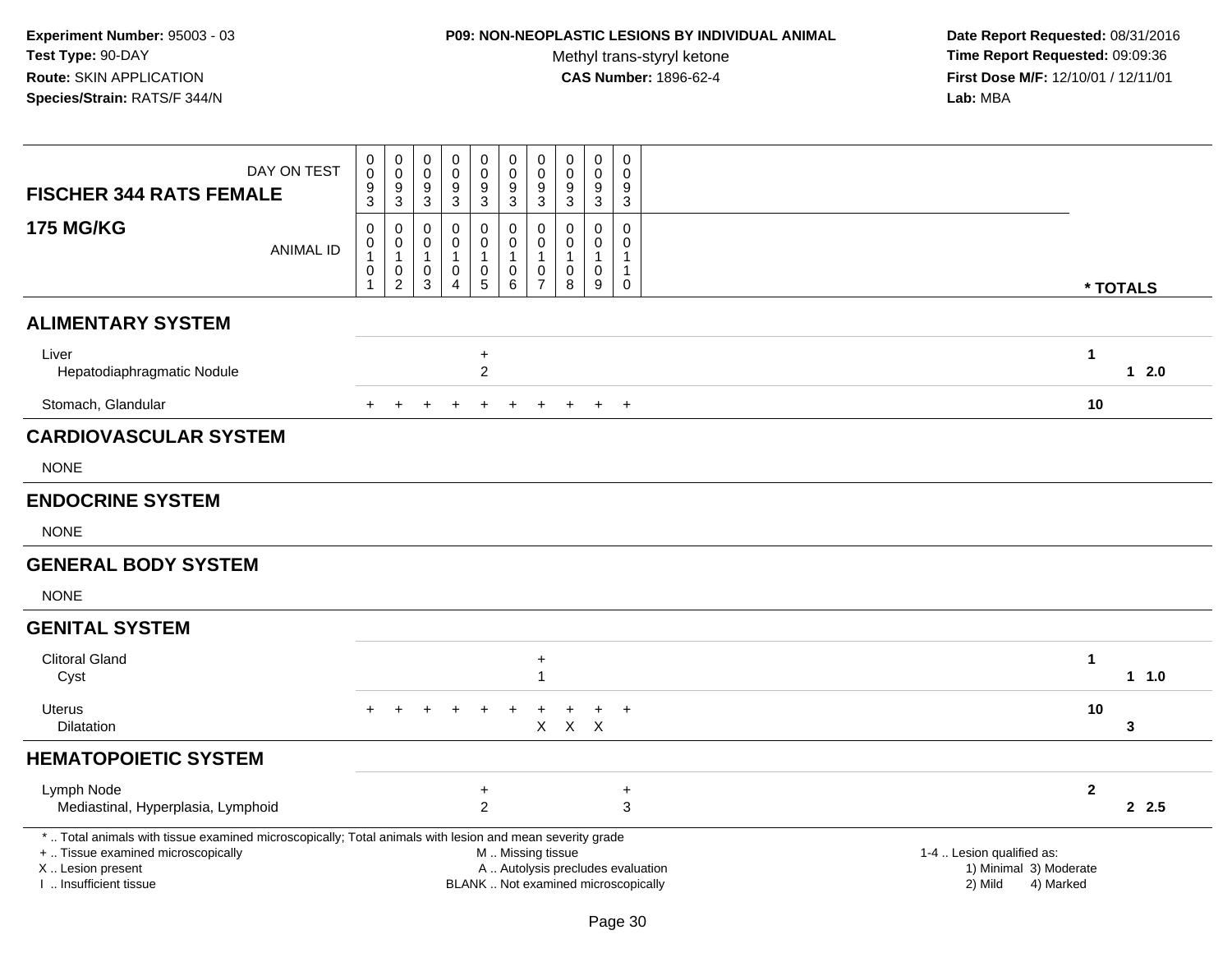### **P09: NON-NEOPLASTIC LESIONS BY INDIVIDUAL ANIMAL**

Methyl trans-styryl ketone<br>CAS Number: 1896-62-4

 **Date Report Requested:** 08/31/2016 **Time Report Requested:** 09:09:36 **First Dose M/F:** 12/10/01 / 12/11/01<br>**Lab:** MBA **Lab:** MBA

| DAY ON TEST<br><b>FISCHER 344 RATS FEMALE</b>                                                                | 0<br>$\mathsf{O}\xspace$<br>$\boldsymbol{9}$<br>$\mathbf{3}$    | $\mathbf 0$<br>$\pmb{0}$<br>$\frac{9}{3}$                                 | 0<br>0<br>9<br>3                          | 0<br>0<br>9<br>3                           | 0<br>0<br>$\boldsymbol{9}$<br>$\mathbf{3}$ | $\boldsymbol{0}$<br>$\pmb{0}$<br>$\boldsymbol{9}$<br>$\mathbf{3}$ | 0<br>0<br>$\boldsymbol{9}$<br>$\ensuremath{\mathsf{3}}$ | 0<br>0<br>9<br>3                             | $\boldsymbol{0}$<br>$\boldsymbol{0}$<br>9<br>$\mathbf{3}$ | 0<br>0<br>9<br>3                 |                                |            |
|--------------------------------------------------------------------------------------------------------------|-----------------------------------------------------------------|---------------------------------------------------------------------------|-------------------------------------------|--------------------------------------------|--------------------------------------------|-------------------------------------------------------------------|---------------------------------------------------------|----------------------------------------------|-----------------------------------------------------------|----------------------------------|--------------------------------|------------|
| <b>175 MG/KG</b><br><b>ANIMAL ID</b>                                                                         | $\mathbf 0$<br>0<br>$\overline{1}$<br>$\pmb{0}$<br>$\mathbf{1}$ | $\mathbf 0$<br>$\pmb{0}$<br>$\overline{1}$<br>$\pmb{0}$<br>$\overline{2}$ | 0<br>0<br>$\mathbf{1}$<br>0<br>3          | 0<br>$\mathbf 0$<br>$\mathbf{1}$<br>0<br>4 | 0<br>$\pmb{0}$<br>$\mathbf{1}$<br>0<br>5   | 0<br>0<br>$\mathbf{1}$<br>$\pmb{0}$<br>6                          | 0<br>0<br>$\mathbf{1}$<br>$\pmb{0}$<br>$\overline{7}$   | $\mathbf 0$<br>0<br>$\overline{1}$<br>0<br>8 | $\mathbf 0$<br>0<br>$\mathbf{1}$<br>$\mathbf 0$<br>9      | 0<br>0<br>1<br>$\mathbf{1}$<br>0 | * TOTALS                       |            |
| Thymus                                                                                                       | $\ddot{}$                                                       |                                                                           |                                           |                                            |                                            |                                                                   |                                                         |                                              |                                                           |                                  | $\mathbf 1$                    |            |
| <b>INTEGUMENTARY SYSTEM</b>                                                                                  |                                                                 |                                                                           |                                           |                                            |                                            |                                                                   |                                                         |                                              |                                                           |                                  |                                |            |
| Skin<br>Sebaceous Gland, Site Of Application,<br>Hypertrophy                                                 |                                                                 |                                                                           | ٠<br>$\overline{2}$                       |                                            | $\ddot{}$                                  | $\ddot{}$<br>$\overline{2}$                                       | $\pm$                                                   |                                              |                                                           | $+$                              | 10<br>4, 1.5                   |            |
| Site Of Application, Hyperkeratosis<br>Site Of Application, Inflammation, Chronic<br>Active                  | $\overline{2}$                                                  | $\overline{2}$                                                            | $\overline{\mathbf{c}}$<br>$\overline{1}$ | $\overline{a}$<br>3                        | $\overline{\mathbf{c}}$<br>$\mathbf{3}$    | $\mathbf{1}$                                                      | $\overline{1}$                                          | 3                                            | $\overline{\mathbf{c}}$<br>3                              | $\overline{1}$                   | 8<br>$6\overline{6}$           | 1.6<br>2.5 |
| Site Of Application, Necrosis<br>Site Of Application, Ulcer<br>Site Of Application - Epidermis, Degeneration | $\mathbf{1}$                                                    | 2                                                                         | 2                                         | 3<br>$\overline{4}$                        | 3                                          | $\mathbf 1$                                                       | $\overline{1}$                                          | X<br>3<br>3                                  |                                                           | $2 \quad 1$                      | 4<br>1<br>$\mathbf{2}$<br>92.2 | 2.0<br>3.0 |
| Site Of Application - Epidermis, Hyperplasia<br><b>MUSCULOSKELETAL SYSTEM</b>                                |                                                                 |                                                                           | 3                                         |                                            | 3                                          | $\overline{2}$                                                    |                                                         |                                              |                                                           |                                  |                                |            |
| <b>NONE</b>                                                                                                  |                                                                 |                                                                           |                                           |                                            |                                            |                                                                   |                                                         |                                              |                                                           |                                  |                                |            |
| <b>NERVOUS SYSTEM</b>                                                                                        |                                                                 |                                                                           |                                           |                                            |                                            |                                                                   |                                                         |                                              |                                                           |                                  |                                |            |
| <b>NONE</b>                                                                                                  |                                                                 |                                                                           |                                           |                                            |                                            |                                                                   |                                                         |                                              |                                                           |                                  |                                |            |
| <b>RESPIRATORY SYSTEM</b>                                                                                    |                                                                 |                                                                           |                                           |                                            |                                            |                                                                   |                                                         |                                              |                                                           |                                  |                                |            |
| Nose<br>Respiratory Epithelium, Hyperplasia, Goblet<br>Cell                                                  | $\overline{2}$                                                  | $\overline{1}$                                                            | $\mathbf{1}$                              | $\overline{2}$                             | $\mathbf{1}$                               |                                                                   |                                                         | $\overline{2}$                               | $\overline{1}$                                            | $^{+}$                           | 10<br>7.1.4                    |            |
| <b>SPECIAL SENSES SYSTEM</b>                                                                                 |                                                                 |                                                                           |                                           |                                            |                                            |                                                                   |                                                         |                                              |                                                           |                                  |                                |            |

\* .. Total animals with tissue examined microscopically; Total animals with lesion and mean severity grade

+ .. Tissue examined microscopically

X .. Lesion present

I .. Insufficient tissue

M .. Missing tissue

A .. Autolysis precludes evaluation

BLANK .. Not examined microscopically 2) Mild 4) Marked

1-4 .. Lesion qualified as: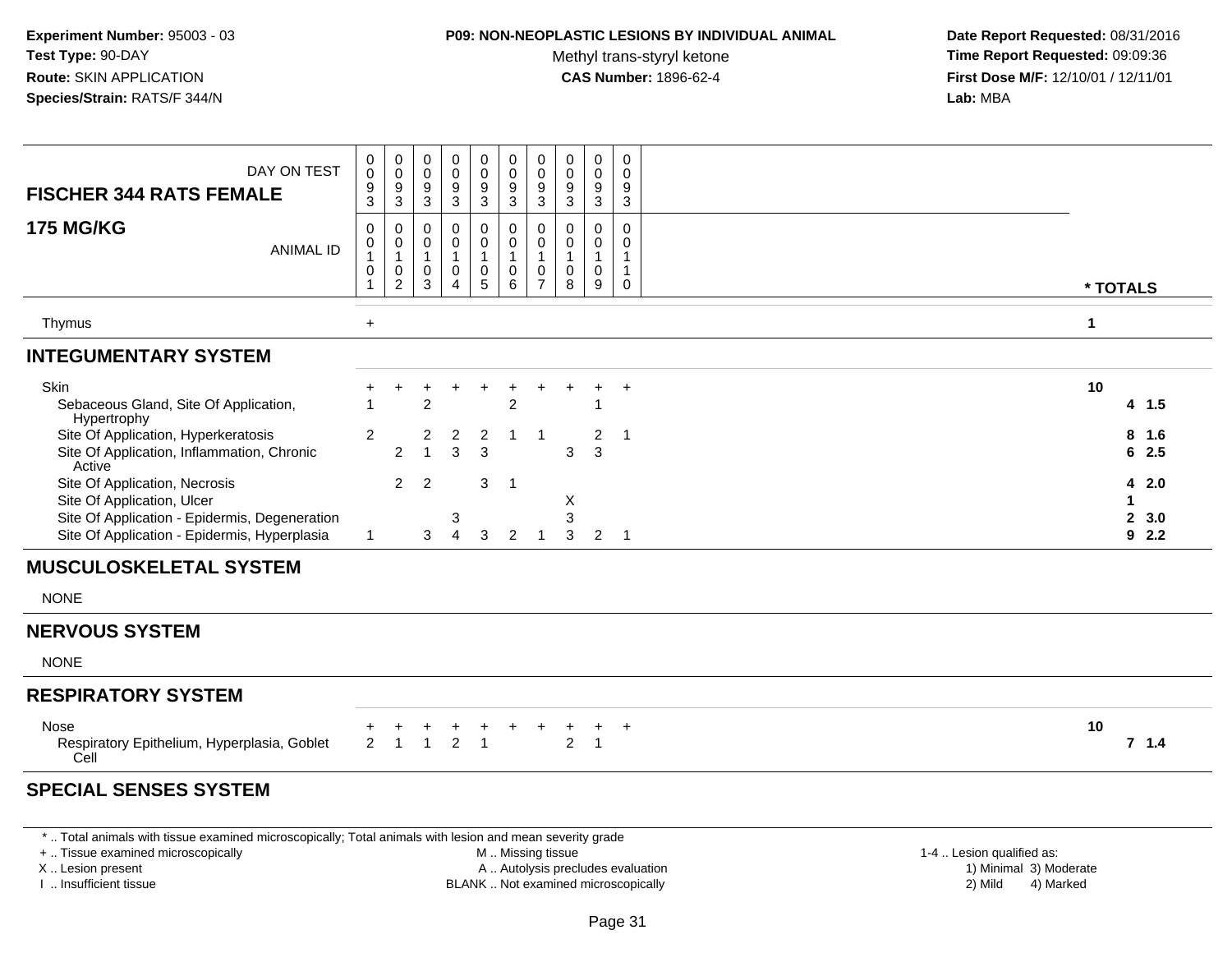## **P09: NON-NEOPLASTIC LESIONS BY INDIVIDUAL ANIMAL**

Methyl trans-styryl ketone<br>CAS Number: 1896-62-4

 **Date Report Requested:** 08/31/2016 **Time Report Requested:** 09:09:36 **First Dose M/F:** 12/10/01 / 12/11/01<br>**Lab:** MBA **Lab:** MBA

| DAY ON TEST<br><b>FISCHER 344 RATS FEMALE</b> | U<br>0<br>9<br>$\sim$<br>ა | 0<br>U<br>-9<br>-3 | 0<br>v<br>9<br>◠<br>J.     | 0<br>a<br>c<br>J | Q           | U<br>U<br>9<br>J | 0<br>0<br>9<br>◠<br>◡   | 0<br>0<br>9<br>3 | 0<br>0<br>9<br>$\sim$<br>ັ |          |
|-----------------------------------------------|----------------------------|--------------------|----------------------------|------------------|-------------|------------------|-------------------------|------------------|----------------------------|----------|
| <b>175 MG/KG</b><br><b>ANIMAL ID</b>          | 0<br>U<br>U                | 0<br>-0<br>U<br>ົ  | 0<br>$\mathbf 0$<br>v<br>3 | 0<br>4           | 0<br>u<br>ь | 0<br>υ           | 0<br>$\Omega$<br>0<br>8 | 0<br>0<br>0<br>9 | 0<br>0<br>0                | * TOTALS |

NONE

### **URINARY SYSTEM**

Kidney $\mathsf y$ 

<sup>+</sup> <sup>+</sup> <sup>+</sup> <sup>+</sup> <sup>+</sup> <sup>+</sup> <sup>+</sup> <sup>+</sup> <sup>+</sup> **<sup>10</sup>**

\* .. Total animals with tissue examined microscopically; Total animals with lesion and mean severity grade

+ .. Tissue examined microscopically

X .. Lesion present

I .. Insufficient tissue

 M .. Missing tissueA .. Autolysis precludes evaluation

BLANK .. Not examined microscopically 2) Mild 4) Marked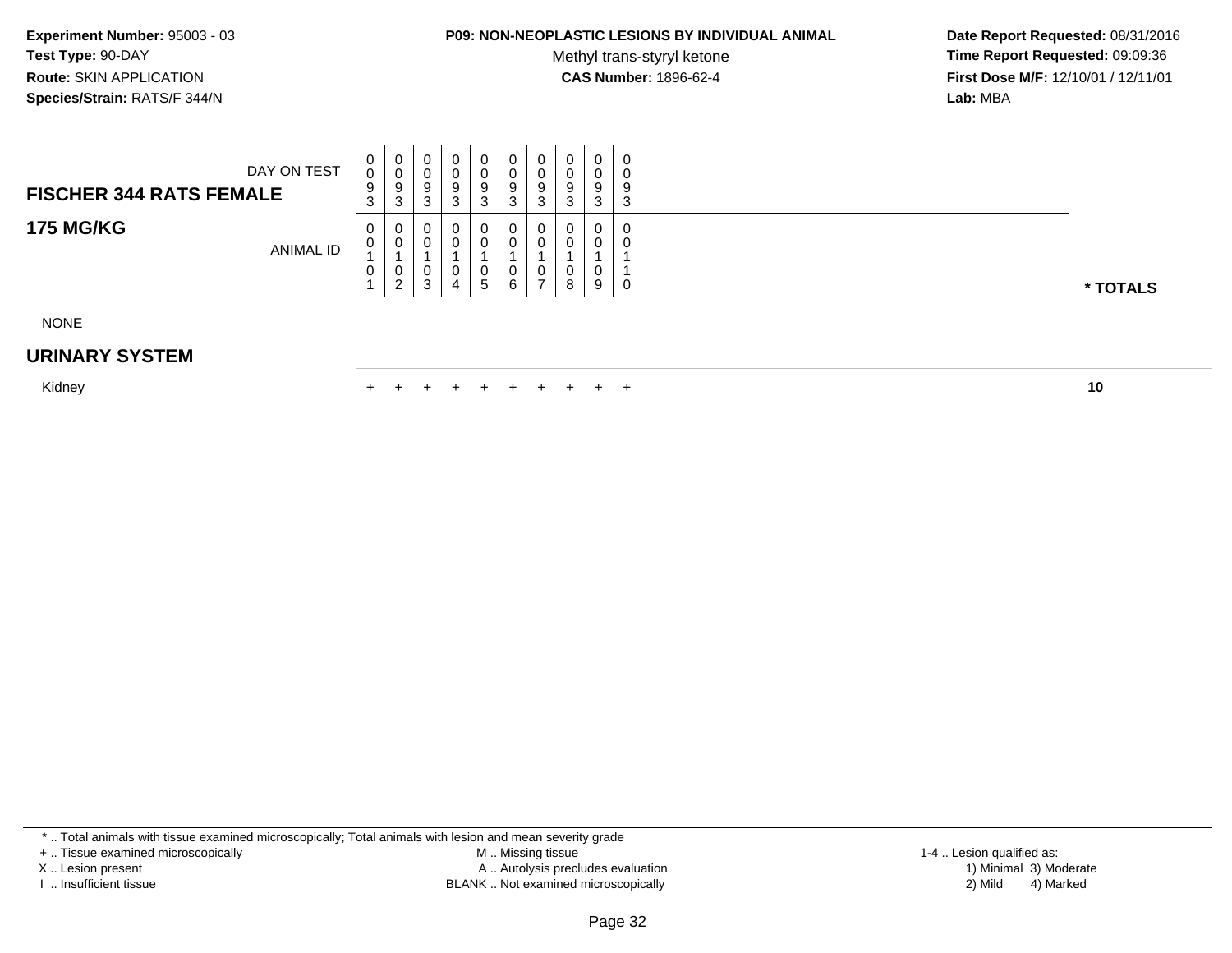#### **P09: NON-NEOPLASTIC LESIONS BY INDIVIDUAL ANIMAL**

Methyl trans-styryl ketone<br>CAS Number: 1896-62-4

 **Date Report Requested:** 08/31/2016 **Time Report Requested:** 09:09:36 **First Dose M/F:** 12/10/01 / 12/11/01<br>**Lab:** MBA **Lab:** MBA

| <b>FISCHER 344 RATS FEMALE</b>      | DAY ON TEST      | $_{\rm 0}^{\rm 0}$<br>$\frac{9}{3}$                                          | $\pmb{0}$<br>$\mathbf 0$<br>$\frac{9}{3}$                              | $\pmb{0}$<br>$\mathsf{O}\xspace$<br>9<br>$\mathbf{3}$                   | $\pmb{0}$<br>$\mathsf 0$<br>$\boldsymbol{9}$<br>$\mathbf{3}$               | $\pmb{0}$<br>$\pmb{0}$<br>$\boldsymbol{9}$<br>$\overline{3}$ | $\begin{smallmatrix}0\\0\end{smallmatrix}$<br>$\boldsymbol{9}$<br>$\mathbf{3}$                        | $\pmb{0}$<br>$\mathbf 0$<br>9<br>$\mathbf{3}$      | $\pmb{0}$<br>$\pmb{0}$<br>9<br>$\mathfrak{Z}$ | $\begin{smallmatrix} 0\\0 \end{smallmatrix}$<br>$\overline{9}$<br>$\overline{3}$ | 0<br>$\mathsf 0$<br>9<br>$\mathbf{3}$                     |              |
|-------------------------------------|------------------|------------------------------------------------------------------------------|------------------------------------------------------------------------|-------------------------------------------------------------------------|----------------------------------------------------------------------------|--------------------------------------------------------------|-------------------------------------------------------------------------------------------------------|----------------------------------------------------|-----------------------------------------------|----------------------------------------------------------------------------------|-----------------------------------------------------------|--------------|
| <b>350 MG/KG</b>                    | <b>ANIMAL ID</b> | $\pmb{0}$<br>$\begin{smallmatrix}0\\1\end{smallmatrix}$<br>$\mathbf{1}$<br>1 | $\,0\,$<br>$\pmb{0}$<br>$\mathbf{1}$<br>$\mathbf{1}$<br>$\overline{c}$ | $\mathbf 0$<br>$\mathsf{O}\xspace$<br>$\mathbf{1}$<br>$\mathbf{1}$<br>3 | $\pmb{0}$<br>$\mathbf 0$<br>$\mathbf{1}$<br>$\mathbf{1}$<br>$\overline{4}$ | $\pmb{0}$<br>$\pmb{0}$<br>$\mathbf{1}$<br>1<br>$\sqrt{5}$    | $\begin{smallmatrix} 0\\0 \end{smallmatrix}$<br>$\mathbf{1}$<br>$\begin{array}{c} 1 \\ 6 \end{array}$ | 0<br>$\mathsf 0$<br>$\mathbf{1}$<br>$\overline{7}$ | 0<br>0<br>$\mathbf 1$<br>8                    | $\pmb{0}$<br>$\pmb{0}$<br>$\mathbf{1}$<br>1<br>9                                 | 0<br>0<br>$\overline{1}$<br>$\overline{c}$<br>$\mathbf 0$ | * TOTALS     |
| <b>ALIMENTARY SYSTEM</b>            |                  |                                                                              |                                                                        |                                                                         |                                                                            |                                                              |                                                                                                       |                                                    |                                               |                                                                                  |                                                           |              |
| Esophagus                           |                  |                                                                              |                                                                        |                                                                         |                                                                            |                                                              |                                                                                                       |                                                    |                                               |                                                                                  | $\overline{+}$                                            | 10           |
| Intestine Large, Cecum              |                  |                                                                              |                                                                        |                                                                         |                                                                            |                                                              |                                                                                                       |                                                    |                                               |                                                                                  | $+$                                                       | 10           |
| Intestine Large, Colon              |                  |                                                                              |                                                                        |                                                                         |                                                                            |                                                              |                                                                                                       |                                                    |                                               |                                                                                  | $+$                                                       | 10           |
| Intestine Large, Rectum             |                  | $\pm$                                                                        |                                                                        |                                                                         |                                                                            |                                                              |                                                                                                       |                                                    |                                               | $\overline{ }$                                                                   | $+$                                                       | 10           |
| Intestine Small, Duodenum           |                  | $+$                                                                          |                                                                        |                                                                         |                                                                            |                                                              |                                                                                                       |                                                    |                                               |                                                                                  | $+$                                                       | 10           |
| Intestine Small, Ileum              |                  | $+$                                                                          |                                                                        |                                                                         |                                                                            |                                                              |                                                                                                       |                                                    |                                               |                                                                                  | $+$                                                       | 10           |
| Intestine Small, Jejunum            |                  | $\pm$                                                                        |                                                                        |                                                                         |                                                                            |                                                              |                                                                                                       |                                                    |                                               |                                                                                  | $+$                                                       | 10           |
| Liver<br>Hepatodiaphragmatic Nodule |                  |                                                                              |                                                                        |                                                                         |                                                                            | $\ddot{}$                                                    | $\overline{+}$                                                                                        | $\ddot{}$<br>$\overline{2}$                        | $+$                                           | $\ddot{}$                                                                        | $+$                                                       | 10<br>$12.0$ |
| Pancreas                            |                  |                                                                              |                                                                        |                                                                         |                                                                            |                                                              |                                                                                                       |                                                    |                                               |                                                                                  | $\overline{+}$                                            | 10           |
| Salivary Glands                     |                  |                                                                              |                                                                        |                                                                         |                                                                            |                                                              |                                                                                                       |                                                    |                                               |                                                                                  | $\overline{+}$                                            | 10           |
| Stomach, Forestomach                |                  |                                                                              |                                                                        |                                                                         |                                                                            |                                                              |                                                                                                       |                                                    |                                               |                                                                                  | $+$                                                       | 10           |
| Stomach, Glandular                  |                  |                                                                              |                                                                        |                                                                         |                                                                            |                                                              |                                                                                                       |                                                    |                                               |                                                                                  | $\ddot{}$                                                 | 10           |
| Tongue                              |                  |                                                                              |                                                                        |                                                                         |                                                                            |                                                              |                                                                                                       |                                                    |                                               |                                                                                  | $\overline{+}$                                            | 10           |

## **CARDIOVASCULAR SYSTEM**

\* .. Total animals with tissue examined microscopically; Total animals with lesion and mean severity grade

+ .. Tissue examined microscopically

X .. Lesion present

I .. Insufficient tissue

M .. Missing tissue

A .. Autolysis precludes evaluation

BLANK .. Not examined microscopically 2) Mild 4) Marked

1-4 .. Lesion qualified as:<br>1) Minimal 3) Moderate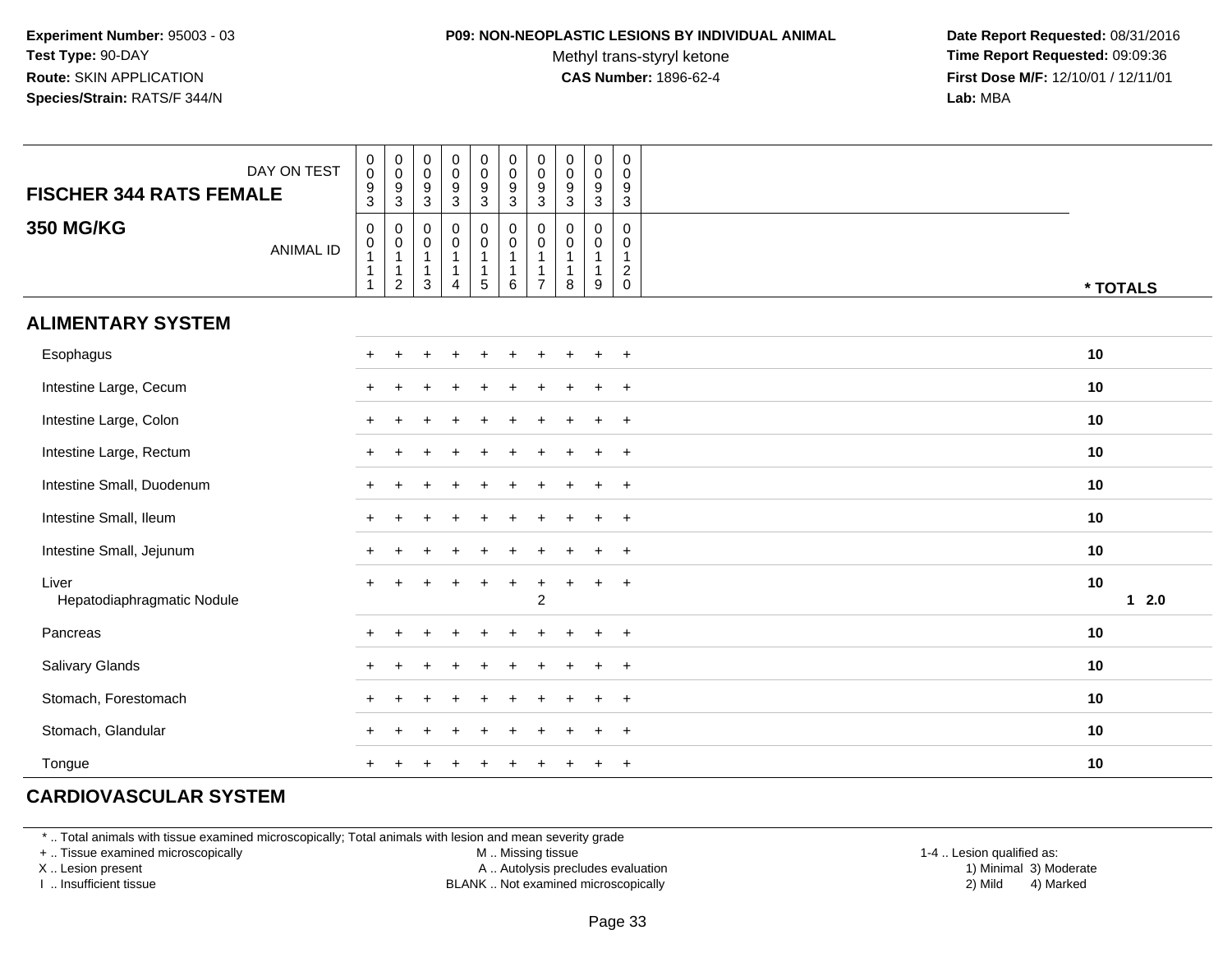### **P09: NON-NEOPLASTIC LESIONS BY INDIVIDUAL ANIMAL**

Methyl trans-styryl ketone<br>CAS Number: 1896-62-4

| DAY ON TEST<br><b>FISCHER 344 RATS FEMALE</b>                                                                                                                                                 | $\pmb{0}$<br>$\pmb{0}$<br>9<br>3                       | $\pmb{0}$<br>$\pmb{0}$<br>$\boldsymbol{9}$<br>$\sqrt{3}$           | $\pmb{0}$<br>$\mathbf 0$<br>$\boldsymbol{9}$<br>$\mathbf{3}$ | $\pmb{0}$<br>$\pmb{0}$<br>$\overline{9}$<br>$\mathbf{3}$                   | $\pmb{0}$<br>$\mathsf{O}\xspace$<br>$9\,$<br>3 | $\pmb{0}$<br>$\mathbf 0$<br>9<br>$\sqrt{3}$                    | 0<br>$\pmb{0}$<br>9<br>3                                       | $\pmb{0}$<br>$\pmb{0}$<br>9<br>$\mathfrak{Z}$      | $\pmb{0}$<br>$\mathsf{O}\xspace$<br>$\boldsymbol{9}$<br>3 | $\mathsf 0$<br>$\mathbf 0$<br>9<br>$\mathbf{3}$                                  |                                                                                                                  |         |
|-----------------------------------------------------------------------------------------------------------------------------------------------------------------------------------------------|--------------------------------------------------------|--------------------------------------------------------------------|--------------------------------------------------------------|----------------------------------------------------------------------------|------------------------------------------------|----------------------------------------------------------------|----------------------------------------------------------------|----------------------------------------------------|-----------------------------------------------------------|----------------------------------------------------------------------------------|------------------------------------------------------------------------------------------------------------------|---------|
| <b>350 MG/KG</b><br><b>ANIMAL ID</b>                                                                                                                                                          | $\mathbf 0$<br>0<br>$\mathbf{1}$<br>$\mathbf{1}$<br>-1 | $\mathbf 0$<br>0<br>$\mathbf{1}$<br>$\mathbf{1}$<br>$\overline{c}$ | $\Omega$<br>0<br>$\mathbf{1}$<br>$\mathbf{1}$<br>3           | $\pmb{0}$<br>$\mathsf 0$<br>$\mathbf{1}$<br>$\mathbf{1}$<br>$\overline{4}$ | 0<br>0<br>1<br>1<br>$\sqrt{5}$                 | $\pmb{0}$<br>$\mathbf 0$<br>$\overline{1}$<br>$\mathbf 1$<br>6 | $\Omega$<br>0<br>$\mathbf{1}$<br>$\mathbf 1$<br>$\overline{7}$ | $\Omega$<br>0<br>$\mathbf{1}$<br>$\mathbf{1}$<br>8 | 0<br>$\mathbf 0$<br>$\mathbf{1}$<br>$\mathbf 1$<br>9      | $\Omega$<br>$\mathbf 0$<br>$\mathbf{1}$<br>$\overline{c}$<br>$\mathsf{O}\xspace$ | * TOTALS                                                                                                         |         |
| <b>Blood Vessel</b>                                                                                                                                                                           |                                                        |                                                                    |                                                              |                                                                            |                                                |                                                                |                                                                |                                                    |                                                           | $\ddot{}$                                                                        | 10                                                                                                               |         |
| Heart<br>Cardiomyopathy                                                                                                                                                                       |                                                        |                                                                    |                                                              |                                                                            |                                                | -1                                                             |                                                                |                                                    |                                                           | $\ddot{}$                                                                        | 10                                                                                                               | $1 1.0$ |
| <b>ENDOCRINE SYSTEM</b>                                                                                                                                                                       |                                                        |                                                                    |                                                              |                                                                            |                                                |                                                                |                                                                |                                                    |                                                           |                                                                                  |                                                                                                                  |         |
| <b>Adrenal Cortex</b>                                                                                                                                                                         |                                                        |                                                                    |                                                              |                                                                            |                                                |                                                                |                                                                |                                                    |                                                           | $\overline{+}$                                                                   | 10                                                                                                               |         |
| Adrenal Medulla                                                                                                                                                                               |                                                        |                                                                    |                                                              |                                                                            |                                                |                                                                |                                                                |                                                    |                                                           | $\ddot{}$                                                                        | 9                                                                                                                |         |
| Islets, Pancreatic                                                                                                                                                                            |                                                        |                                                                    |                                                              |                                                                            |                                                |                                                                |                                                                |                                                    |                                                           | $+$                                                                              | 10                                                                                                               |         |
| Parathyroid Gland                                                                                                                                                                             | м                                                      | $\ddot{}$                                                          | M                                                            | M                                                                          | $+$                                            | $+$                                                            | M                                                              |                                                    | $\ddot{}$                                                 | $+$                                                                              | 6                                                                                                                |         |
| <b>Pituitary Gland</b>                                                                                                                                                                        |                                                        |                                                                    |                                                              |                                                                            |                                                |                                                                |                                                                |                                                    |                                                           | $\ddot{}$                                                                        | 10                                                                                                               |         |
| <b>Thyroid Gland</b>                                                                                                                                                                          |                                                        |                                                                    |                                                              |                                                                            |                                                |                                                                |                                                                |                                                    |                                                           | $\ddot{}$                                                                        | 10                                                                                                               |         |
| <b>GENERAL BODY SYSTEM</b>                                                                                                                                                                    |                                                        |                                                                    |                                                              |                                                                            |                                                |                                                                |                                                                |                                                    |                                                           |                                                                                  |                                                                                                                  |         |
| <b>NONE</b>                                                                                                                                                                                   |                                                        |                                                                    |                                                              |                                                                            |                                                |                                                                |                                                                |                                                    |                                                           |                                                                                  |                                                                                                                  |         |
| <b>GENITAL SYSTEM</b>                                                                                                                                                                         |                                                        |                                                                    |                                                              |                                                                            |                                                |                                                                |                                                                |                                                    |                                                           |                                                                                  |                                                                                                                  |         |
| <b>Clitoral Gland</b>                                                                                                                                                                         |                                                        |                                                                    |                                                              |                                                                            |                                                |                                                                |                                                                |                                                    |                                                           | $\pm$                                                                            | 10                                                                                                               |         |
| Ovary                                                                                                                                                                                         |                                                        |                                                                    |                                                              |                                                                            |                                                |                                                                |                                                                |                                                    |                                                           | $\ddot{}$                                                                        | 10                                                                                                               |         |
| <b>Uterus</b><br><b>Dilatation</b>                                                                                                                                                            | ÷<br>$\times$                                          |                                                                    |                                                              | X                                                                          |                                                |                                                                | ٠                                                              | X X X X                                            | $\ddot{}$                                                 | $\ddot{}$                                                                        | 10                                                                                                               | 6       |
| *  Total animals with tissue examined microscopically; Total animals with lesion and mean severity grade<br>+  Tissue examined microscopically<br>X  Lesion present<br>I  Insufficient tissue |                                                        |                                                                    |                                                              |                                                                            |                                                | M  Missing tissue                                              |                                                                | BLANK  Not examined microscopically                |                                                           |                                                                                  | 1-4  Lesion qualified as:<br>A  Autolysis precludes evaluation<br>1) Minimal 3) Moderate<br>2) Mild<br>4) Marked |         |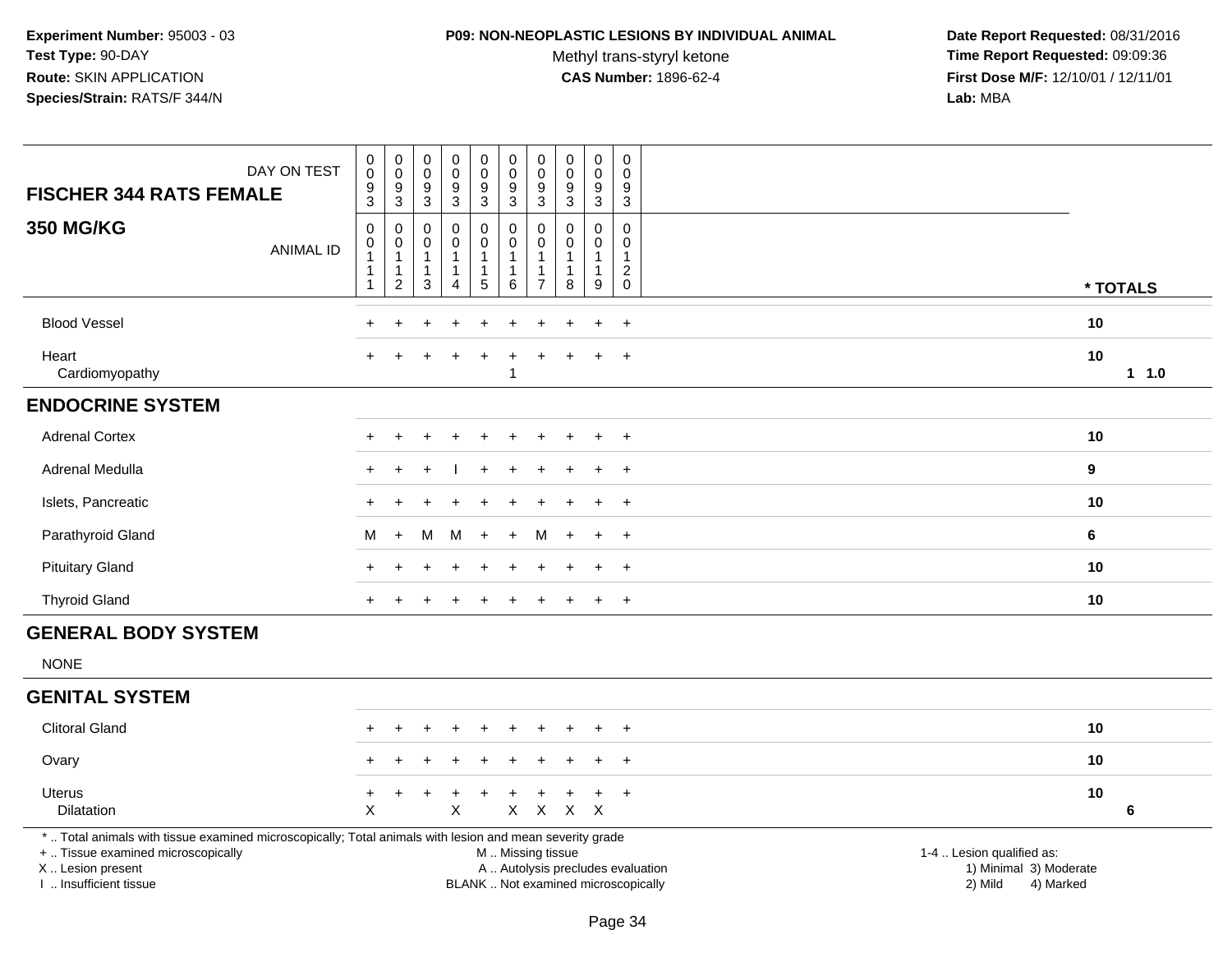## **P09: NON-NEOPLASTIC LESIONS BY INDIVIDUAL ANIMAL**

Methyl trans-styryl ketone<br>CAS Number: 1896-62-4

| DAY ON TEST<br><b>FISCHER 344 RATS FEMALE</b>                                                                                                                                                 | 0<br>0<br>9<br>$\sqrt{3}$                                        | $\mathbf 0$<br>$\mathbf 0$<br>9<br>$\overline{3}$                       | $\pmb{0}$<br>$\pmb{0}$<br>9<br>$\overline{3}$           | $\pmb{0}$<br>$\mathsf{O}\xspace$<br>$\overline{9}$<br>$\ensuremath{\mathsf{3}}$ | $\pmb{0}$<br>$\pmb{0}$<br>9<br>$\overline{3}$                          | $\mathbf 0$<br>$\mathbf 0$<br>9<br>$\overline{3}$                     | 0<br>$\mathbf 0$<br>9<br>3           | $\pmb{0}$<br>$\pmb{0}$<br>9<br>$\overline{3}$                   | $\pmb{0}$<br>$\pmb{0}$<br>9<br>$\overline{3}$                           | $\mathsf{O}\xspace$<br>$\mathbf 0$<br>9<br>$\mathbf{3}$         |                                                                                                                                                         |  |
|-----------------------------------------------------------------------------------------------------------------------------------------------------------------------------------------------|------------------------------------------------------------------|-------------------------------------------------------------------------|---------------------------------------------------------|---------------------------------------------------------------------------------|------------------------------------------------------------------------|-----------------------------------------------------------------------|--------------------------------------|-----------------------------------------------------------------|-------------------------------------------------------------------------|-----------------------------------------------------------------|---------------------------------------------------------------------------------------------------------------------------------------------------------|--|
| <b>350 MG/KG</b><br><b>ANIMAL ID</b>                                                                                                                                                          | $\mathbf 0$<br>0<br>$\mathbf{1}$<br>$\mathbf{1}$<br>$\mathbf{1}$ | 0<br>$\boldsymbol{0}$<br>$\mathbf{1}$<br>$\mathbf{1}$<br>$\overline{c}$ | $\mathbf 0$<br>0<br>$\overline{1}$<br>$\mathbf{1}$<br>3 | $\mathbf 0$<br>$\pmb{0}$<br>$\mathbf{1}$<br>1<br>$\overline{4}$                 | $\pmb{0}$<br>$\pmb{0}$<br>$\overline{1}$<br>$\mathbf{1}$<br>$\sqrt{5}$ | $\mathbf 0$<br>$\mathbf 0$<br>$\mathbf{1}$<br>$\mathbf{1}$<br>$\,6\,$ | $\Omega$<br>0<br>1<br>$\overline{7}$ | $\mathbf 0$<br>$\mathbf 0$<br>$\mathbf{1}$<br>$\mathbf{1}$<br>8 | $\mathbf 0$<br>$\mathsf{O}\xspace$<br>$\mathbf{1}$<br>$\mathbf{1}$<br>9 | $\mathbf 0$<br>0<br>$\mathbf{1}$<br>$\overline{2}$<br>$\pmb{0}$ | * TOTALS                                                                                                                                                |  |
| <b>HEMATOPOIETIC SYSTEM</b>                                                                                                                                                                   |                                                                  |                                                                         |                                                         |                                                                                 |                                                                        |                                                                       |                                      |                                                                 |                                                                         |                                                                 |                                                                                                                                                         |  |
| <b>Bone Marrow</b>                                                                                                                                                                            |                                                                  |                                                                         |                                                         |                                                                                 |                                                                        |                                                                       |                                      |                                                                 |                                                                         | $\ddot{}$                                                       | 10                                                                                                                                                      |  |
| Lymph Node<br>Mediastinal, Congestion<br>Mediastinal, Hyperplasia, Lymphoid                                                                                                                   | ÷<br>$\overline{c}$                                              |                                                                         |                                                         | +<br>$\overline{2}$<br>3                                                        |                                                                        |                                                                       |                                      | $\ddot{}$<br>$\overline{c}$                                     |                                                                         |                                                                 | 3<br>2.0<br>1.<br>32.3                                                                                                                                  |  |
| Lymph Node, Mandibular                                                                                                                                                                        | м                                                                | М                                                                       | M                                                       | M                                                                               | м                                                                      | M                                                                     | M                                    | M                                                               | M                                                                       | <b>M</b>                                                        | $\mathbf 0$                                                                                                                                             |  |
| Lymph Node, Mesenteric                                                                                                                                                                        |                                                                  |                                                                         |                                                         |                                                                                 |                                                                        |                                                                       |                                      |                                                                 |                                                                         | $\ddot{}$                                                       | 10                                                                                                                                                      |  |
| Spleen<br>Congestion                                                                                                                                                                          |                                                                  |                                                                         |                                                         |                                                                                 |                                                                        |                                                                       |                                      | $\overline{2}$                                                  | $\pm$                                                                   | $\overline{+}$                                                  | 10<br>$12.0$                                                                                                                                            |  |
| Thymus<br>Atrophy                                                                                                                                                                             |                                                                  |                                                                         |                                                         |                                                                                 |                                                                        | 1                                                                     |                                      |                                                                 | $\mathbf{1}$                                                            | $\ddot{}$<br>$\mathbf{1}$                                       | 10<br>9 1.0                                                                                                                                             |  |
| <b>INTEGUMENTARY SYSTEM</b>                                                                                                                                                                   |                                                                  |                                                                         |                                                         |                                                                                 |                                                                        |                                                                       |                                      |                                                                 |                                                                         |                                                                 |                                                                                                                                                         |  |
| Mammary Gland                                                                                                                                                                                 |                                                                  |                                                                         |                                                         | $\ddot{}$                                                                       |                                                                        |                                                                       |                                      |                                                                 | $\ddot{}$                                                               | $+$                                                             | 10                                                                                                                                                      |  |
| Skin<br>Sebaceous Gland, Site Of Application,<br>Hypertrophy                                                                                                                                  |                                                                  |                                                                         | $\overline{c}$                                          | $\overline{1}$<br>$\overline{c}$                                                | +<br>$\overline{2}$                                                    | $\overline{2}$                                                        | $\ddot{}$<br>$\overline{2}$          |                                                                 | $\ddot{}$<br>-1                                                         | $\ddot{}$                                                       | 10<br>8, 1.6                                                                                                                                            |  |
| Site Of Application, Hyperkeratosis<br>Site Of Application, Inflammation, Chronic<br>Active                                                                                                   | $\overline{2}$                                                   | $\overline{c}$<br>2                                                     | $\overline{\mathbf{c}}$<br>3                            | $\boldsymbol{2}$                                                                | $\sqrt{3}$<br>3                                                        | $\overline{2}$                                                        | $\boldsymbol{2}$                     | $\overline{2}$<br>3                                             | $\overline{1}$                                                          |                                                                 | 9<br>2.0<br>2.8<br>4                                                                                                                                    |  |
| Site Of Application, Necrosis<br>Site Of Application, Ulcer<br>Site Of Application - Epidermis, Degeneration                                                                                  |                                                                  |                                                                         | $\mathbf 1$                                             |                                                                                 | $\overline{c}$<br>1                                                    |                                                                       |                                      | $\pmb{\times}$                                                  |                                                                         |                                                                 | 2, 1.5<br>1<br>1 1.0                                                                                                                                    |  |
| *  Total animals with tissue examined microscopically; Total animals with lesion and mean severity grade<br>+  Tissue examined microscopically<br>X  Lesion present<br>I  Insufficient tissue |                                                                  |                                                                         |                                                         |                                                                                 |                                                                        | M  Missing tissue                                                     |                                      |                                                                 |                                                                         |                                                                 | 1-4  Lesion qualified as:<br>A  Autolysis precludes evaluation<br>1) Minimal 3) Moderate<br>BLANK  Not examined microscopically<br>2) Mild<br>4) Marked |  |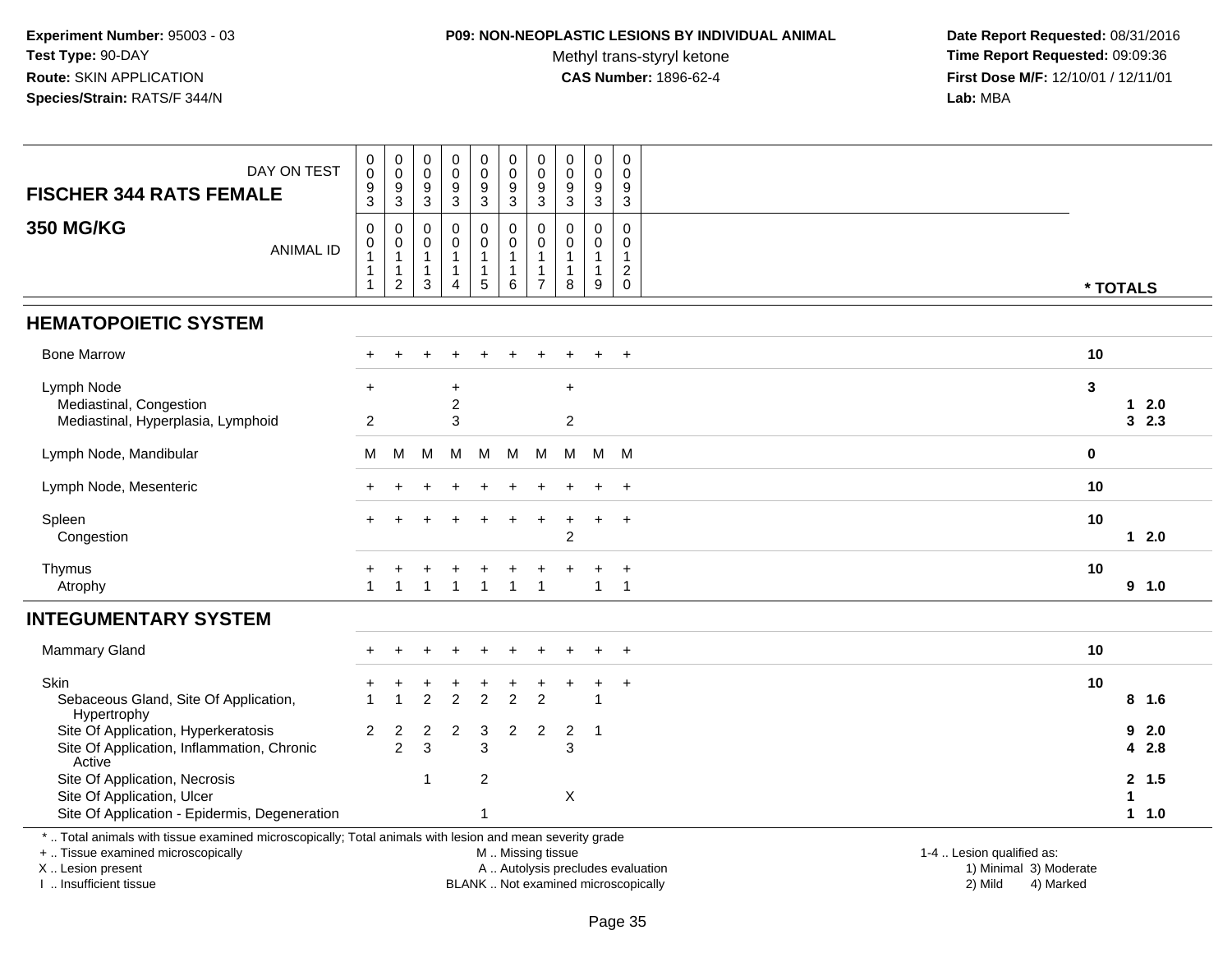## **P09: NON-NEOPLASTIC LESIONS BY INDIVIDUAL ANIMAL**

Methyl trans-styryl ketone<br>CAS Number: 1896-62-4

| DAY ON TEST<br><b>FISCHER 344 RATS FEMALE</b>                                                                                                                                                 | $\boldsymbol{0}$<br>$\mathbf 0$<br>$\boldsymbol{9}$<br>$\mathbf{3}$ | 0<br>$\mathbf 0$<br>9<br>$\sqrt{3}$                        | $\pmb{0}$<br>$\mathbf 0$<br>$9\,$<br>$\sqrt{3}$            | 0<br>$\pmb{0}$<br>9<br>$\mathbf{3}$ | 0<br>$\mathbf 0$<br>$\boldsymbol{9}$<br>$\mathbf{3}$                | $\pmb{0}$<br>$\mathbf 0$<br>9<br>$\mathfrak{Z}$                    | $\mathbf 0$<br>$\pmb{0}$<br>$9\,$<br>$\mathbf{3}$ | $\boldsymbol{0}$<br>$\mathbf 0$<br>9<br>3         | 0<br>$\mathsf{O}\xspace$<br>$\boldsymbol{9}$<br>$\sqrt{3}$                             | $\mathbf 0$<br>$\mathbf 0$<br>9<br>$\mathbf{3}$                          |                                                                             |
|-----------------------------------------------------------------------------------------------------------------------------------------------------------------------------------------------|---------------------------------------------------------------------|------------------------------------------------------------|------------------------------------------------------------|-------------------------------------|---------------------------------------------------------------------|--------------------------------------------------------------------|---------------------------------------------------|---------------------------------------------------|----------------------------------------------------------------------------------------|--------------------------------------------------------------------------|-----------------------------------------------------------------------------|
| <b>350 MG/KG</b><br><b>ANIMAL ID</b>                                                                                                                                                          | $\mathbf 0$<br>0<br>$\mathbf{1}$<br>$\mathbf 1$<br>$\mathbf{1}$     | 0<br>0<br>$\overline{1}$<br>$\mathbf{1}$<br>$\overline{c}$ | $\Omega$<br>$\mathbf 0$<br>$\mathbf{1}$<br>1<br>$\sqrt{3}$ | 0<br>$\mathsf 0$<br>1<br>4          | $\mathbf 0$<br>$\mathbf 0$<br>1<br>$\overline{1}$<br>$\overline{5}$ | $\mathbf 0$<br>$\pmb{0}$<br>$\overline{1}$<br>1<br>$6\phantom{1}6$ | $\mathbf{0}$<br>$\mathbf 0$<br>$\overline{7}$     | $\Omega$<br>$\mathbf 0$<br>$\mathbf{1}$<br>1<br>8 | $\mathbf 0$<br>$\mathsf{O}\xspace$<br>$\mathbf{1}$<br>$\mathbf{1}$<br>$\boldsymbol{9}$ | $\Omega$<br>0<br>1<br>$\overline{c}$<br>$\mathbf 0$                      | * TOTALS                                                                    |
| Site Of Application - Epidermis, Hyperplasia                                                                                                                                                  | $\overline{1}$                                                      | 3                                                          | 3                                                          | 2                                   | 3                                                                   | 2                                                                  | $\overline{c}$                                    | 3                                                 | 2                                                                                      | - 1                                                                      | $10$ 2.2                                                                    |
| <b>MUSCULOSKELETAL SYSTEM</b>                                                                                                                                                                 |                                                                     |                                                            |                                                            |                                     |                                                                     |                                                                    |                                                   |                                                   |                                                                                        |                                                                          |                                                                             |
| Bone                                                                                                                                                                                          | $+$                                                                 | $\ddot{}$                                                  |                                                            |                                     | $\ddot{}$                                                           | $\ddot{}$                                                          | $\ddot{}$                                         | $\ddot{}$                                         | $+$                                                                                    | $+$                                                                      | 10                                                                          |
| <b>NERVOUS SYSTEM</b>                                                                                                                                                                         |                                                                     |                                                            |                                                            |                                     |                                                                     |                                                                    |                                                   |                                                   |                                                                                        |                                                                          |                                                                             |
| <b>Brain</b>                                                                                                                                                                                  |                                                                     | $\div$                                                     |                                                            | $\overline{ }$                      |                                                                     | $\div$                                                             |                                                   |                                                   | $\ddot{}$                                                                              | $+$                                                                      | 10                                                                          |
| <b>RESPIRATORY SYSTEM</b>                                                                                                                                                                     |                                                                     |                                                            |                                                            |                                     |                                                                     |                                                                    |                                                   |                                                   |                                                                                        |                                                                          |                                                                             |
| Lung<br>Hemorrhage, Focal                                                                                                                                                                     | $\ddot{}$                                                           | $\ddot{}$                                                  |                                                            | $\ddot{}$                           |                                                                     | $\ddot{}$                                                          |                                                   |                                                   | $\ddot{}$                                                                              | $\overline{ }$                                                           | 10<br>11.0                                                                  |
| Nose<br>Respiratory Epithelium, Hyperplasia, Goblet<br>Cell                                                                                                                                   | 2                                                                   | -1                                                         |                                                            |                                     |                                                                     | $\ddot{}$                                                          |                                                   | $\overline{1}$                                    | $\ddot{}$                                                                              | $\ddot{}$<br>$\overline{1}$                                              | 10<br>$5 \t1.2$                                                             |
| Trachea                                                                                                                                                                                       | $+$                                                                 | $\ddot{}$                                                  |                                                            | $\div$                              | $\div$                                                              | $\pm$                                                              | $+$                                               | $+$                                               | $+$                                                                                    | $^{+}$                                                                   | 10                                                                          |
| <b>SPECIAL SENSES SYSTEM</b>                                                                                                                                                                  |                                                                     |                                                            |                                                            |                                     |                                                                     |                                                                    |                                                   |                                                   |                                                                                        |                                                                          |                                                                             |
| Eye                                                                                                                                                                                           |                                                                     |                                                            |                                                            |                                     |                                                                     |                                                                    |                                                   |                                                   |                                                                                        |                                                                          | 10                                                                          |
| <b>Harderian Gland</b>                                                                                                                                                                        |                                                                     |                                                            |                                                            |                                     |                                                                     |                                                                    |                                                   |                                                   | $\ddot{}$                                                                              | $\overline{+}$                                                           | 10                                                                          |
| <b>URINARY SYSTEM</b>                                                                                                                                                                         |                                                                     |                                                            |                                                            |                                     |                                                                     |                                                                    |                                                   |                                                   |                                                                                        |                                                                          |                                                                             |
| Kidney                                                                                                                                                                                        |                                                                     |                                                            |                                                            |                                     |                                                                     |                                                                    |                                                   |                                                   |                                                                                        | $\overline{+}$                                                           | 10                                                                          |
| <b>Urinary Bladder</b>                                                                                                                                                                        |                                                                     |                                                            |                                                            |                                     |                                                                     |                                                                    |                                                   |                                                   | $\div$                                                                                 | $+$                                                                      | 10                                                                          |
| *  Total animals with tissue examined microscopically; Total animals with lesion and mean severity grade<br>+  Tissue examined microscopically<br>X  Lesion present<br>I  Insufficient tissue |                                                                     |                                                            |                                                            |                                     |                                                                     |                                                                    |                                                   | M  Missing tissue                                 |                                                                                        | A  Autolysis precludes evaluation<br>BLANK  Not examined microscopically | 1-4  Lesion qualified as:<br>1) Minimal 3) Moderate<br>2) Mild<br>4) Marked |